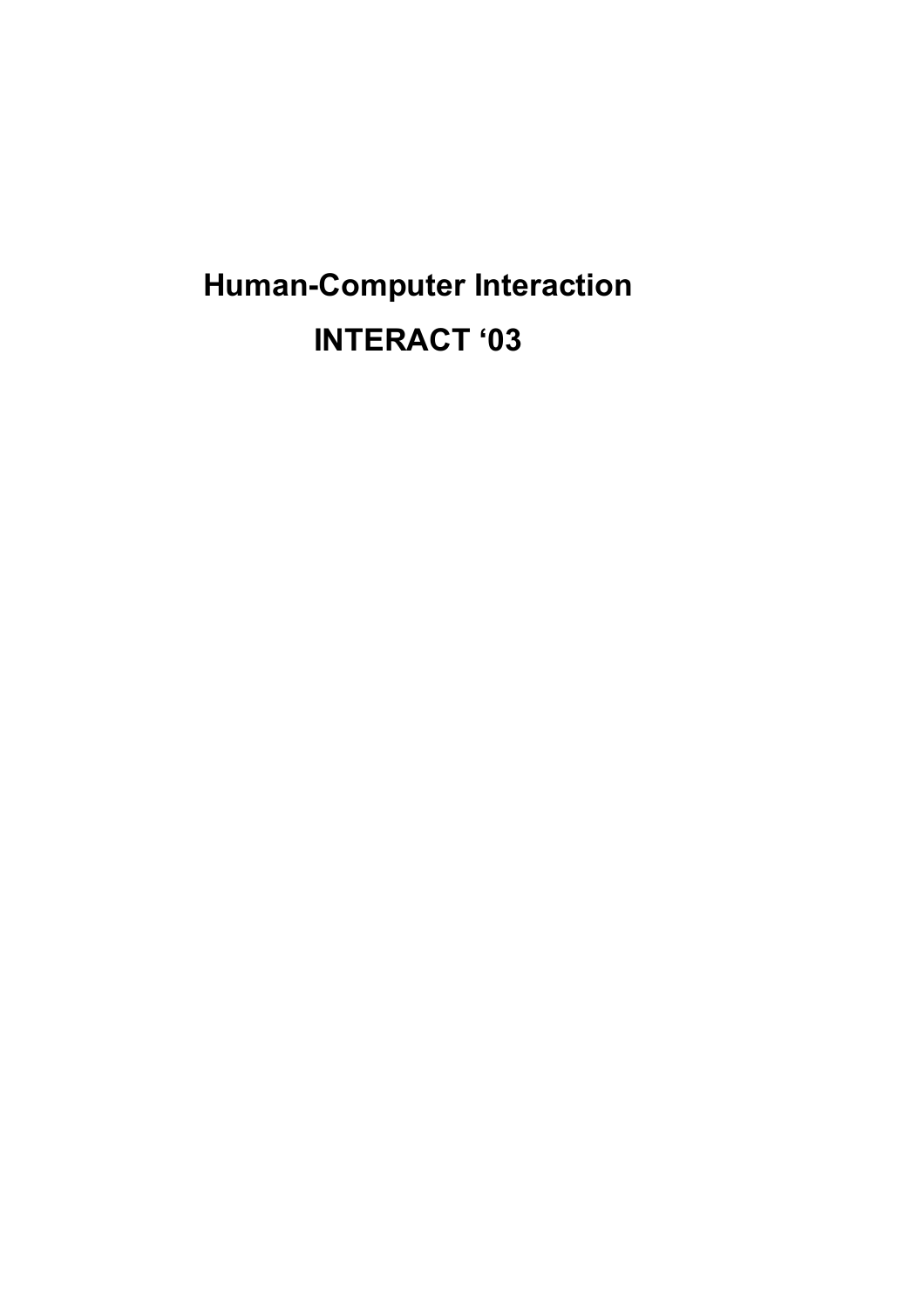## **IFIP—The International Federation for Information Processing**

IFIP was founded in 1960 under the auspices of UNESCO, following the First World Computer Congress held in Paris the previous year. An umbrella organization for societies working in information processing, IFIP's aim is two-fold: to support information processing within its member countries and to encourage technology transfer to developing nations. As its mission statement clearly states:

IFIP's mission is to be the leading, truly international, apolitical organization, which encourages and assists in the development, exploitation and application of information technology for the benefit of all people.

IFIP is a non-profit making organization, run almost solely by 2500 volunteers. It operates through a number of technical committees, which organize events and publications. IFIP's events range from an international congress to local seminars, but the most important are:

- the IFIP World Computer Congress, held every second year;
- open conferences;
- working conferences.

The flagship event is the IFIP World Computer Congress, at which both invited and contributed papers are presented. Contributed papers are rigorously refereed and the rejection rate is high.

As with the Congress, participation in open conferences is open to all and papers may be invited or submitted. Again, submitted papers are stringently refereed.

The working conferences are structured differently. They are usually running by a working group and attendance is small and by invitation only. Their purpose is to create an atmosphere conducive to innovation and development. Refereeing is less rigorous and papers are subjected to extensive group discussion.

Publications arising from IFIP events vary. The papers presented at the IFIP World Computer Congress and at open conferences are published as conference proceedings, while the results of the working conferences are often published as collections of selected and edited papers.

Any national society whose primary activity is in information may apply to become a full member of IFIP, although full membership is restricted to one society per country. Full members are entitled to vote at the Annual General Assembly. National societies preferring a less committed involvement may apply for associate or corresponding membership. Associate members enjoy the same benefits as full members, but without voting rights. Corresponding members are not represented in IFIP bodies. Affiliated membership is open to non-national societies, and individual and honorary membership schemes are also offered.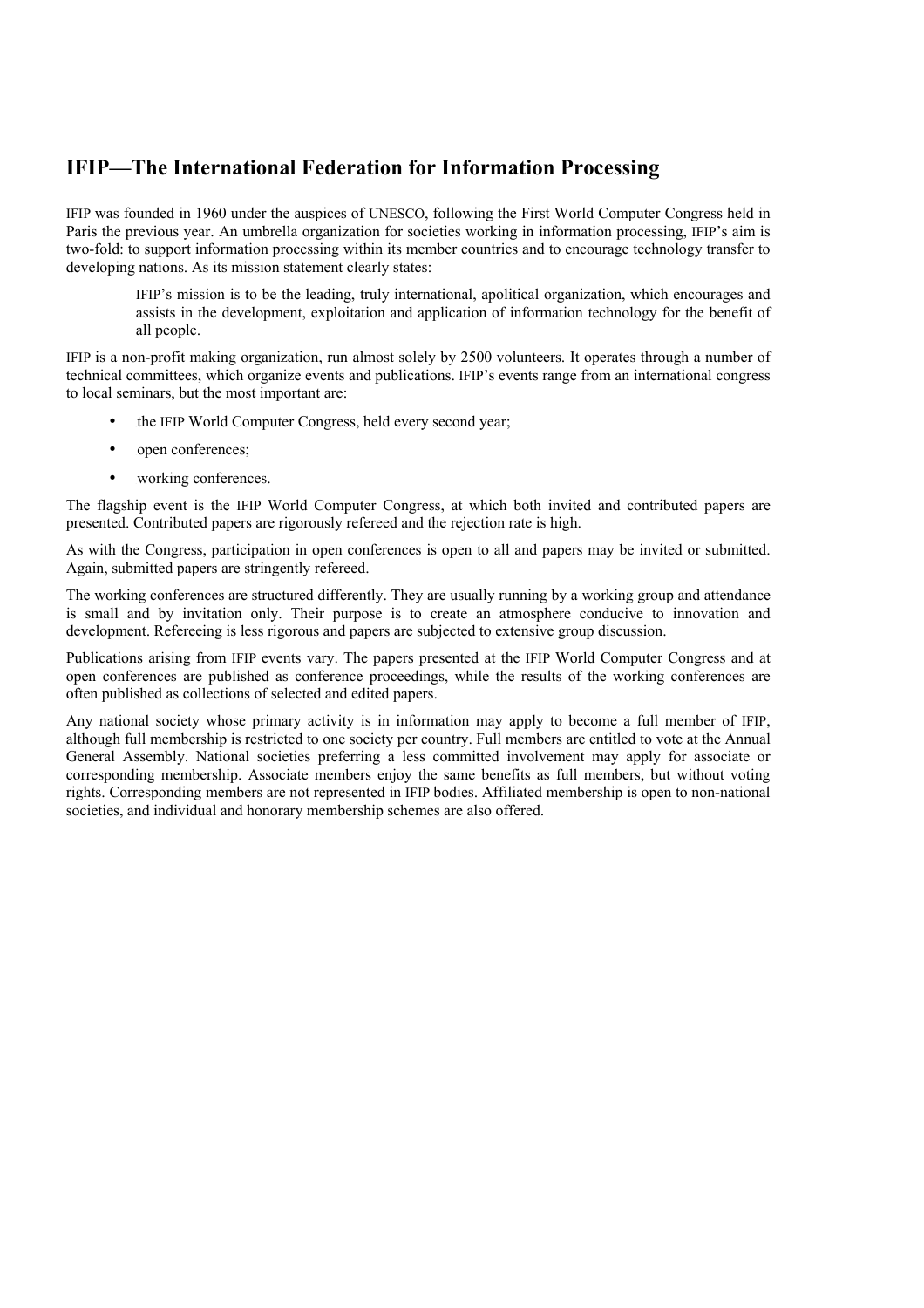## **Human-Computer Interaction INTERACT '03**

IFIP TC13 International Conference on Human-Computer Interaction,  $1<sup>st</sup> - 5<sup>th</sup>$  September 2003, Zurich, Switzerland

Edited by

## **Matthias Rauterberg**

*Technical University Eindhoven The Netherlands* 

**Marino Menozzi** 

*Swiss Federal Institute of Technology Switzerland* 

## **Janet Wesson**

*University of Port Elizabeth South Africa* 

**Published by IOS Press on behalf of the International Federation for Information Processing (IFIP)** 



Amsterdam ● Berlin ● Oxford ● Tokyo ● Washington, DC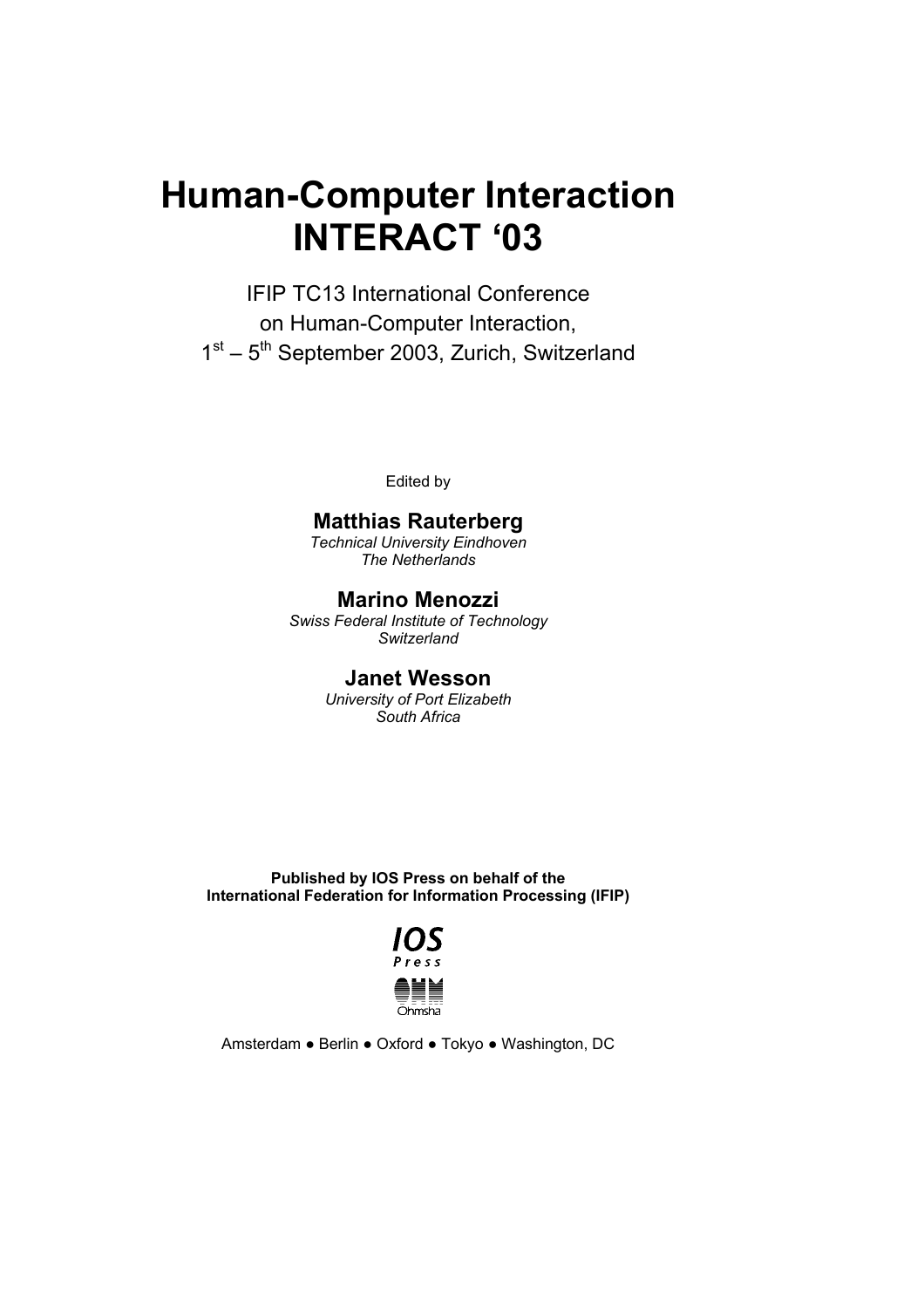© 2003, IFIP ― International Federation for Information Processing

Apart from any fair dealing for the purposes of research or private study, or criticism or review, as permitted under the UK Copyright and Designs and Patents Act, 1988, this publication may not be reproduced, stored, or transmitted, in any form or by any means, without the prior permission in writing of the publishers, or in the case of reprographic reproduction only in accordance with the terms and licences issued by Copyright Licensing Agency in the UK, or in accordance with the terms of licences issued by the appropriate Reproduction Rights Organisation outside the UK. Enquiries concerning reproduction outside the terms stated here should be sent to the publishers at the Amsterdam address on this page.

The Publisher makes no representation, expressed or implied, with regard to the accuracy of the information contained in this book an cannot accept liability for any error or omissions that may be made.

According to the contract between IFIP and the publisher each author has the right to mount his/her own paper on his/her own homepage during the period of validity of this contract, if the reference to this book is included.

ISBN 1 58603 363 8 (IOS Press) ISBN 4 274 90614 0 (Ohmsha) Library of Congress Catalog Card Number: 2003109569

*Publisher*  IOS Press Nieuwe Hemweg 6B 1013 CN Amsterdam The Netherlands fax: +31 20 620 3419 email: order@iospress.nl

*Distributor in the UK and Ireland*  IOS Press 73 Lime Walk Headington Oxford OX3 7AD England fax: +44 1865 75 0079

*Distributor in Japan*  Ohmsha, Ltd. 3-1 Kanda Nishiki-cho Chiyoda-ku, Tokyo 101 Japan fax: +81 3 3233 2426

*Distributor in USA and Canada*  IOS Press, Inc. 5795-G Burke Centre Parkway Burke, VA 22015 **USA** fax: +1 703 323 3668 email: iosbooks@iospress.com

Legal Notice The publisher is not responsible for the use, which might be made of the contents of this book. Printed in The Netherlands

Typeset by *Winder*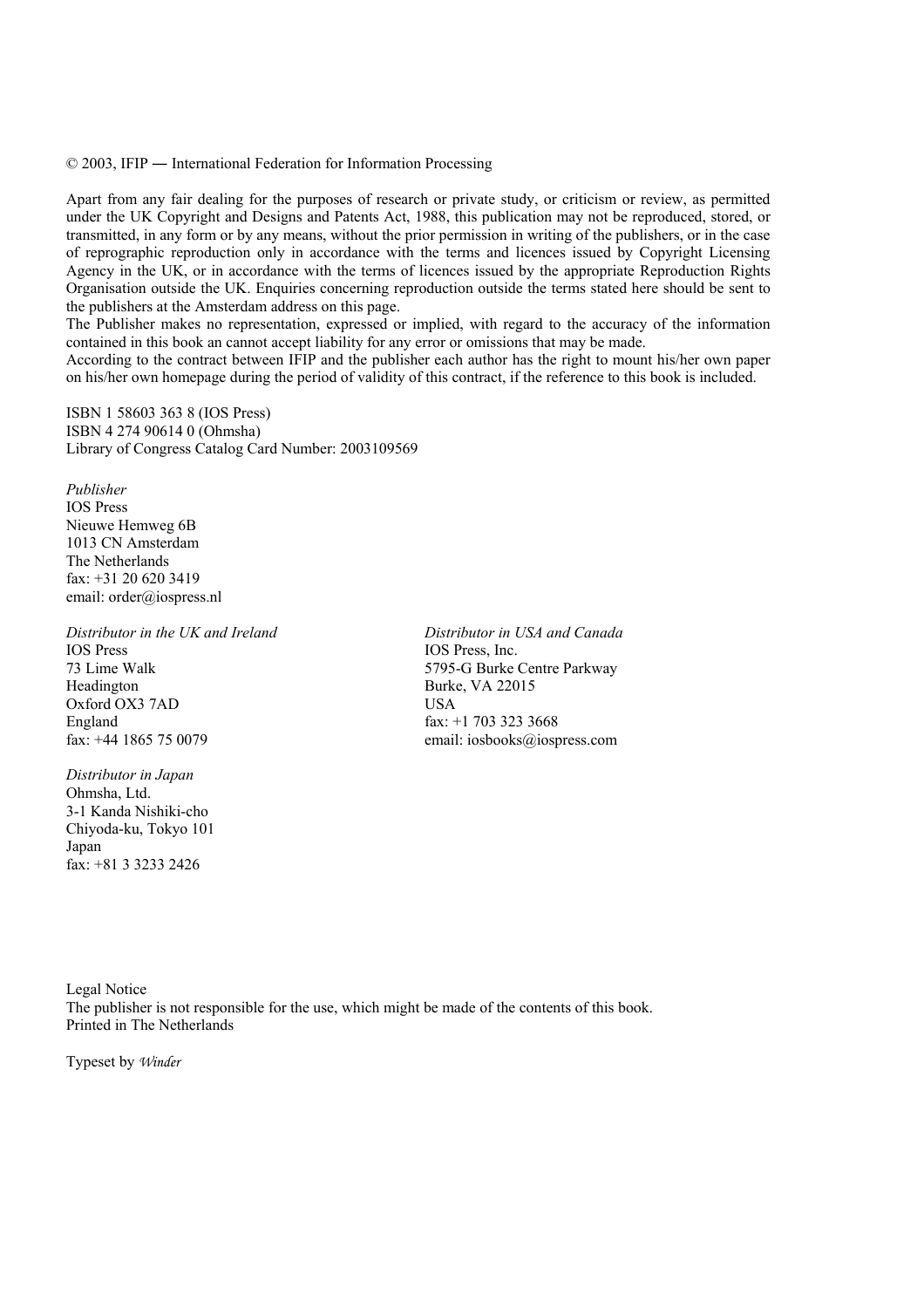## **Contents**

Editors' Preface Editors' Note IFIP TC13 IFIP TC13 Members Cooperating Societies International Program Committee INTERACT '03 Committees

## **Part One Keynote Speakers**

Mobile Multimodal Dialogue Systems *Wolfgang Wahlster* 

Logitech: the Interface Company *Daniel Borel* 

Human Design: Building Computation around Human Networks *Alex Pentland* 

## **Part Two Technical Sessions**

### **Very Large Displays**

Toward Characterizing the Productivity Benefits of Very Large Displays *Mary Czerwinski, Greg Smith, Tim Regan, Brian Meyers, George Robertson & Gary Starkweather* 

Enticing People to Interact with Large Public Displays in Public Spaces *Harry Brignull & Yvonne Rogers* 

### **UI Design**

What Makes a Good Answer? The Role of Context in Question Answering *Jimmy Lin, Dennis Quan, Vineet Sinha, Karun Bakshi, D. Huynh, B. Katz & D. Karger* 

Hyper-Hitchcock: Towards the Easy Authoring of Interactive Video *Frank Shipman, Andreas Girgensohn & Lynn Wilcox* 

Interface Design for MyInfo: a Personal News Demonstrator Combining Web and TV Content *John Zimmerman, Nevenka Dimitrova, Lalitha Agnihotri, A. Janevski & L. Nikolovska* 

Bimanual Interaction on the Microsoft Office Keyboard *Hugh McLoone, Ken Hinckley & Edward Cutrell* 

Drag-and-Pop and Drag-and-Pick: Techniques for Accessing Remote Screen Content on Touch- and Pen-Operated Systems

*Patrick Baudisch, Edward Cutrell, Mary Czerwinski, D. Robbins, P. Tandler, B. Bederson & A. Zierlinger* 

Questioning the Effectiveness of Contextual Online Help: Some Alternative Propositions *Antonio Capobianco* 

Software for Students to Sketch Interface Designs *Beryl Plimmer & Mark Apperley*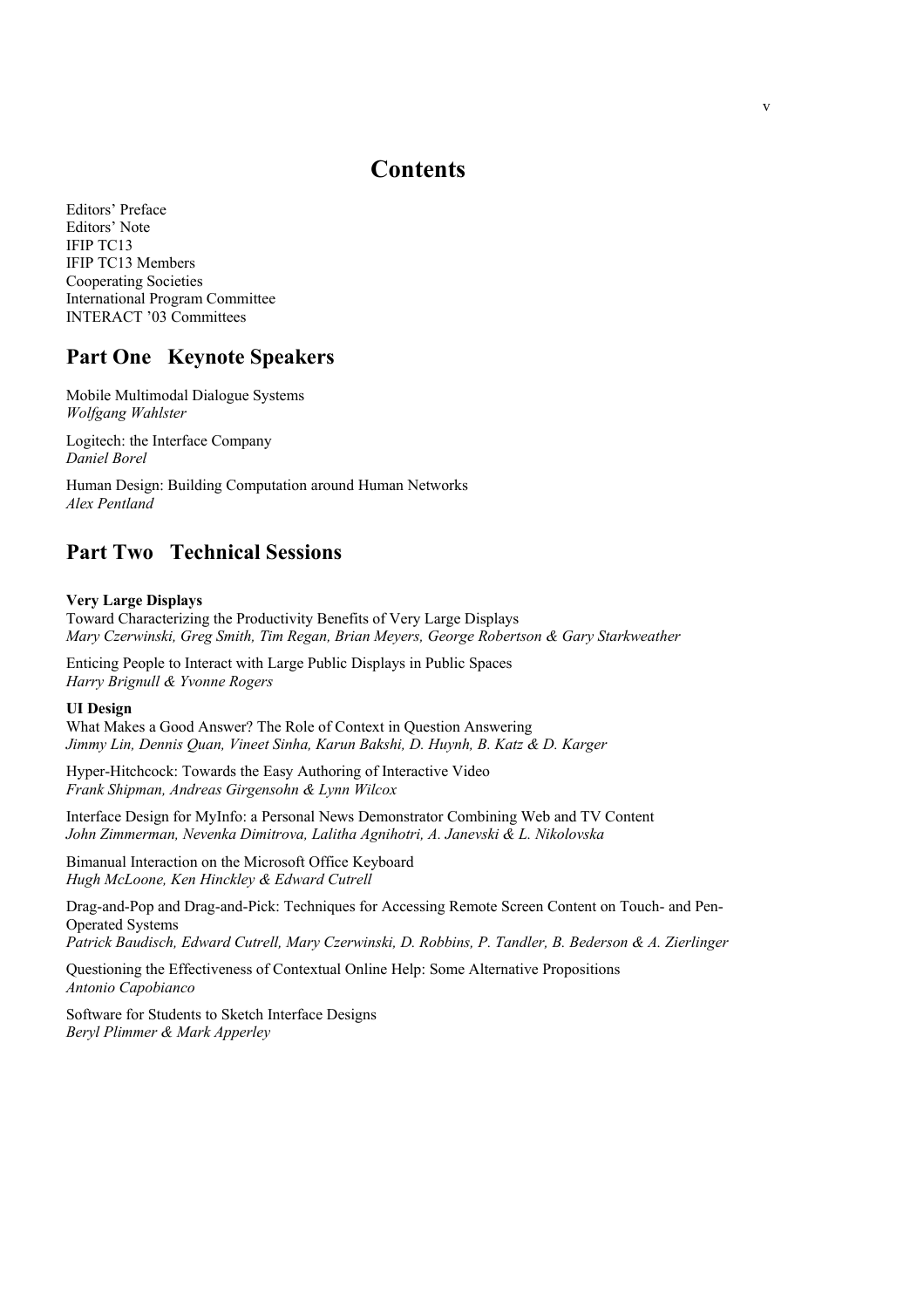vi *Contents*

## **Touch Feedback**

TetraTetris: A Study of Multi-User Touch-Based Interaction Using DiamondTouch *Stephen Kobourov, Christian Collberg, Steven Kobes, Ben Smith, S. Trush & G. Yee* 

Effective Vibrotactile Cueing in a Visual Search Task *Robert Lindeman, Yasuyuki Yanagida, John Sibert & Robert Lavine* 

Collaboration Meets Fitts' Law: Passing Virtual Objects with and without Haptic Force Feedback *Eva-Lotta Sallnäs & Shumin Zhai*

## **Spoken Language Interface**

Error Resolution Strategies for Interactive Television Speech Interfaces *Aseel Berglund & Pernilla Qvarfordt* 

InterActor for Human Interaction and Communication Support *Tomio Watanabe, Masashi Okubo & Ryusei Danbara* 

## **Eye Tracking**

Command Without a Click: Dwell Time Typing by Mouse and Gaze Selections *John Paulin Hansen, Anders Sewerin Johansen, Dan Witzner Hansen, Kenji Ito & Satoru Mashino* 

Proactive Response to Eye Movements *Aulikki Hyrskykari, Päiv Majaranta & Kari-Jouko Räihä* 

Symbol Creator: An Alternative Eye-based Text Entry Technique with Low Demand for Screen Space *Darius Miniotas, Oleg Spakov & Grigori Evreinov* 

Designing for Visual Influence: an Eye Tracking Study of the Usability of Graphical Management Information *James Renshaw, Janet Finlay, David Tyfa & Robert Ward* 

## **Agent Design**

Programmorphosis: a Knowledge-Based Approach to End-User Programming *Andri Ioannidou* 

Human and Humanoid Don't Match: Consistency Preference and Impact on Users' Trust *Li Gong* 

Experimental Evaluation of Bi-directional Multimodal Interaction with Conversational Agents *Stephanie Buisine & Jean-Claude Martin* 

Confidence Displays and Training in Recommender Systems *Sean McNee, Shyong Lam, Catherine Guetzlaff, Joseph Konstan & John Riedl* 

## **Search & Retrieval**

Milestones in Time: The Value of Landmarks in Retrieving Information from Personal Stores *Meredith Ringel, Edward Cutrell, Susan Dumais & Eric Horvitz* 

Listen to the Music: Audio Preview Cues for Exploration of Online Music *Monica Schraefel, Maria Karam & Shengdong Zhao* 

Simplifying the Management of Large Photo Collections *Andreas Girgensohn, John Adcock, Matthew Cooper, Jonathan Foote & Lynn Wilcox* 

Desktop History: Time-based Interaction Summaries to Restore Context and Improve Data Access *Kelly Sean Uberoi* 

The Pragmatic Web: Agent-Based Multimodal Web Interaction with no Browser in Sight *Alexander Repenning & James Sullivan*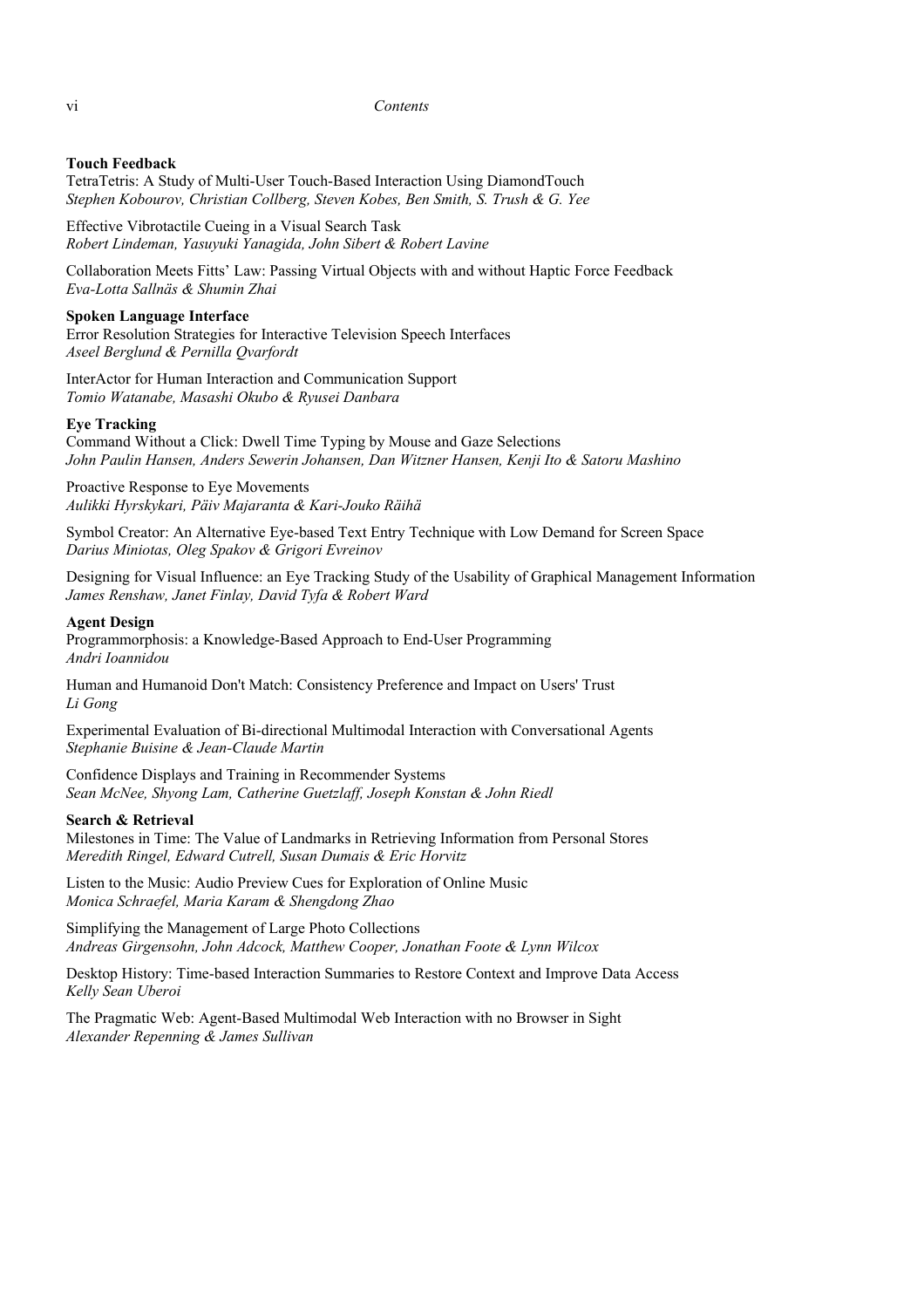A Granular Approach to Web Search Result Presentation *Ryen White* 

User Interfaces for Supporting Multiple Categorization *Dennis Quan, Karun Bakshi, David Huynh & David Karger* 

## **Display I/O**

High-Density Cursor: a Visualization Technique that Helps Users Keep Track of Fast-moving Mouse Cursors *Patrick Baudisch, Edward Cutrell & George Robertson* 

Reactive Information Displays *Hari Narayanan & Daesub Yoon* 

Effects of Visual Separation and Physical Discontinuities when Distributing Information across Multiple Displays *Desney Tan & Mary Czerwinski* 

## **UI for Mobile Systems**

User Interface Transformation Method for PC Remote Control with Small Mobile Devices *Hidehiko Okada & Toshiyuki Asahi* 

The Process of Developing a Mobile Device for Communication in a Safety-Critical Domain *Jesper Kjeldskov & Jan Stage* 

Multimodal Menu Interface for Mobile Web Browsing *Xiaochuan Ma, Paul Maglio & Hui Su* 

## **Tangible Bits**

Tangible Query Interfaces: Physically Constrained Tokens for Manipulating Database Queries *Brygg Ullmer, Hiroshi Ishii & Robert Jacob* 

Chemistry Education: A Tangible Interaction Approach *Morten Fjeld, Patrick Juchli & Benedikt Voegtli* 

Measuring the Coordination in 2D Positioning Tasks *Sriram Subramanian, Dzmitry Aliakseyeu & Jean-Bernard Martens* 

## **3D Input Device**

The YoYo: A Handheld Device Combining Elastic and Isotonic Input *Andreas Simon & Bernd Froehlich* 

Godzilla: Seamless 2D and 3D Sketch Environment for Reflective and Creative Design Work *Shun'ichi Tano, T. Kodera, T. Nakashima, I. Kawano, K. Nakanishi, G. Hamagishi, M. Inoue, A. Watanabe, T. Okamoto, K. Kawagoe, K. Kaneko, T. Hotta & M. Tatsuoka* 

Intelligent Manipulation Techniques for Conceptual 3D Design *Ji-Young Oh & Wolfgang Stuerzlinger* 

Manipulation of Viewpoints in 3D Environment Using Interlocked Motion of Coordinate Pairs *Shinji Fukatsu, Yoshifumi Kitamura & Fumio Kishino* 

### **E-Commerce**

Integrating Customer Relationship Management Strategies in (B2C) E-Commerce Environments *Shailey Minocha, Nicola Millard & Liisa Dawson* 

An Analysis Method Tailored to Two-staged Interaction *Dirk Draheim & Gerald Weber*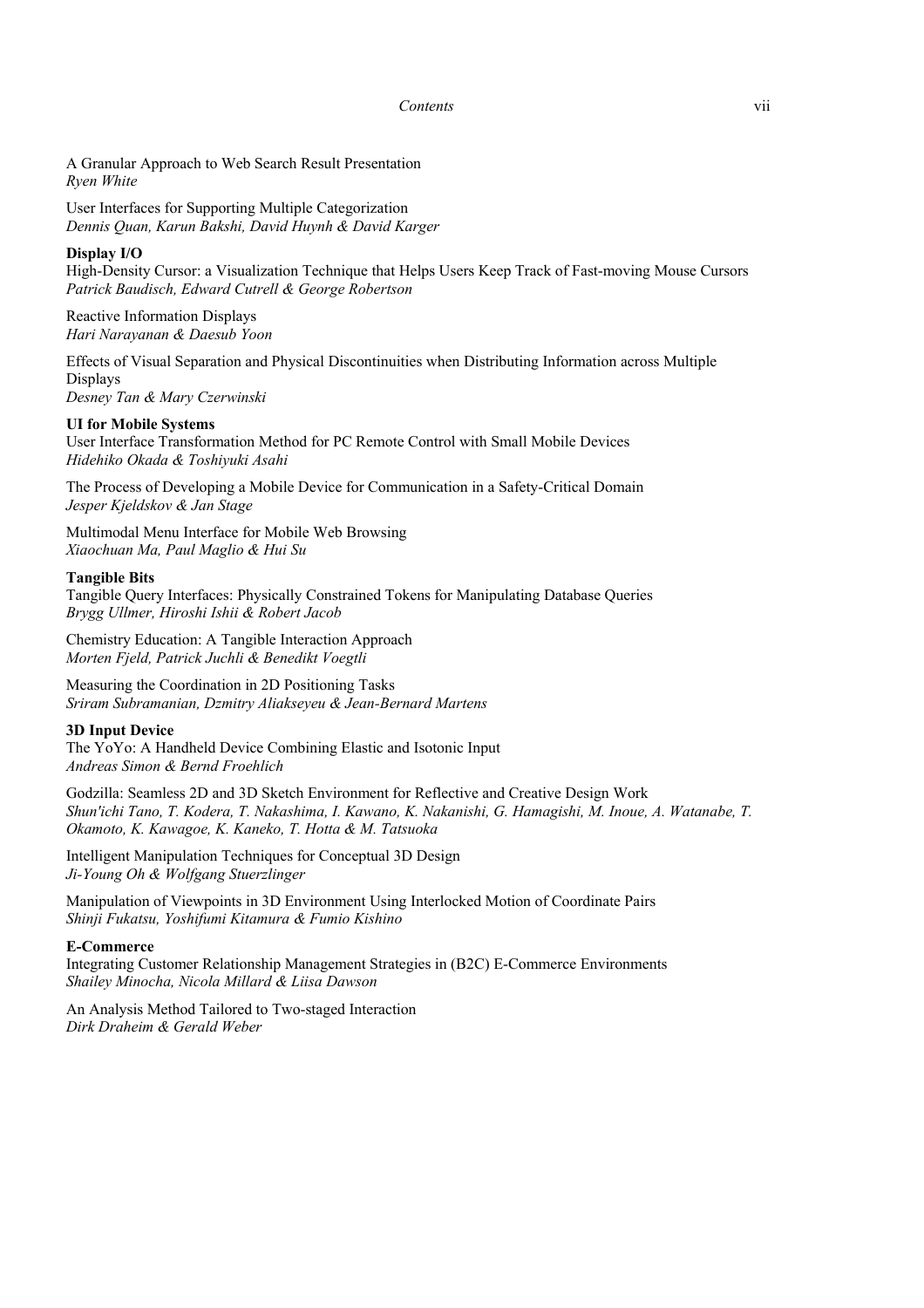#### viii *Contents*

Supporting Unconstrained Interaction with Application Sharing Systems *Du Li, Rui Li & Prabhu Inbarajan* 

### **Empirical Studies**

Field Studies in Practice: Making it Happen *Sari Kujala, Marjo Kauppinen, Pia Nakari & Sanna Rekola* 

The Misapplication of Engineering Models to Business Decisions *Gitte Lindgaard* 

Programming in the Kitchen *Olav W Bertelsen, Toke Eskildsen & Werner Sperschneider* 

Be Quiet? Evaluating Proactive and Reactive User Interface Assistants *Jun Xiao, Richard Catrambone & John Stasko* 

## **Fun & Aesthetics**

Redefining Digital Audience: Models and Actions *Paul Nemirovsky* 

In Search of Resonant Human Computer Interaction: Building and Testing Aesthetic Installations *Caroline Hummels, Philip Ross & Kees Overbeeke* 

Movement and Spatiality in a Gaming Situation - Boosting Mobile Computer Games with the Highway Experience

*Liselott Brunnberg & Oskar Juhlin* 

**E-Learning**  Layering a Minimal Interface *Frank Vetere & Steve Howard* 

Attentional Effect of Animated Character *Cholyeun Hongpaisanwiwat & Michael Lewis* 

User Centred Design through the Keyhole: Video Design Case *Ole Sejer Iversen & Jacob Buur* 

Learning Objects: the Question of "To be or not to be"? *Zayera Khan & Sissel Guttormsen Schär* 

#### **HCI Method**

Ontology for Multi-surface Interaction *Joelle Coutaz, Christophe Lachenal & Sophie Dupuy-Chessa* 

Deriving the Navigational Structure of a User Interface *Jean Vanderdonckt, Quentin Limbourg & Murielle Florins* 

A Phenomenological Study of Familiarity *Guy Van de Walle, Phil Turner & Elisabeth Davenport* 

Testing the Use of Egocentric Interactive Techniques in Immersive Virtual Environments *Luciana Porcher Nedel, Carla Maria Dal Sasso Freitas, L. J. Jacob & M. S. Pimenta* 

### **Ubiquitous Computing**

Creating New User Experiences to Enhance Collaboration *John Halloran, Yvonne Rogers, Tom Rodden & Ian Taylor* 

Visually-tracked Flashlights as Interaction Devices *Ahmed Ghali, Steve Benford, Sahar Bayoumi, Johnathan Green & Tony Pridmore*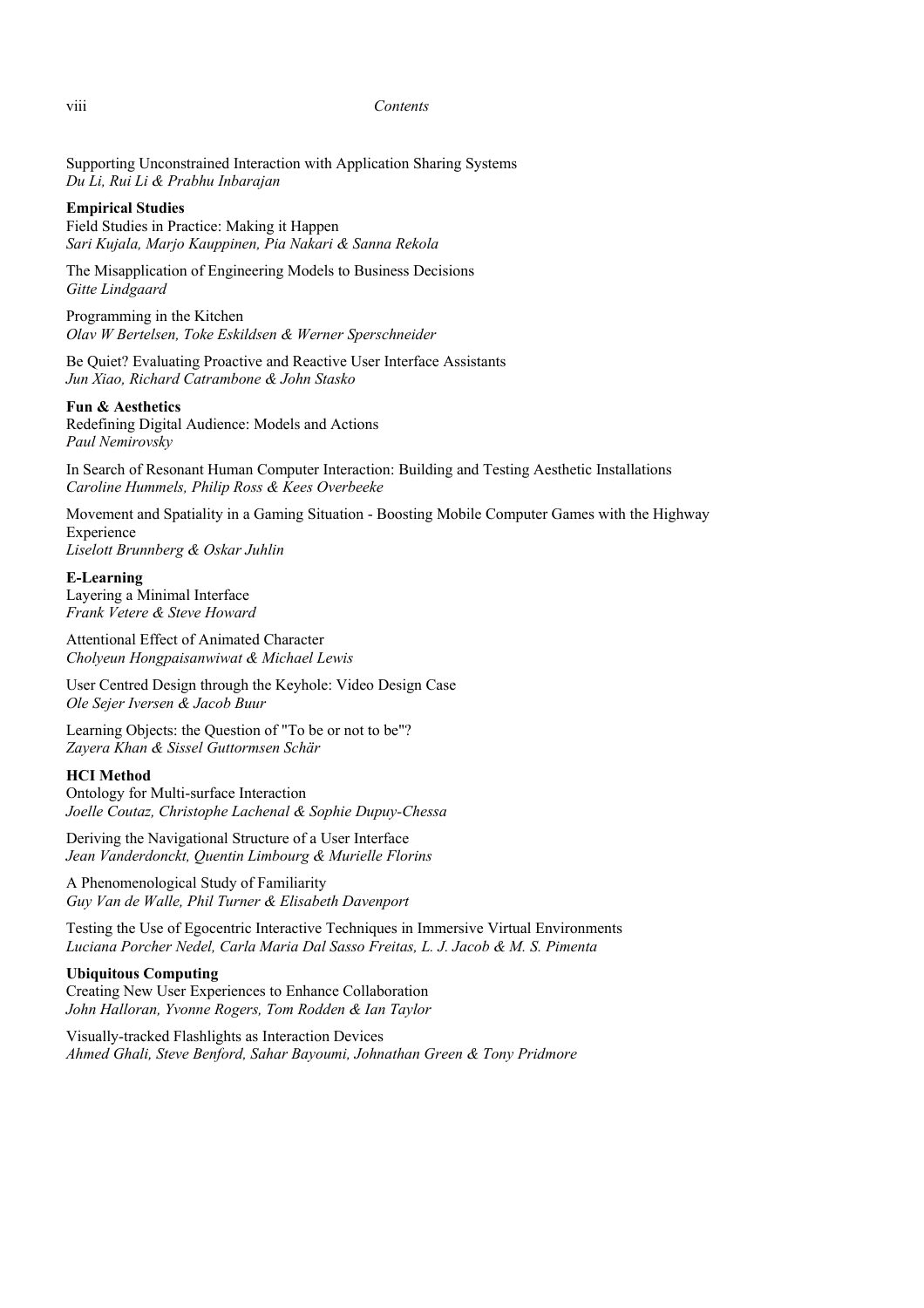#### *Contents* ix

Pointing in Intelligent Environments with the WorldCursor *Andrew Wilson & Hubert Pham* 

MyTeam: Availability Awareness Through the Use of Sensor Data *Jennifer Lai, Sachiko Yoshihama, Thomas Bridgman, M. Podlaseck, P. Chou & D. Wong* 

Proximal Interactions: A Direct Manipulation Technique for Wireless Networking *Jun Rekimoto, Yuji Ayatsuka, Michimune Kohno & Haruo Oba* 

Embedding Interactions in a Retail Store Environment: The Design and Lessons Learned *Noi Sukaviriya, Mark Podlaseck, Rick Kjeldsen, A. Levas, G. Pingali & C. Pinhanez* 

#### **Model-based Design**

Pattern Languages in Interaction Design *Martijn van Welie & Gerrit van der Veer* 

Using Ontologies in Design of Multimodal User Interfaces *Zeljko Obrenovic, Dusan Starcevic & Vladan Devedzic* 

A Model-Based Approach for Engineering Multimodal Interactive Systems *Philippe Palanque & Amélie Schyn* 

## **Social Context**

Managing one's Social Network: Does Age Make a Difference? *Hilary Smith, Yvonne Rogers & Mark Brady* 

Engaging in Email Discussion: Conversational Context and Social Identity in Computer-Mediated Communication *Leon Watts* 

Personal Map: Automatically Modeling the User's Online Social Network *Shelly Farnham, Will Portnoy, Andrzej Turski, Lili Cheng & Dave Vronay* 

#### **Shared Displays**

Segmentation of Display Space Interferes with Multitasking *Christopher Campbell & Paul Maglio* 

Manipulating and Annotating Slides in a Multi-Display Environment *Patrick Chiu, Qiong Liu, John Boreczky, J. Foote, D. Kimber, S. Lertsithichai & C. Liao* 

Display-Based Activity in the Workplace *Mark Perry & Kenton O'Hara* 

The Plasma Poster Network: Posting Multimedia Content in Public Places *Elizabeth Churchill, Les Nelson, Laurent Denoue & Andreas Girgensohn* 

#### **Special Needs**

Design and Evaluation of Multimodal System for the Non-visual Exploration of Digital Pictures *Patrick Roth & Thierry Pun* 

SeeWord: Rethinking Interfaces, Insights from Word Processing Software for Dyslexic Readers *Anna Dickinson, Peter Gregor & Lucy Dickinson* 

Does an Individual's Myers-Briggs Type Indicator Preference Influence Task-Oriented Technology Use? *Pamela Ludford & Loren Terveen* 

How Blind Users' Mental Models Affect Their Perceived Usability of an Unfamiliar Screen Reader *Sri Kurniawan, Alistair Sutcliffe & Paul Blenkhorn*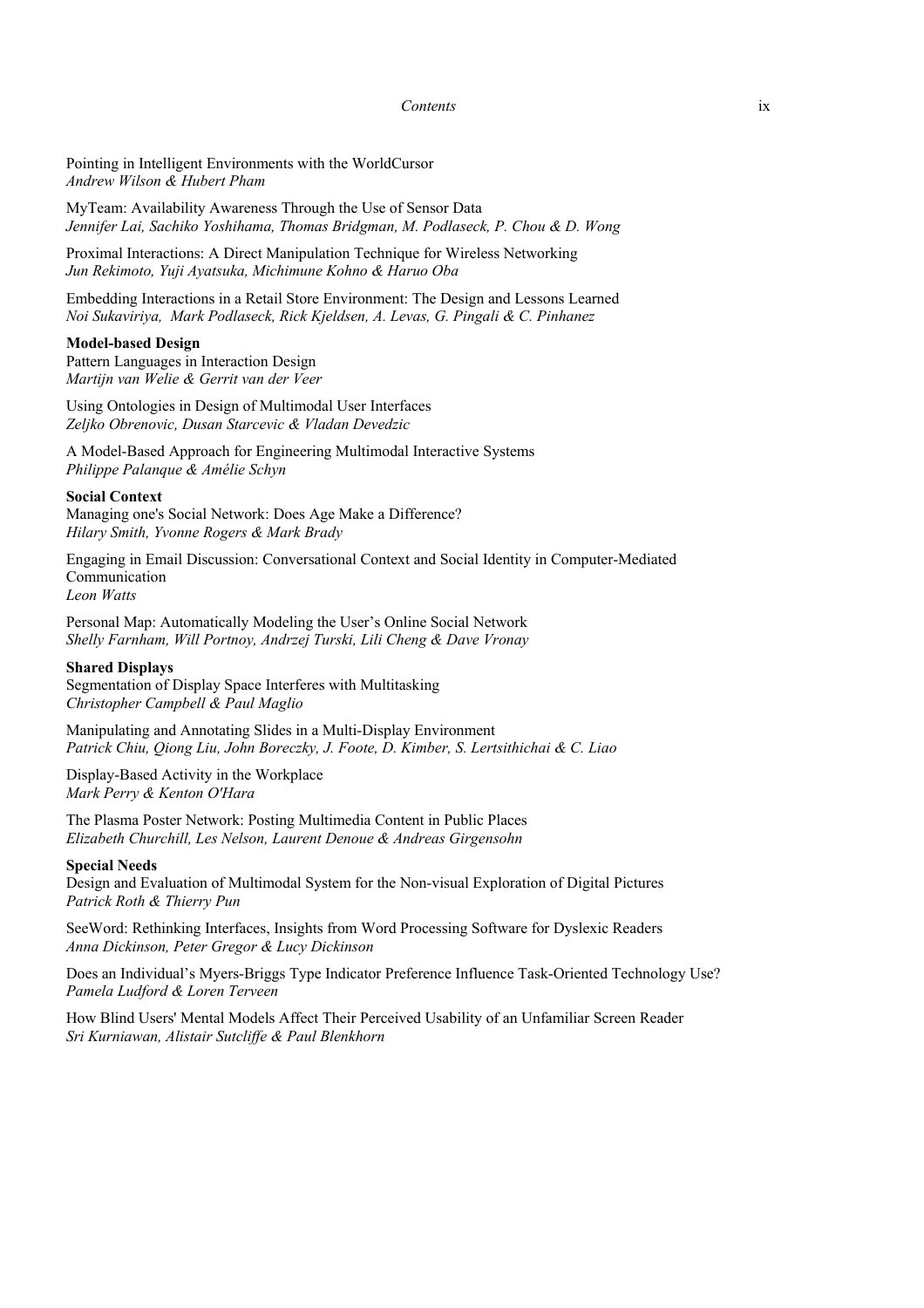x *Contents*

**Usability Testing**  Usability Professionals' Personal Interest in Basic HCI theory

*Torkil Clemmensen*  Managing the 'Evaluator Effect' in User Testing

*Arnold Vermeeren, Ilse van Kesteren & Mathilde Bekker* 

Classification of Usability Problems (CUP) Scheme *Ebba Thora Hvannberg & Lai-Chong Law* 

Creating Realistic Laboratory Settings: Comparative Studies of Three Think-Aloud Usability Evaluations of a Mobile System *Mikael Skov & Jesper Kjeldskov* 

## **Part Three Doctoral Consortium**

Understanding Awareness Information *Todd Miller* 

Improving Usability of E-Commerce Sites by Tracking Eye Movements *Ekaterini Tzanidou* 

Interaction with Context-Aware Mobile Hand-Held Devices *Jonna Hakkila* 

Ad Hoc Coach System: Supporting Task-oriented Teaching and Learning under Time Pressure *Johannes Farmer* 

Developing Usable Context-Aware Mobile Computing: Three Levels of Interactivity *Louise Barkhuus* 

The Interactive Stardinates *Monika Lanzenberger* 

## **Part Four Short Papers**

Future Telecommunications: Exploring Actual Use *Lynne* [Baillie](mailto:baillie@ftw.at) 

Facial Orientation During Multi-party Interaction with Information Kiosks *Ilse Bakx, Koen van Turnhout & Jacques Terken* 

Location-Based Services for Mobile Telephony: a Study of Users' Privacy Concerns *Louise Barkhuus & Anind Dey* 

An Analysis of Participation Structure in Conversation Based on Interaction Corpus of Ubiquitous Sensor Data *Mayumi Bono, Noriko Suzuki & Yasuhiro Katagiri* 

Designing and Prototyping Multimodal Commands *Marie-Luce Bourguet* 

Simulating 'Lived' User Experience - Virtual Immersion and Inclusive Design *Jarinee Chattratichart & Patrick Jordan* 

Envisioning a Mobile Phone for 'All' Age *Jarinee Chattratichart & Jacqueline Brodie*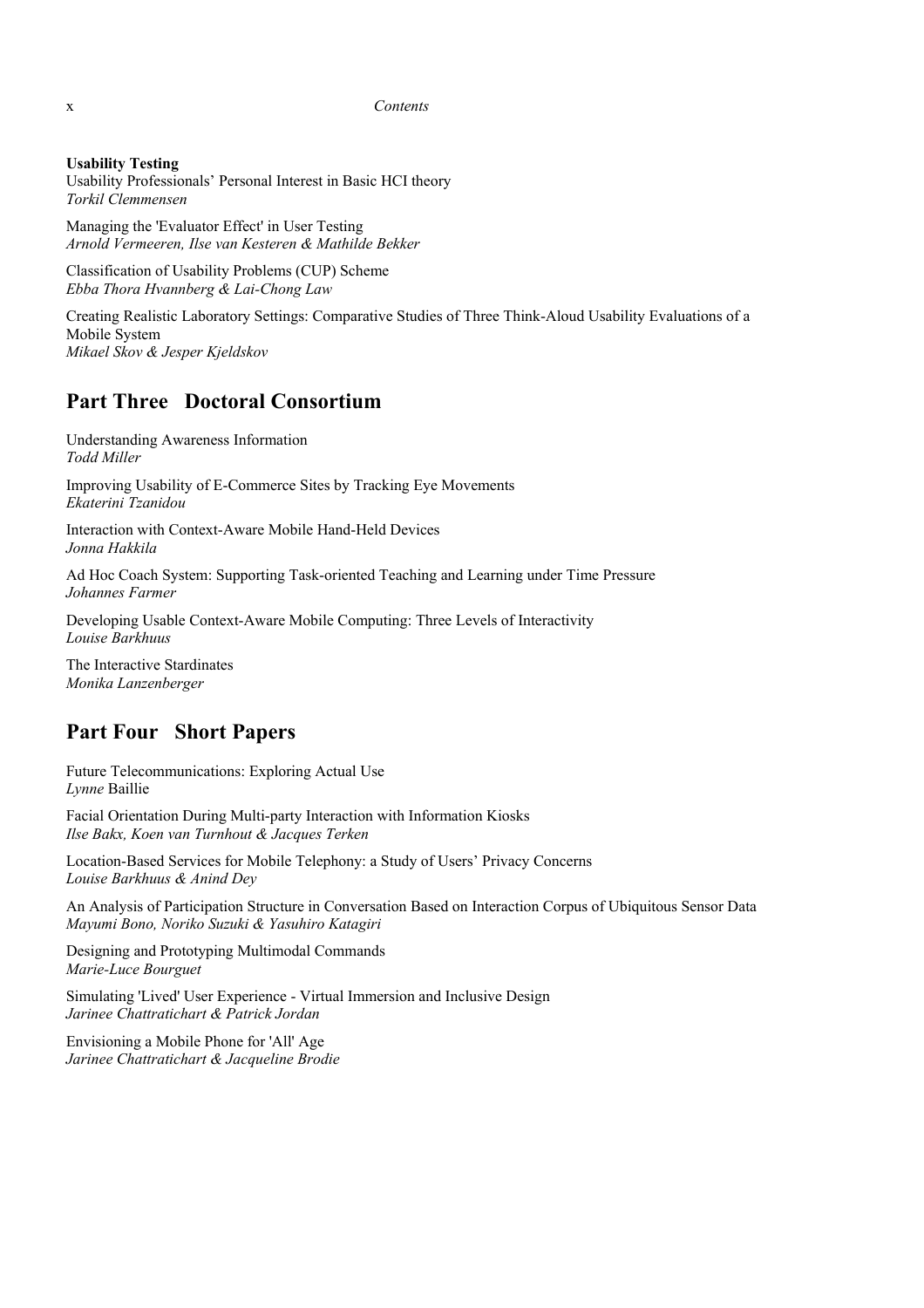Weaving Between Online & Offline Community Participation *Elizabeth Churchill, Andreas Girgensohn, Les Nelson & Alison Lee* 

Navigation in Hypermedia and Geographic Space, Same or Different? *Nils Dahlbäck* 

The Effects of Cognitive Abilities and Geographic Orientation Ability on Navigation in Verbal and Graphical Interfaces

*Nils Dahlbäck* 

Function of Social Browsing in Integration into a Workplace *Catalina Danis, Alison Lee & Unmil Karadkar* 

IRIS: Implementing an Open Environment supporting Inclusive Design of Internet Applications *John Darzentas, Argyris Arnellos, Jenny Darzentas , P. Koutsabasis, T. Spyrou, N. Viorres, E. Vlachogiannis, C. Velasco., Y. Mohamad, J. Abascal, J. Tomas-Guerra , M. Arrue-Recondo, N. Tsopelas & N. Floratos* 

Rapid Prototyping Collaborative Dialogue Interfaces *Elyon DeKoven, Marc de Hoogh & David Keyson* 

Towards Guidelines for Touch Screen Design: Perception of Button Form and Extension *Morten Fjeld, Hans-Jörg Zuberbühler, Sissel Guttormsen & Fred Voorhorst* 

Requirements Engineering with Contextual Design and RUP *Markus Flückiger* 

A Hierarchical Keyframe User Interface for Browsing Video over the Internet *Maël Guillemot, Pierre Wellner, Daniel Gatica Pérez & Jean-Marc Odobez* 

Like Solving a Giant Puzzle: Supporting Collaborative Scheduling at a Film Festival *Maria Håkansson, Sara Ljungblad & Lars Erik Holmquist* 

Interaction and Usability of Simulations & Animations: A Case Study of the Flash Technology *Andreas Holzinger & Martin Ebner* 

Toward Creative 3D Modeling: an Architects' Sketches Study *Stéphane Huot, Cédric Dumas & Gérard Hégron* 

How Do People Get Back to Information on the Web? How Can They Do It Better? *William Jones, Harry Bruce & Susan Dumais* 

Emotional Responses to Single-Voice Melodies: Implications for Mobile Ringtones *Kari Kallinen* 

Vision-Speech System Becoming Efficient and Friendly through Experience *Yoshinori Kuno, Mitsutoshi Yoshizaki & Akio Nakamura* 

Wearable Auto-Event-Recording of Medical Nursing *Noriaki Kuwahara, Haruo Noma, Nobuji Tetsutani, K. Kogure, N. Hagita & H. Iseki* 

VEWL: A Framework for Building a Windowing Interface in a Virtual Environment *Daniel Larimer & Doug Bowman* 

DriftCatcher: The Implicit Social Context of Email *Andrea Lockerd & Ted Selker* 

Messaging And Formality: Will IM Follow in the Footsteps of Email? *Tracey Lovejoy & Jonathan Grudin*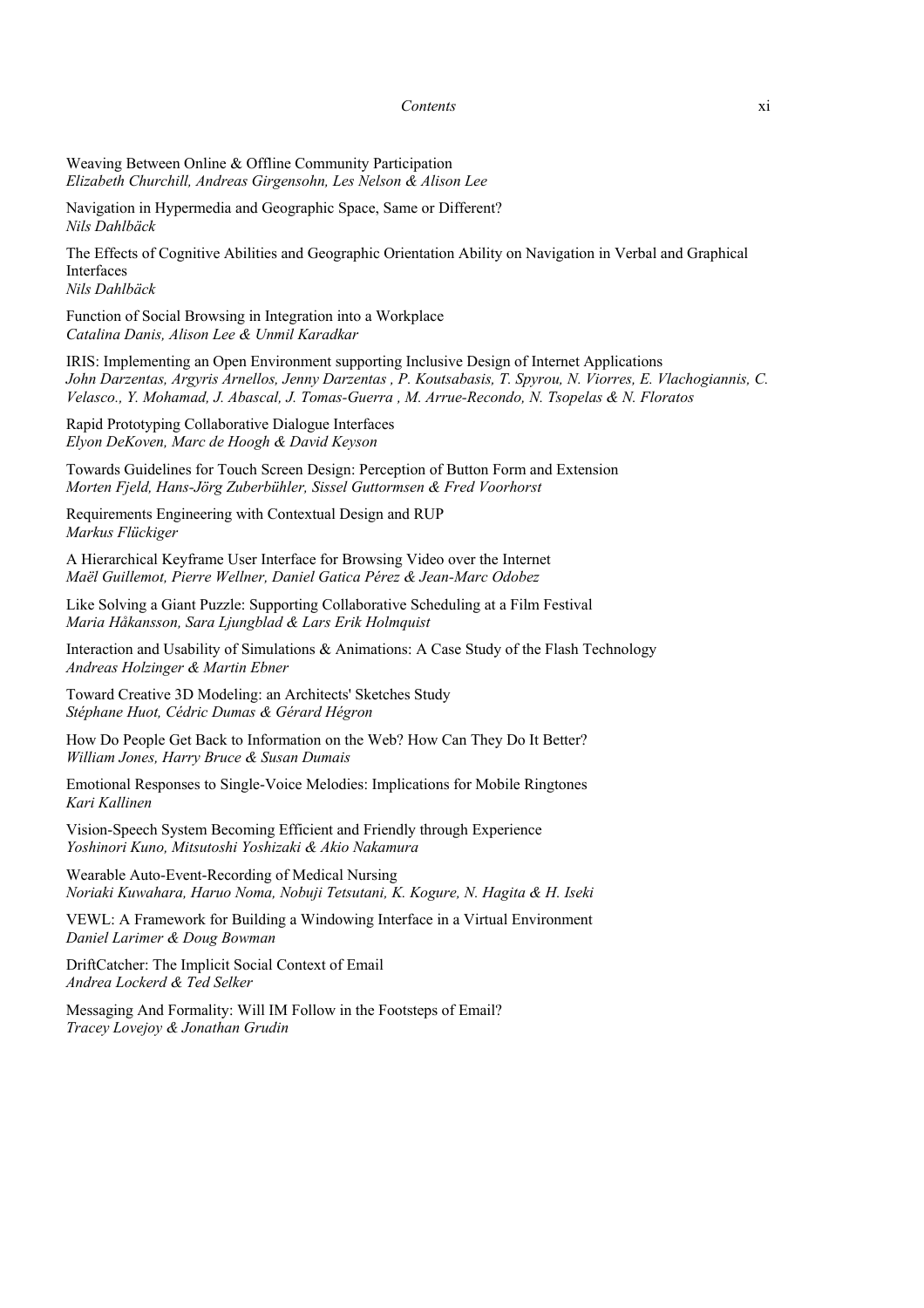#### xii *Contents*

Managing Multiple Passwords and Multiple Logins: MiFA *Bo Lu & Michael Twidale* 

The Ultrasound Image of the Tongue Surface as Input for Man/Machine Interface *Konrad Lukaszewicz* 

Mapping Fabrics to Music: Lessons Learned *Sus Lundgren, Sara Johansson, Fredrik Nilsson, Pär Stenberg & Paula Thorin* 

Photography Based Artefact Analysis *Petri Mannonen, Hannu Kuoppala & Mika Nieminen* 

Effect of Information Modality on Geographic Cognition in Car Navigation Systems *Maxim Moldenhauer & Scott McCrickard* 

SAP Community: Source for Business Interaction, Education, and Discussion *Raimund Mollenhauer & Richard Nikolic* 

Attention Tracking - Measuring the Focus of Attention *Christopher Mueller, Andy Disler & Daniel Felix* 

Online Form Validation: Don't Show Errors Right Away *Glenn Oberholzer & Javier Bargas-Avila* 

Usability Evaluation Applied to a Children's Website *Ferran Perdrix Sapiña, Toni Granollers Saltiveri , Jesús Lorés Vidal & Ainara Zubillaga* 

The Ears Have It: A Task by Information Structure Taxonomy for Voice Access to Web Pages *Pérez-Quiñones Manuel A, Capra Robert G & Zhiyan Shao* 

A Design System based on Architectural Representations *Sviataslau Pranovich & Jarke van Wijk* 

Project InfoSpace: From Information Managing to Information Representation *Pamela Ravasio, Ljiljana Vukelja, Gabrio Rivera & Moira C.Norrie* 

Candidate Display Styles in Japanese Input *Xiangshi Ren, Kinya Tamura, Jing Kong & Shumin Zhai* 

The New Text and Graphical Input Device: Compact Biometrical Data Acquisition Pen *Ondrej Rohlik, Pavel Mautner, Vaclav Matousek & Juergen Kempf* 

Adaptation of Ergonomic Criteria to Human-Virtual Environments Interactions *Dominique Scapin & Cédric Bach* 

Implementing Learning Content Management *Samuel Schluep, Pamela Ravasio & Sissel Guttormsen Schär* 

Evaluation of an Advisor Tool for Scenario Generation *Jae Eun Shin, Alistar Sutcliffe & Andreas Gregoriades* 

Messages for Environmental Collaborative Monitoring: The Development of a Multi-sensory Clipart *Maria João Silva, Joana Hipolito & Cristina Gouveia* 

The Socio-Political Culture of Users *Shawren Singh* 

Usability Heuristics for Large Screen Information Exhibits *Jacob Somervell & Shahtab Wahid*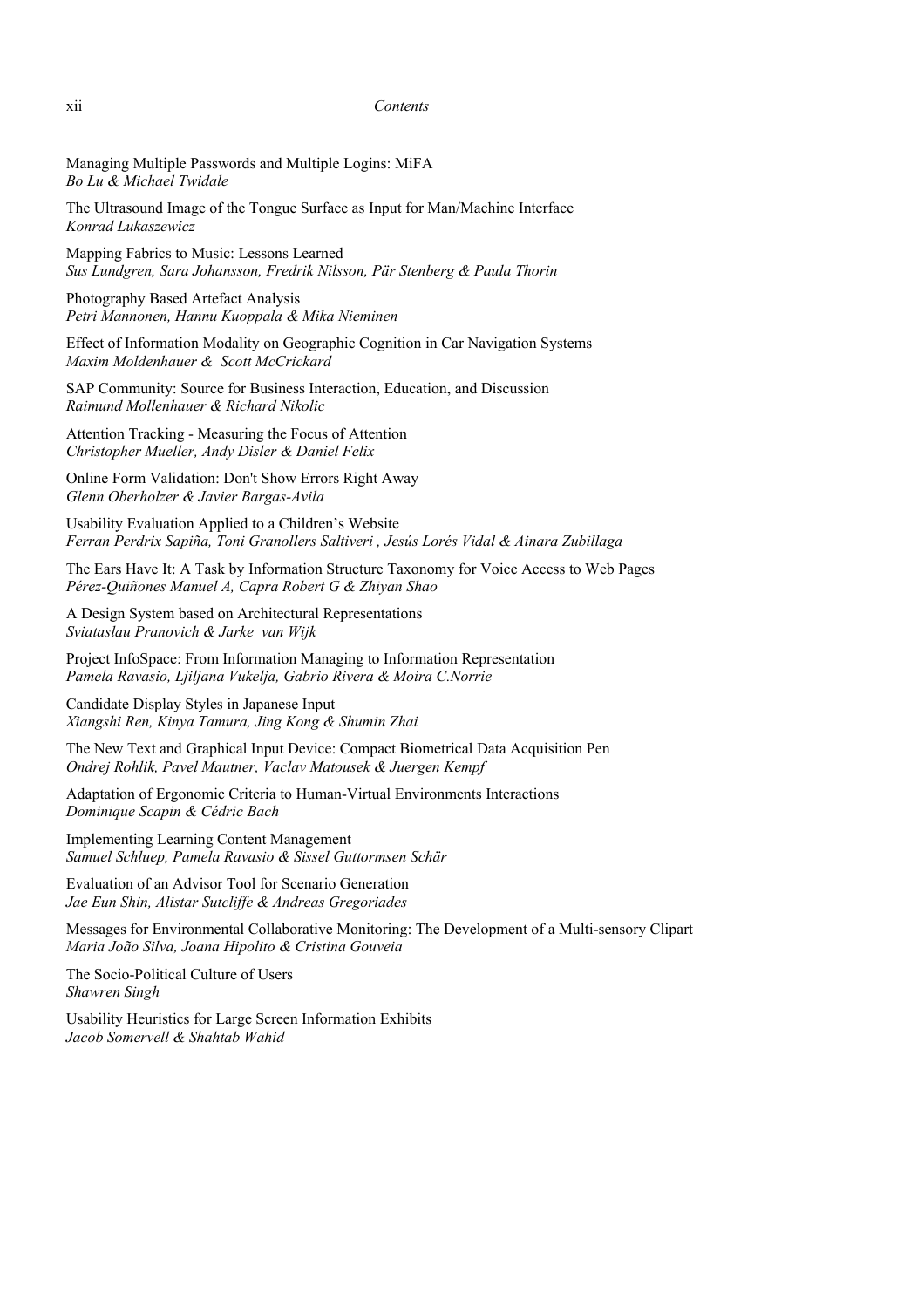Developing and Experiencing Mobile Video Communication *Anne Soronen, Petri Packalén, Anu Jäppinen & Veijo Tuomisto* 

Perception of Human-Centred Stories and Technical Descriptions when Analyzing and Negotiating Requirements *Georg Strom* 

Empirical Evaluation of Performance in Hybrid 3D and 2D Interfaces *Sriram Subramanian, Dzmitry Aliakseyeu & Jean-Bernard Martens* 

Implicit Referring as an Indication of Familiarity in Face-to-Face and Phone Conversations. *Gunnvald Svendsen & Bente Evjemo* 

Looking for Help? Supporting Older Adults' Use of Computer Systems *Audrey Syme, Anna Dickinson, Rosine Eisma & Peter Gregor* 

Clustering the Information Space Using Top-Ranking Sentences: A Study of User Interaction *Anastasios Tombros, Joemon Jose, Ian Ruthven & Ryen White* 

Patch-based Video Browsing *Ynze van Houten, Mark van Setten & Jan-Gerrit Schuurman* 

Interaction as Enquiry- Learning with Layered Dynamic Media *Peter Whalley* 

Designing a Football Experience for a Mobile Device *Greger Wikstrand, Staffan Eriksson & Frida Östberg* 

## **Part Five Posters**

A High Immersive Tele- Directing System Using CyberDome *Tomoaki Adachi, Takefumi Ogawa, Kiyoshi Kiyokawa & Haruo Takemura* 

Establishing Design Principles for Diagrammatic VPLs *Jarinee Chattratichart* 

The Photo Pyramid *Nishchal Deshpande, A. Panas, A. Bondaryeva, N. Kirillova & Y. Bondareva* 

Real Time Head Gesture Recognition in Affective Interfaces *Rana El Kaliouby & Peter Robinson* 

Touch&Type - a Novel Input Method for Portable Computers *Wolfgang Fallot-Burghardt, Helmut Krueger, T. Läubli, C. Speirs & S. Ziegenspeck* 

An EMG-Controlled Graphic Interface Considering Wearability *Hyuk Jeong & JinSung Choi* 

Interactive Party Textiles *Henrik Jernström, Linda Melin, Peter Ljungstrand & Johan Redström* 

The WANDerful Alcove: Encouraging Constructive Social Interaction With a Socially Transforming Interface *Marije Kanis, Stefan Agamanolis, Cati Vaucelle & Glorianna Davenport* 

GITK in Comparison with other Adaptive Interface Toolkits *Stefan Kost*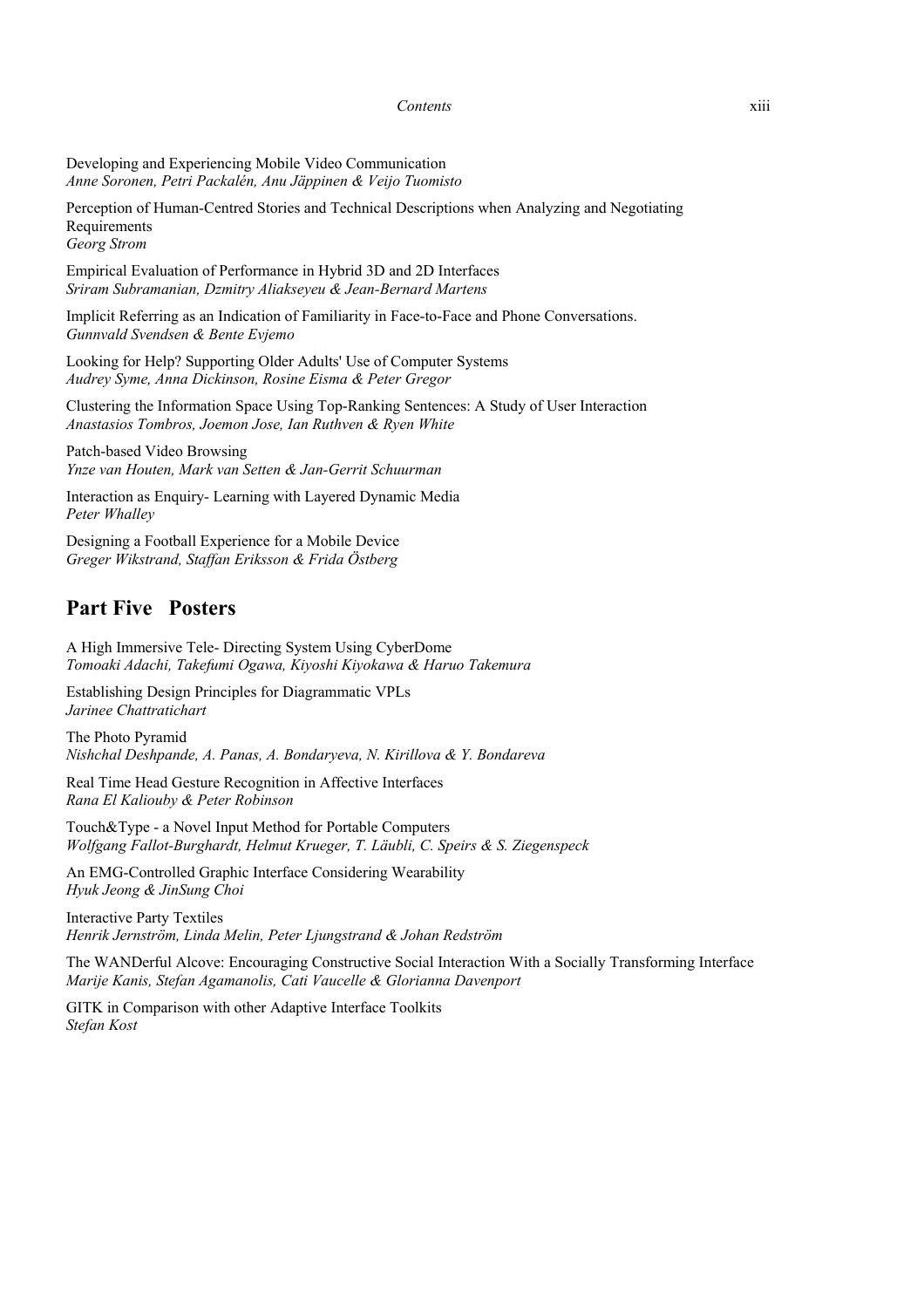xiv *Contents*

Interactive Immersive Design Application: Analysis of Requirements *Urs Künzler, Roger Wetzel & Martin Iseli* 

FMS - Flying Message Service: The Comeback of Carrier Pigeons *Magnus Nilsson, Magnus Johansson, Linda Sjödin & Christina Wisser* 

Gender Differences in Mental Workload During two Computer-based Tasks *Nozomi Sato, Shinji Miyake & Yasufumi Kume* 

Zazu - Investigating the Difference between Interaction Approaches in Advisory Support Systems for Curriculum *Judy van Biljon & K. V. Renaud* 

## **Part Six Video Papers**

Ada: a Playful Interactive Space

*T. Delbrück, K. Eng, A. Bäbler, U. Bernardet, M. Blanchard, A. Briska, M. Costa, R. Douglas, K. Hepp, D. Klein, J. Manzolli, M. Mintz, F. Roth, U. Rutishauser, K. Wassermann, A. Wittmann, A.M. Whatley, R. Wyss & P.F.M.J. Verschure* 

VisMeB: A Visual Metadata Browser *Tobias Limbach, Harald Reiterer, Peter Klein & Frank Müller* 

Intuitive Storytelling Interaction: ZENetic Computer *Naoko Tosa & Seigo Matsuoka* 

Digital Photo Browsing with Souvenirs *Elise van den Hoven & Berry Eggen* 

## **Part Seven Interactive Experiences**

Virtual Variation of Earth Seasons *Said Boutiche* 

Gudar – A Novel Group Music Instrument *Nick Bryan-Kinns* 

One Measure of Happiness – a dynamically updated interactive video narrative using gestures *Amnon Dekel, Noam Knoller & Udi Ben-Arie* 

Constructed Narratives: Using Play to Breakdown Social *Pamela Jennings* 

The Fly's Eye: Live Spatial Analysis and Deconstruction of the Video *Andrea Polli* 

Extended Moments *Paul St George* 

## **Part Eight Tutorials**

Ontological Sketch Modelling (OSM): Concept-based Usability Analysis *Ann Blandford & Iain Connell*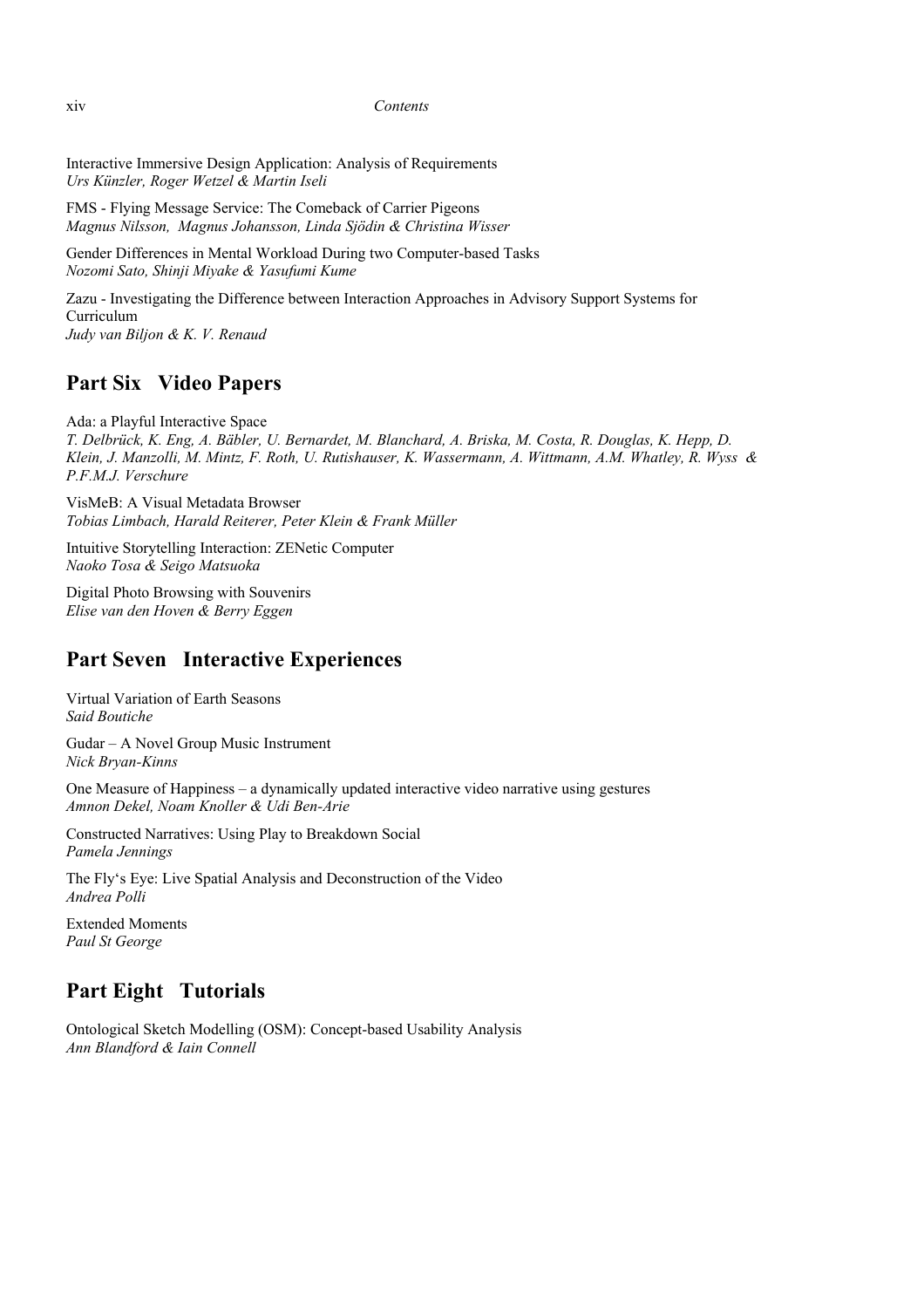#### *Contents* xv

Collaboration Technology in Teams, Organizations, and Communities *Jonathan Grudin & Steven Poltrock* 

Usability Design: Integrating User Centered System Design in the Software Development Process *Jan Gulliksen & Bengt Göransson* 

Half-Day Tutorial: Evaluating Interactive Products for and with Children *Stuart MacFarlane, Janet Read, Johanna Höysniemi & Panos Markopoulos* 

Advanced Usability Testing Methodology *Rolf Molich* 

Methods and Tools for Design of Multi-Platform Applications and Remote Usability Evaluation *Fabio Paternò* 

Multimedia Design for the Web *Alistair Sutcliffe & Leon Watts* 

## **Part Nine Workshops**

IFIP WG 13.1 on Education in HCI and HCI Curriculum: Teaching HCI - Looking at Other Disciplines *Konrad Baumann, Paula Kotzé, Lars Oestreicher & Matthias Rauterberg* 

IFIP WG 13.2 on Methodologies for User-Centered Systems Design: 2nd Workshop on Software and Usability Cross-Pollination - The Role of Usability Patterns *Jan Borchers, Peter Forbrig, Amed Seffah & Martijn van Welie* 

Experiences with Usability Laboratories *Franz Kurfess & Erika Rogers* 

Exploring the Total Customer Experience (TCE): Usability Evaluations of (B2C) E-Commerce Environments *Shailey Minocha & Liisa Dawson* 

Methods for Applying Activity Theory to HCI Design *Daisy Mwanza & Olav Bertelsen* 

IFIP WG 13.1 and WG 13.3 on HCI and Disability: Including Accessibility and Inclusive Design in the Curriculum for HCI *Monique Noirhomme-Fraiture, Colette Nicolle, Paula Kotzé & Julio Abascal* 

The Business Case of HCI *Patrick Steiger, Gitte Lindgaard & Daniel Felix* 

Putting Theory into Practice: How to Apply Cross-Cultural Differences to User Interface Design? *Christian Sturm & Christopher Mueller* 

Closing the Gaps: Software Engineering and HCI *Jean Vanderdonckt & Morten Borup Harning* 

## **Part Ten Panel**

Interaction Engineering and Design *Guy Boy*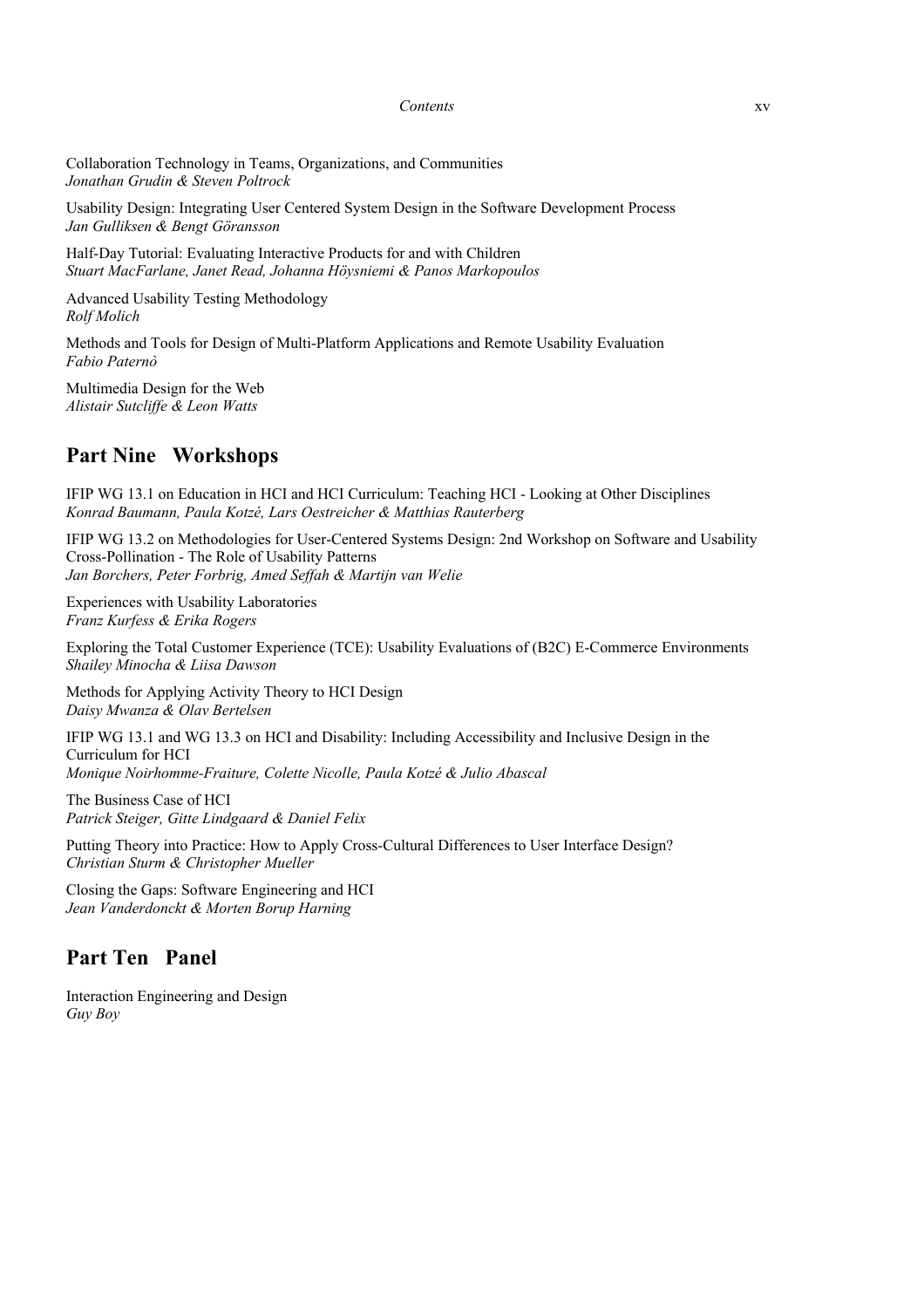## **Part Eleven Organizational Overviews**

Center for Human-Computer Interaction at Virginia Tech *John Carroll, Doug Bowman, S. McCrickard, C. North, M. Pérez-Quiñones & M. Rosson* 

Space and Virtuality Studio: A Participatory Design Lab *Thomas Binder & Jörn Messeter* 

Nita – Swedish IT User Centre *Anders Hektor & Jan Gulliksen* 

HCI Education in the Czech Republic *Václav Matoušek & Pavel Slavík* 

SAP Community: Source for Business Interaction, Education, and Discussion *Raimund Mollenhauer & Richard Nikolic* 

User-System-Interaction Design Program: an Overview *Matthias Rauterberg, Maddy Janse & Patricia Vinken* 

The Good Old Styleguide in a New Light: Enabling a User-oriented Development Process *Michael Richter & Siegrun Heberle* 

The European Usability Forum: Fostering the Strategic Value of Usability *Manfred Tscheligi, Verena Giller & Peter Fröhlich* 

## **Part Twelve HCI Societies**

HCI in Spain *Julio Abascal & Jesús Lorés* 

State of the Art: HCI in New Zealand *Mark Apperley, P. Carter, C. Churcher, A. Cockburn, M. Jones, B. Lobb, K. Novins, C. Phillips & W. Wong* 

HCI in Brazil: Prospects and Challenges *Cecilia Baranauskas* 

HCI in Switzerland *Daniel Felix,Patrick Steiger & Markus Stolze* 

HCI Research in the Czech Republic *Václav Matoušek & Pavel Slavík* 

The British Human-Computer Interaction Group *Tom McEwan, Nico MacDonald, Gilbert Cockton* 

Gesellschaft für Informatik (Germany) **Horst Oberquelle** 

New Horizons for HCI in South Africa *Janet Wesson & Darelle van Greunen* 

## **Part Thirteen Special Interest Groups**

Semiotics of Interaction *Cecilia Baranauskas & Carlos Alberto Scolari*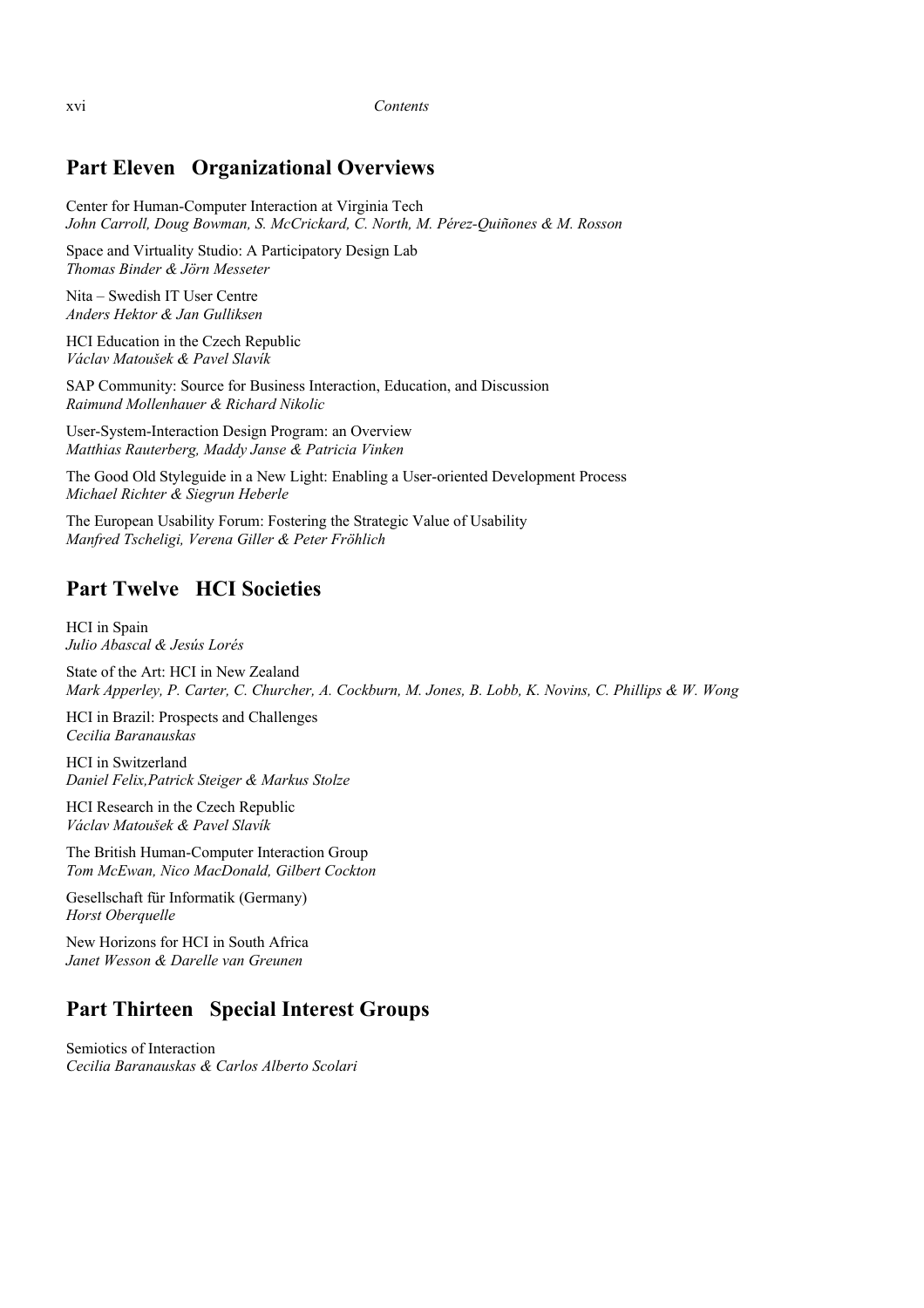End-user Development *Fabio Paternò, Alexander Repenning & Alistair Sutcliffe* 

The Role of Cultural Theories within International Usability *Andy Smith & Tim French* 

The Usability Lab of the Future *Hans Theuws* 

## **Part Fourteen System Demonstrations**

The Visual Interaction Platform *Dzmitry Aliakseyeu, Bernard Champoux & Jean-Bernard Martens* 

The Augmented Round Table - a New Interface to Urban Planning and Architectural Design *Wolfgang Broll* 

Interactive Trip Planning with Trip@dvise *Dario Cavada, Francesco Ricci & Adriano Venturini* 

3D Model Viewer with Real-time Viewpoint Tracking System *Jun Iio, Tomoyuki Yatabe & Kazuo Hiyane,* 

Key Functionalities of SAP Community *Raimund Mollenhauer* 

MAI: An Authoring System for Designing Interactive Learning Modules *Maurice Ndaye Mukuna, J. Vancleve, P. Calmant, C. Pirotte, I. Housen, A. de Baenst-Vandenbroucke, D. Rousselet, J. Vandenhaute, E. Depiereux & M. Noirhomme-Fraiture* 

Visualization and Analysis of Formula One Racing Results with InfoZoom - the Demo *Michael Spenke & Christian Beilken* 

Keyword Index

Author Index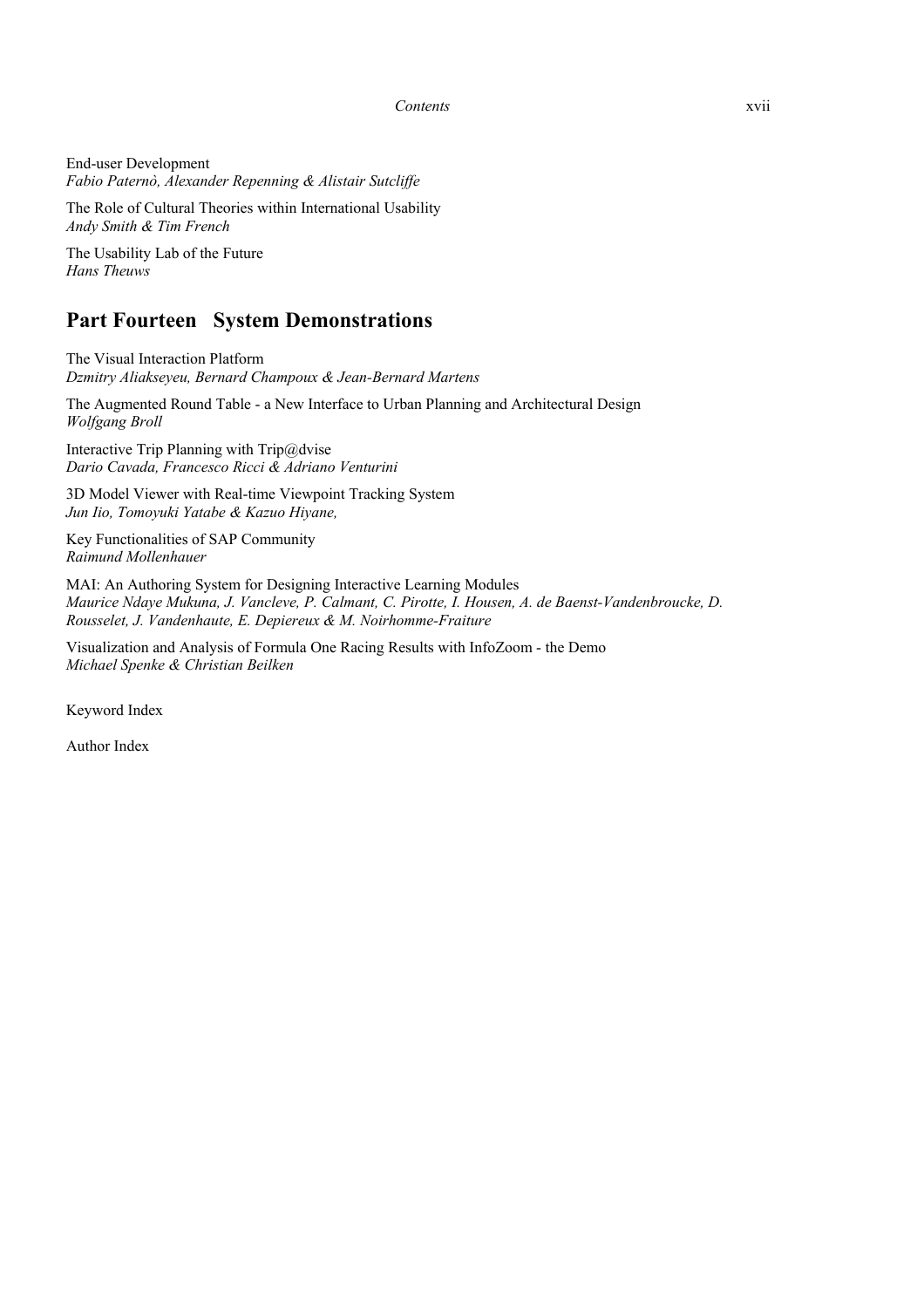## **Editors' Preface: Past, Present, and Future**

The inaugural IFIP TC13 chair Brian Shackel is quoted as saying that

"From early days (cf Licklider & Clark, 1962) the need for larger displays has been emphasised; but just when it seemed, in the late 1980s, that full page and larger displays would come with lower prices, the focus in the industry turned to portability and we moved backward to smaller screens. While there was some improvement, larger screens (eg 21 inch CRT displays) are still not available at an acceptable price; as long ago as 1977 Kay  $\&$  Goldberg (1977) in their Dynabook concept specified a display the size of a full paper page, but I know of no portable laptop, let alone notebook, which has an A4 page size screen." (Brian Shackel, 2000)

Today the situation has changed, and we are happy to recognize the improvements made by industry in order to satisfy the needs of customers and users. In the past, these developments included attempts to achieve "manmachine symbiosis" (Licklider, 1960), the "augmentation of human intellect" (Engelbart, 1963), the "Dynabook" (Kay and Goldberg, 1977), and "ubiquitous computing" (Weiser, 1991). This line of development resulted in a number of important building blocks for HCI. Some of these building blocks include the mouse, bitmapped displays, personal computers, windows, the desktop metaphor and point-and-click applications. Research on operating systems, meanwhile, has developed techniques for interfacing a variety of input/output devices, for tuning system response time to human interaction times, for multiprocessing and for supporting windowing environments and animation.

Many early problems faced by researchers working on human factors had strong sensory-motor features. The problem of the operation of computers by humans was a natural extension of classical human factors concerns, except that the new problems had substantial cognitive, communication and interaction aspects not previously encountered in human factors. Ergonomics is similar to human factors, but it arose from studies of work practice. As with human factors, the concerns of ergonomics tended to be at the sensory-motor level, but with an additional psychological flavour and an emphasis on stress. Human interaction with computers was also a natural topic for ergonomics, but again, a cognitive extension to the field was necessary, resulting in the current "cognitive ergonomics" and "cognitive engineering." Because of their roots, ergonomic studies of computers emphasize the relationship to the work setting and the effects of stress factors, such as the routine of work, sitting posture, or the visual design of displays. Industrial engineering arose out of attempts to raise industrial productivity starting in the early years of the last century. The early emphasis in industrial engineering focused on the design of efficient manual methods for work, the design of specialized tools to increase productivity and reduce fatigue, and, to a lesser extent, the design of the social environment.

Interaction with computers is an important topic for the field of industrial engineering in the context of how the use of computers fits into the larger design of work methods. In addition, the growth of discretionary computing and the mass personal computer and workstation computer markets have meant that sales of computers are more directly linked to the quality of their interfaces than in the past. This has resulted in the gradual evolution of a standardized interface architecture from hardware support of mice to shared window systems to application layers. Along with these changes, researchers and designers have begun to develop specification techniques for user interfaces and testing techniques for the practical design and production of interfaces.

As the technological and social contexts have changed, so the focus of HCI has changed accordingly. It is now time to consider HCI not just from a technical point of view, but also from an ergonomic, design and artistic point of view. One of the most prominent perspectives that has emerged is the user-centered design (UCD) paradigm. This conference presents an excellent opportunity for people from different backgrounds and expertise to meet and discuss the state of the art and the future of HCI.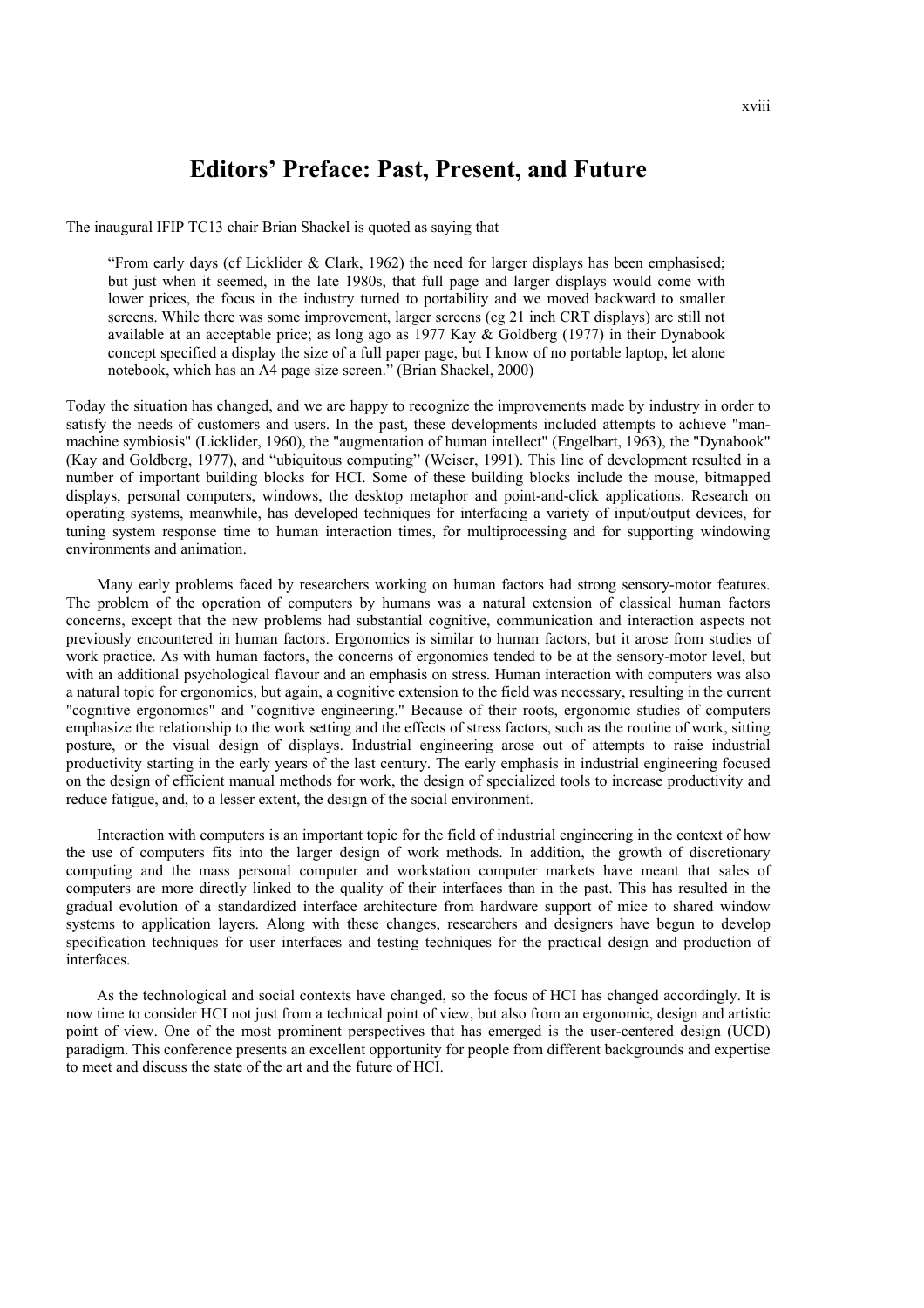We hope this conference will open new doors to the future for HCI developers, researchers and societies throughout the world.

**Matthias Rauterberg Marino Menozzi Janet Wesson**  *Technical University Eindhoven Swiss Federal Institute of Technology University of Port Elizabeth The Netherlands Switzerland South Africa* 

## **References**

Engelbart, D (1963), A Conceptual Framework for the Augmentation of Man's Intellect. In *Vistas in Information Handling*, (Howerton and Weeks, Eds.), Spartan Books, Washington, D. C., pp. 1-29. Republished in *Computer Supported Cooperative Work: A Book of Readings*, (Irene Greif, Ed.), Morgan Kaufmann Publishers, 1988, pp. 35-65.

Kay, A. & Goldberg A. (1977), Personal Dynamic Media. *IEEE Computer*, 10(3), 31-4l.

Licklider, J. C. R. (1960), Man-computer symbiosis. *IRE Transactions on Human Factors in Electronics*, 1, 4- 11.

Licklider, J. C. R. & Clark, W. E. (1962), On-Line Man-Computer Communication. In *Proceedings Spring Joint Computer Conference*, Vol. 21, pp. 113-128 (National Press, Palo Alto, California).

Shackel, B. (2000), 2000 People and Computers - Some Recent Highlights. *Applied Ergonomics*, 31(6), 595-608.

Weiser, M. (1991), The computer for the 21st century*. Scientific American***,** 265(3), 94-104.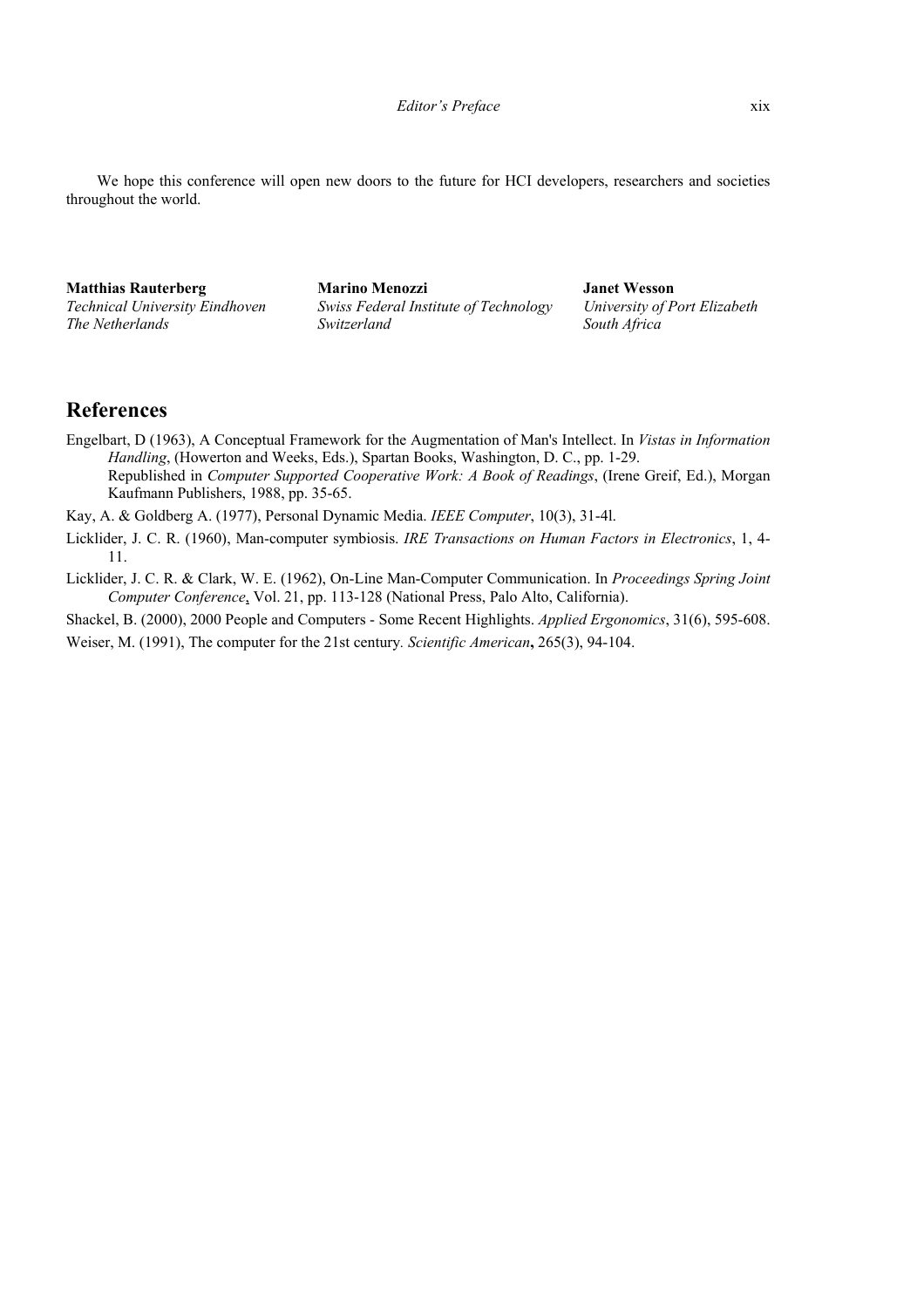## **Editors' Note**

The proceedings contain 91 full papers, 8 doctoral consortium papers, 55 short papers, 8 tutorial papers, 1 panel paper, 9 workshop papers, 13 poster papers, 12 interactive experience papers, 4 video papers, 8 system demonstration papers, 8 HCI societies papers, 8 organizational overview papers, and 4 special interest group papers, that were accepted for presentation at INTERACT'03 following an open call for participation.

Submissions and the reviewing process reflect the international nature of INTERACT: 241 full papers, 12 doctoral consortium papers, 125 short papers, 19 tutorial proposals, 3 panel proposals, 13 workshop proposals, 18 poster submissions, 15 interactive experience proposals, 6 video papers, 10 system demonstration papers, 10 HCI societies papers, 11 organizational overview papers, and 5 special interest group proposals.

Each submission was reviewed by at least 3 referees drawn from the International Program Committee of 202 HCI experts from 28 different countries (1 Afghanistan, 15 Australia, 3 Austria, 2 Belgium, 1 Brazil, 4 Canada, 1 China, 2 Denmark, 2 Finland, 11 France, 21 Germany, 2 Greece, 1 Israel, 5 Italy, 15 Japan, 12 Netherlands, 9 New Zealand, 2 Norway, 1 Poland, 5 Portugal, 1 Romania, 2 Singapore, 4 South Africa, 7 Spain, 5 Sweden, 10 Switzerland, 19 UK, 39 USA), and the 36 members of the Technical Programme Committee.

The final conference program, as represented in this volume, was selected on the basis of (1.) referees' ratings and comments, (2.) administrative requirements (copyright form, style/format, etc), and (3.) program balance.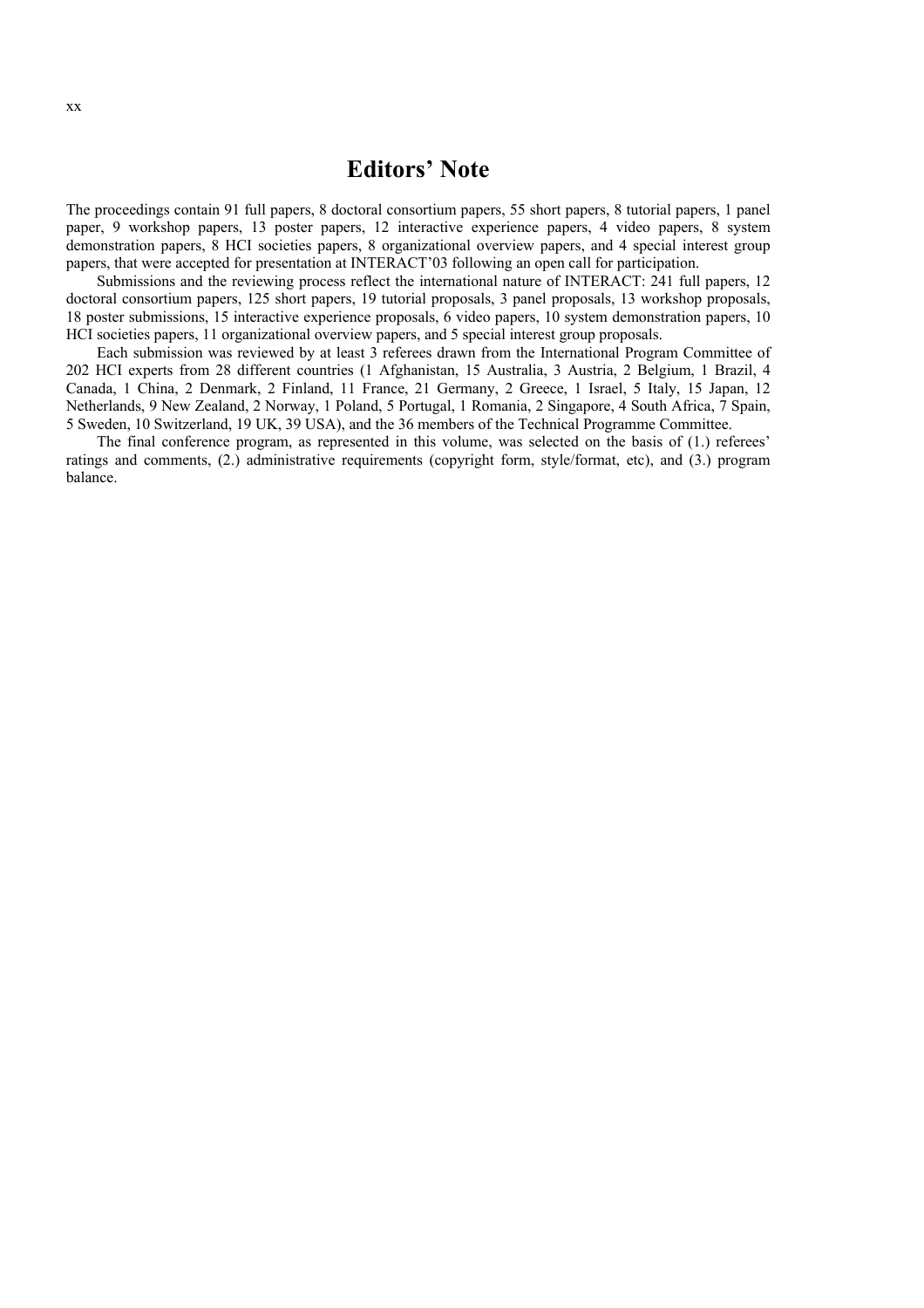## **IFIP TC13**

Established in 1989, the International Federation for Information Processing Technical Committee on Human-Computer Interaction (IFIP TC13) is an international committee of 29 member national societies and 5 Working Groups, representing specialists in human factors, ergonomics, cognitive science, computer science, design and related disciplines. INTERACT is its flagship conference, staged biennially in different countries in the world. The next INTERACT conference, INTERACT 2005, will be held September 12-16 in Rome, Italy.

IFIP TC13 aims to develop a science and technology of human-computer interaction by encouraging empirical research, promoting the use of knowledge and methods from the human sciences in design and evaluation of computer systems; promoting better understanding of the relation between formal design methods and system usability and acceptability; developing guidelines, models and methods by which designers may provide better human-oriented computer systems; and, co-operating with other groups, inside and outside IFIP, to promote user-orientation and "humanisation" in system design. Thus, TC13 seeks to improve interactions between people and computers, encourage the growth of HCI research and disseminate these benefits worldwide.

The main orientation is towards users, especially the non-computer professional users, and how to improve human-computer relations between them. Areas of study include: the problems people have with computers; the impact on people in individual and organisational contexts; the determinants of utility, usability and acceptability; the appropriate allocation of tasks between computers and users; modelling the user to aid better system design; and harmonising the computer to user characteristics and needs.

While the scope is thus set wide, with a tendency towards general principles rather than particular systems, it is recognized that progress will only be achieved through both general studies to advance theoretical understanding and specific studies on practical issues (e.g. interface design standards, software system consistency, documentation, appropriateness of alternative communication media, human factors guidelines for dialogue design, the problems of integrating multi-media systems to match system needs and organizational practices , etc.).

IFIP TC13 stimulates working events and activities through its Working Groups. WGs consist of HCI experts from many countries, who seek to expand knowledge and find solutions to HCI issues and concerns within their domains, as outlined below:

In 1999, TC13 initiated a special IFIP Award, the Brian Shackel Award, for the most outstanding contribution in the form of a refereed paper submitted to and delivered at each INTERACT. The award draws attention to the need for a comprehensive human-centred approach in the design and use of information technology in which the human and social implications have been taken into account. Since the process to decide the award takes place after papers are submitted for publication, the award is not identified in the Proceedings.

**WG13.1 (Education in HCI and HCI Curricula)** aims to improve HCI education at all levels of higher education, coordinate and unite efforts to develop HCI curricula and promote HCI teaching;

**WG13.2 (Methodology for User-Centered System Design)** aims to foster research, dissemination of information and good practice in the methodical application of HCI to software engineering;

**WG13.3 (HCI and Disability)** aims to make HCI designers aware of the needs of people with disabilities and encourage development of information systems and tools permitting adaptation of interfaces to specific users;

**WG13. 4 (also WG2.7) (User Interface Engineering)** investigates the nature, concepts and construction of user interfaces for software systems, using a framework for reasoning about interactive systems and an engineering model for developing user interfaces;

**WG13.5 (Human Error, Safety and System Development)** seeks a framework for studying human factors relating to systems failure, develops leading edge techniques in hazard analysis and safety engineering of computer-based systems, and guides international accreditation activities for safety-critical systems.

New Working Groups are formed as areas of significance to HCI arise.

Further information is available at the IFIP TC13 website: http://www.ifip-hci.org/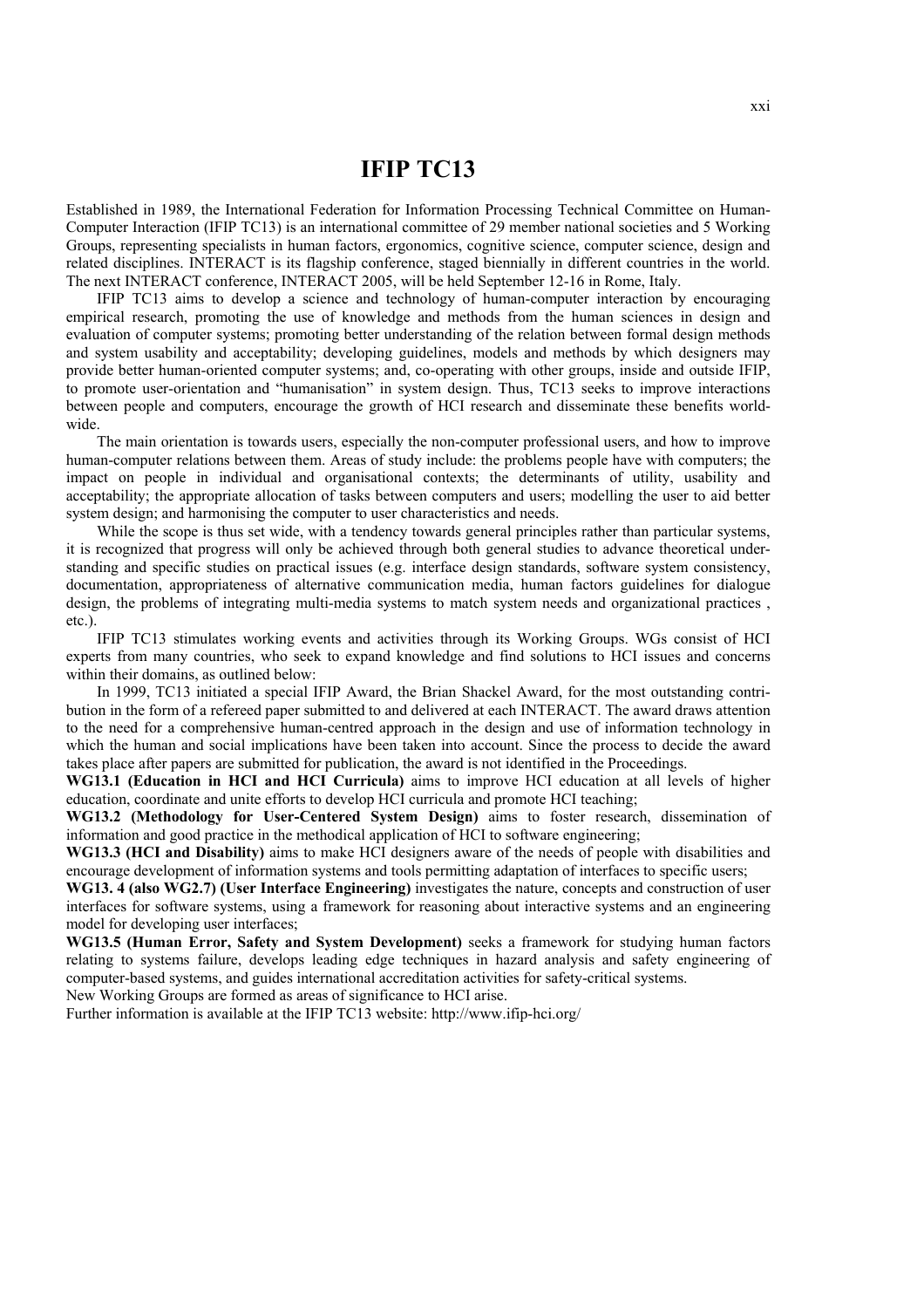## xxii *IFIP TC13*

## **IFIP TC13 Members**

*Gesellschaft für Informatik* 

*Greek Computer Society* 

*Associazione Italiana per l' Informatica ed il Calcolo* 

*Information Processing Society* 

*Nederlands Genootschap voor* 

*Norwegian Computer Society* 

*Polish Academy of Sciences* 

*Associacao Portuguesa de* 

*Singapore Computer Society* 

*Slovenian Society Informatika* 

Vallanchira Hassan *Computer Society of India* 

Fabio Paternò

*Automatico*  **Japan** 

*of Japan*  **Netherlands**  Gerrit van der Veer

*Informatica*  **Norway**  Svein Arnesen

**Poland** 

**Portugal**  Joaquim Jorge

*Informatica*  **Singapore**  Kee Yong Lim

**Slovenia**  Mirko Vintar

Julius Kulikowski

Masaaki Kurosu

**Germany**  Horst Oberquelle

**Greece**  John Darzentas

**India** 

**Italy** 

**Australia**  Judy Hammond *Australian Computer Society* 

**Austria**  Tom Gross *Austrian Computer Society* 

**Belgium**  Monique Noirhomme-Fraiture *Federation des Associations Informatiques de Belgique* 

**Brazil**  Cecilia Baranauskas *Brazilian Computer Society* 

**Canada**  Gitte Lindgaard *Canadian Information Processing Society* 

**Chile**  Jose Pino *The Chilean Computer Society* 

**China**  Zhengjie Liu *Chinese Institute of Electronics* 

**Czech Repulic**  Vaclav Matousek *Czech Society for Cybernetics and Informatics* 

**Denmark**  Annelise Mark Pejtersen *Danish IT Society* 

**Finland**  Pekka Lehtio *Finnish Information Processing Association* 

**France**  Philippe Palanque *Societe des electriciens et des electroniciens* 

**Working Group Chairmen WG13.1 (Education in HCI and HCI Curricula)** Matthias Rauterberg, *Netherlands* **WG13.2 (Methodology for User-Centred System Design)** Jan Gulliksen, *Sweden* **WG13.3 (HCI and Disability)** Monique Noirhomme, *Belgium* **WG13. 4 (also WG2.7) (User Interface Engineering)** Rick Kazman, *USA* **WG13.5 (Human Error, Safety and System Development)** Phillipe Palanque, *France*

**South Africa**  Janet Wesson *The Computer Society of South Africa* 

**Spain**  Julio Abascal *Federacion Espanyola de Sociedades de Informatica* 

**Sweden**  Lars Oestreicher *Swedish Information Processing* 

**Switzerland**  Markus Stolze *Swiss Federation of Information Processing Societies* 

 $\mathbf{I}$ **K** Gilbert Cockton *The British Computer Society* 

**USA-based**  John Karat (TC13 chair) *Association for Computing Machinery* 

**USA-based**  Nahum Gershon *IEEE Computer Society* 

## **Affiliate Member**

Gianfranco Galmacci *International Association for Statistical Computing* 

#### **Corresponding Member**

Mark Apperley *New Zealand Computer Society*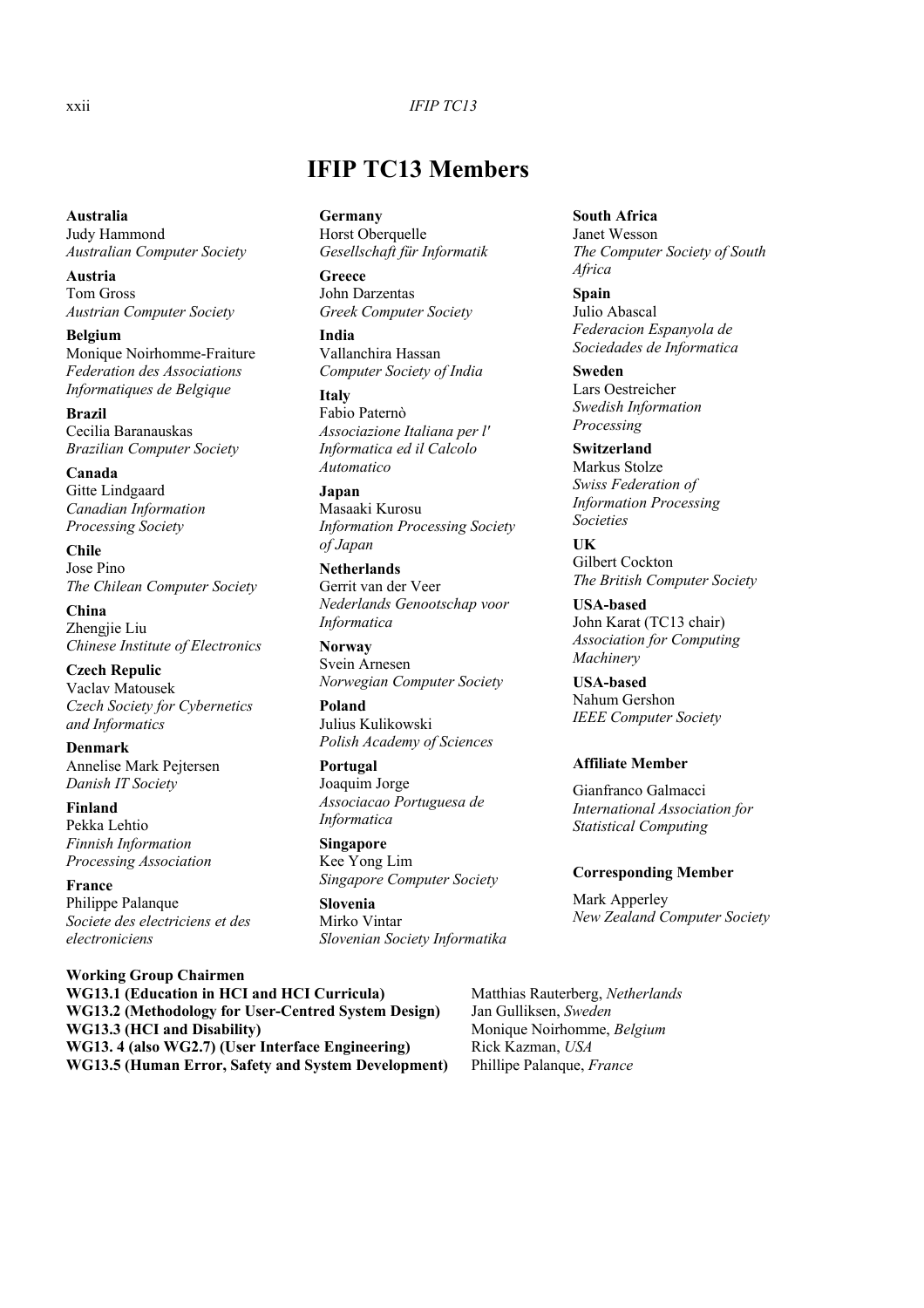## **Cooperating Societies**

All IFIP Member Societies AFIHM - French Society on HCI (France) BCS-HCI - British Computer Society Special Interest Group (UK) BrazilCHI - Brazil's SIGCHI Chapter of the ACM (Brazil) CHI-SA - South African's Chapter of the ACM (South Africa) CHISIG - Special HCI Interest Group (Australia) Dutch SIGCHI.NL (The Netherlands) European Association of Cognitive Ergonomics (EACE) German Informatics Society (Germany) Human Interface Society (Japan) SI – Swiss Informatis Society (Switzerland) SIGCHI Italy - Italian association of HCI (Italy) SIGCHI-NZ - New Zealand's Chapter of the ACM (New Zealand) STIMDI - Swedish Interdisciplinary Interest Group for HCI (Sweden) SwissCHI - Software Ergonomics (Switzerland) UPA - Usability Professional Association

xxiii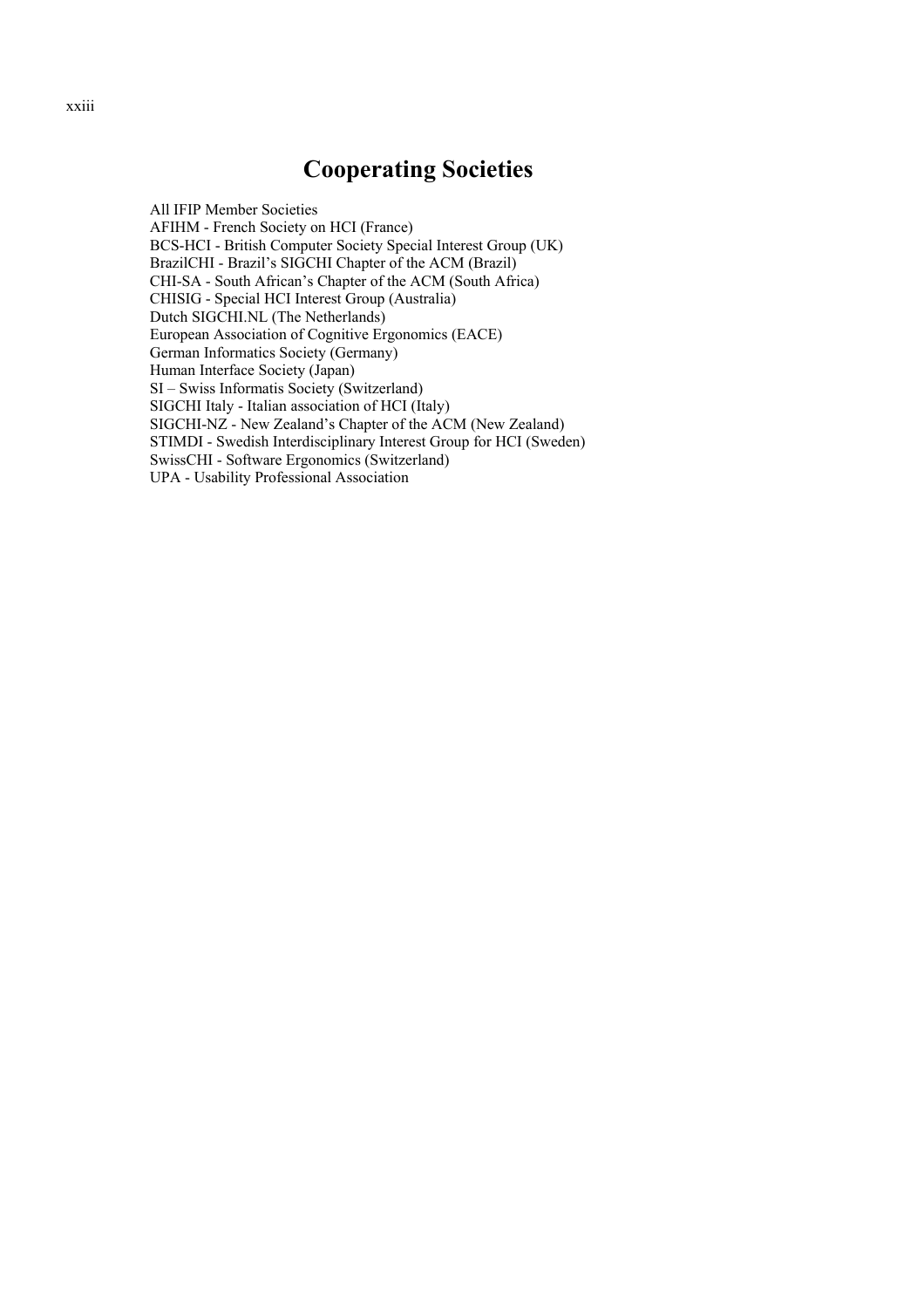## **International Programme Committee**

**Chairs** Markus Stolze, *IBM Research, Switzerland* and Fabio Paternò, *ISTI-CNR, Italy*

## **Members**

Abascal, J, *Spain* Allwood, C, *Sweden* Amitay, E, *Israel* Anderson, P, *New Zealand* Apperley, M, *New Zealand* Ardissono, L, *Italy* Bagnara, S, *Italy* Balbo, S, *Australia* Bastide, R, *France* Baudisch, P, *USA* Bauer, M, *Germany* Bevan, N, *UK* Billinghurst, M, *New Zealand* Bjork, S, *Sweden* Bodker, S, *Denmark* Boecker, H, *Germany* Bonnardel, N, *France* Bouwhuis, D, *Netherlands* Boy, G, *France* Calder, P, *Australia* Cañas, J, *Spain* Carroll, J, *USA* Castells, P, *Spain* Catarci, T, *Italy* Chatty, S, *France* Cheiverst, K, *UK* Chen, C, *USA* Chi, E, *USA* Churchill, E, *USA* Cockton, G, *UK* Correia, N, *Portugal* Coutaz, J, *France* Cunha e, J, *Portugal* Cutrell, E, *USA* Cypher, A, *USA* Czerwinski, M, *USA* Darzentas, J, *Greece* de Villiers, C, *South Africa* Dearden, A, *UK* Detienne, F, *France* Dey, A, *USA* Diaper, D, *UK* Dieberger, A, *USA*

Dillenbourg, P, *Switzerland* Do, E, *USA* Dray, S, *USA* Erickson, T, *Afghanistan* Felix, D, *Switzerland* Fjeld, M, *Switzerland* Gea, M, *Spain* Girgenson, A, *USA* Goebel, M, *Germany* Gorny, P, *Germany* Goulden, L, *UK* Gross, M, *USA* Gross, T, *Germany* Grudin, J, *USA* Grundy, J, *New Zealand* Guest, S, *USA* Gulliksen, J, Sweden Guttormsen, S, *Switzerland* Hammond, J, *Australia* Harrison, B, *USA* Harrison, M, *UK* Henze, N, *Germany* Herczeg, M, *Germany* Holmquist, L, Sweden Hoorn, J, *Netherlands* Howard, S, *Australia* Hubscher, R, *USA* Ito, J, *Japan* Jedlitschka , A, *Germany* John, B, *USA* Johnson, C, *UK* Johnston, L, *Australia* Jones, M, *New Zealand* Jones, S, *New Zealand* Jorge, J, *Portugal* Karat, C-M, *USA* Karat, J, *USA* Kato, K, *Japan* Kazman, R, *USA* Keason, D, *Netherlands* Keil-Slawik, R, *Germany* Kellogg, W, *USA* Kemp, E, *New Zealand*

Kilgour, A, *UK* Kobsa, A, *USA* Kohda, T, *Japan* Kojima, H, *Japan* Konstan, J, *USA* Kotze, P, *South Africa* Lai, J, *USA* Lee, A, *USA* Lim, K-Y, *Singapore* Lindgaard, G, *Canada* Liu, Z, *China* Lopes, J, *Portugal* Lorés, J, *Spain* Ludwig, H, *USA* Lueg, C, *Australia* Maglio, P, *USA* Mahemoff, M, *Australia* Mansfield, T, *Australia* Markopoulous, P, *Netherlands* Martens, J-B, *Netherlands* Masoodian, M, *New Zealand* McInerney, P, *Canada* Menozzi, M, *Switzerland* Morch, A, *Norway* Morgan, K, *Norway* Mori, H, *Japan* Moriya, S, *Japan* Moriyon, R, *Spain* Muller, M, *USA* Murphy, J, *Australia* Murray, D, *UK* Musil, S, *Austria* Nakakoji, K, *Japan* Nejdl, W, *Germany* Nicolle, C, *UK* Nigay, L, *France* Nijholt, A, *Netherlands* Nishida, S, *Japan* Noirhomme, M, *Belgium* Nunes, N, *Portugal* Oberquelle, H, *Germany* Oestreicher, L, *Sweden* Ohno, T, *Japan*

xxiv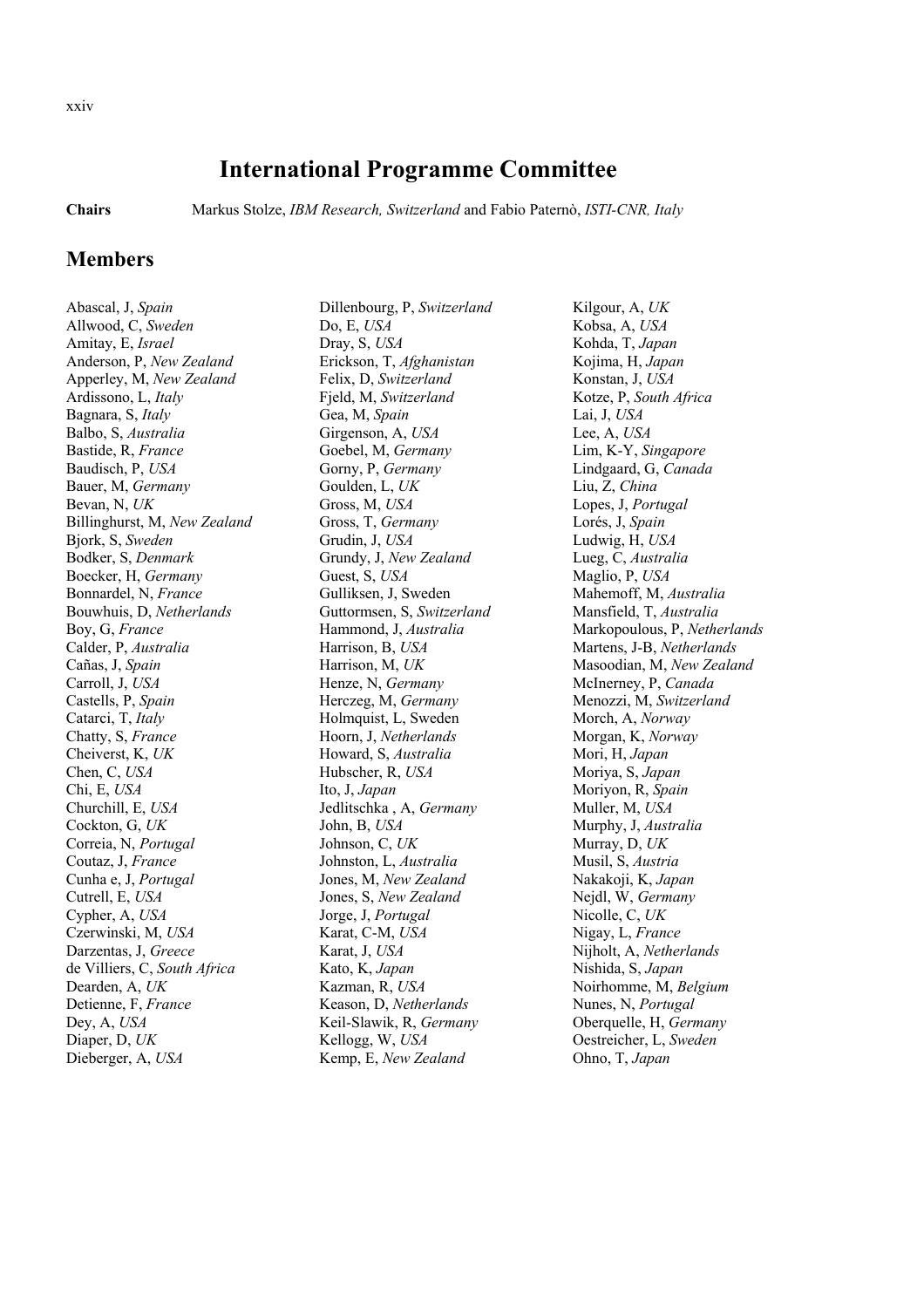Okada, M, *Japan* Okubo, M, *Japan* Olson, G, *USA* Ortega, M, *Spain* Ozkan, N, *Canada* Palanque, P, *France* Paris, C, *Australia* Paternò, F, *Italy* Pearce, A, *Australia* Pedlow, R, *Australia* Prates, R, *Brazil* Pribeanu, C, *Romania* Prinz, W, *Germany* Pu, P, *Switzerland* Räihä, K, *Finland* Raisamo , R, *Finland* Rathke, C, *Germany* Rauterberg, M, *Netherlands* Redmiles, D, *USA* Reiterer, H, *Germany* Repenning, A, *USA* Risden, K, *USA* Roast, C, *UK* Roberts, D, *UK* Roth, P, *Germany*

Roussel, N, *France* Santoro, C, *Italy* Sasse, A, *UK* Scapin, D, *France* Schneider, K, *Germany* Schwabe, G, *Switzerland* Sears, A, *USA* Shackel, B, *UK* Sikorski, M, *Poland* Stage, J, *Denmark* Stary, C, *Austria* Steiger, P, *Switzerland* Stephanidis, C, *Greece* Stevenson, D, *Australia* Stolze, M, *Switzerland* Streitz, N, *Germany* Sumner, T, *USA* Sutcliffe, A, *UK* Takemura, H, *Japan* Tanaka, J, *Japan* Tarumi, H, *Japan* Terken, J, *Netherlands* Terveen, L, *USA* Theng, Y, *Singapore* Thomas, C, *Germany*

Thomas, J, *USA* Thomas, R, *Australia* Truillet, P, *France* Tscheligi, M, *Austria* van der Mast, C, *Netherlands* van der Veer, G, *Netherlands* van Erp, J, *Netherlands* van Greunen, D, *South Africa* van Oostendorp, H, *Netherlands* Vanderdonckt, J, *Belgium* Varey, A, *UK* Vertegaal, R, *Canada* Vetere, F, *Australia* Wehrle, T, *Switzerland* Weibelzahn, S, *Germany* Wesson, J, *South Africa* Wild, P, *UK* Wilson, S, *UK* Wong, W, *New Zealand* Wulf, V, *Germany* Yamasaki, M, *Japan* Zhai, S, *USA* Ziegler, J, *Germany*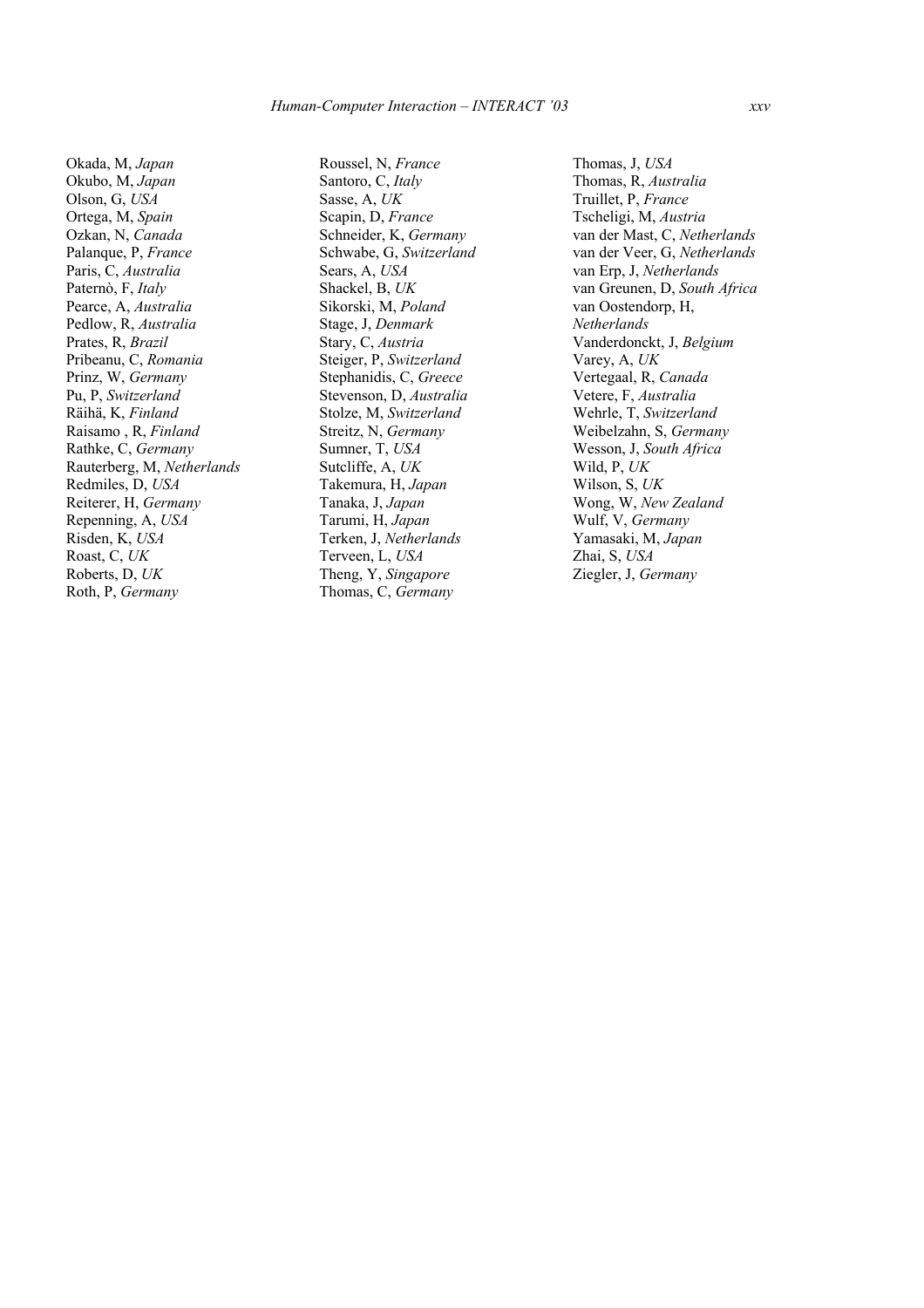## **INTERACT '03 Committees**

## **International Steering Committee**

### **Chair**

Helmut Krueger, *Swiss Federal Institute of Technology, Switzerland*

#### **Members**

Kurt Bauknecht, *University of Zurich, Switzerland;* Klaus Dittrich, *University of Zurich, Switzerland;*  Judy Hammond, *University of Technology, Sydney, Australia;*

## **Conference Co-Chairs**

Helmut Krueger, *Swiss Federal Institute of Technology, Switzerland*

## **Technical Program Committee**

**Chair** 

Matthias Rauterberg, *Technical University Eindhoven, Netherlands* 

## **Members**

#### **Award**

John Darzentas, *University of the Aegean, Greece* Joaquim Jorge, *Instituto Superior Técnico Biblioteca Central, Portugal*

### **Doctoral Consortium**

Mark Apperley, *University of Waikato, New Zealand*

Alistair Sutcliffe, *University of Manchester Institute of Science and Technology, UK*

## **Future Developments in HCI**

Panos Markopoulos*, Technical University Eindhoven, Netherlands* Chris Roast, *Sheffield Hallam University, UK*

#### **HCI Societies**

Marino Menozzi, *Swiss Federal Institute of Technology, Switzerland* Michio Okada, *Advanced Telecommunications Research Institute, Japan*

### **Interactive Experiences**

Jan Gulliksen*, Uppsala University, Sweden* Konrad Morgan*, University of Bergen, Norway*

Christian Hauri, *n-able AG, Switzerland;* John Karat, *IBM TJ Watson Research Center, USA;* Alistair Kilgour*, UK;* Masaaki Kurosu, *National Institute of Multimedia Education, Japan;* Matthias Rauterberg, *Technical University Eindhoven, Netherlands;* Carl-August Zehnder, *Swiss Federal Institute of Technology, Switzerland*

Matthias Rauterberg, *Technical University Eindhoven, Netherlands*

#### **Interactive Posters**

Marcin Sikorski, *Gdansk University of Technology, Poland* Juergen Ziegler, *University Duisburg-Essen,* 

*Germany*

### **Keynotes**

Constantine Stephanidis, *Foundation for Research and Technology – Hellas, Greece* Norbert Streitz, *FhG-IPSI, Germany*

#### **Long Papers**

David Keyson, *Technical University Delft, Netherlands*

Ryohei Nakatsu, *Kwansei Gakuin University, Japan*

#### **Organisational Overviews**

Steve Howard, *University of Melbourne, Australia* Frank Vetere, *University of Melbourne, Australia*

## **Panels**

Guy Boy, *eurisco, France* Janet Wesson, *University of Port Elizabeth, South Africa*

#### **Short Papers**

KeeYong Lim, *Nanyang Technological University, Singapore*

Kari-Jouko Räihä, *University of Tampere, Finland*

#### **Scholarships**

Julio Abscal, *Euskal Herriko Unibertsitatea, Spain*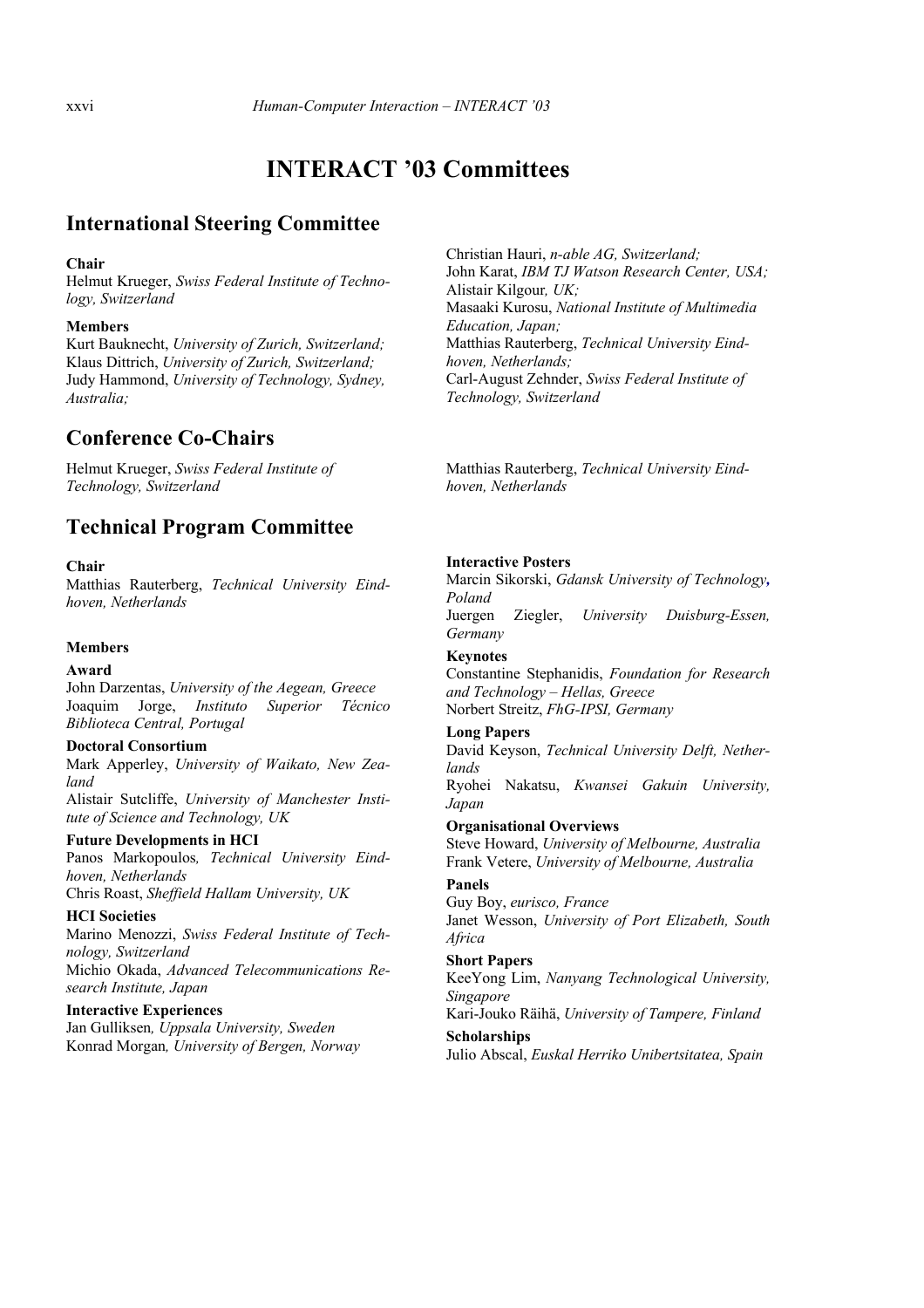#### **Special Interest Groups**

Don Bouwhuis, *Technical University Eindhoven, Netherlands* Volker Wulf, *University of Siegen, Germany*

## **Student Posters**

Monique Noirhomme, *Universitaires Notre-Dame de la Paix, Belgium* Jean Vanderdonckt, *Université catholique de Louvain, Belgium*

## **System Demonstrations**

Rick Kazman, *Carnegie Mellon University, USA* Jacques Terken, *Technical University Eindhoven, Netherlands*

## **International Organising Committee**

### **Chair**

Christian Hauri, *n-able AG, Switzerland*

#### **Members**

**Conference Site** 

Daniel Felix, *ergonomie & technologie GmbH, Switzerland*

#### **Exhibition**

Elke Reuss, *Swiss Federal Institute of Technology, Switzerland*

**Industrial Relations**  Werner Breda Meier, *STT Solution & Technology Traders AG, Switzerland*

#### **Marketing**

Marcel Uhr, *Swiss Federal Institute of Technology, Switzerland*

Patricia Vinken, *Technical University Eindhoven, Netherlands*

#### **Tutorials**

Zhengjie Liu, *Dalian Maritime University, China* Nadia Magnenat Thalmann, *University of Geneva, Switzerland*

#### **Video Papers**

Roel Vertegaal, *Queen's University, Canada* Stephanie Wilson, *City University London, UK*

**Workshops**  Philippe Palanque, *Université Paul Sabatier - Toulouse III, France* Tom Gross, *FhG-FIT, Germany*

#### **Publications**

Marino Menozzi, *Swiss Federal Institute of Technology, Switzerland* Janet Wesson, *University of Port Elizabeth, South Africa*

#### **Secretary**

Rita Fauth, *Swiss Federal Institute of Technology, Switzerland*

### **Student Volunteers**

Morten Fjeld, *Swiss Federal Institute of Technology, Switzerland*

Roope Raisamo, *University of Tampere, Finland*

## **Treasurer**

Patrick Steiger, *PriceWaterhouseCoopers AG, Switzerland*

#### **Website**

Markus Flueckiger, *Zuehlke AG, Switzerland*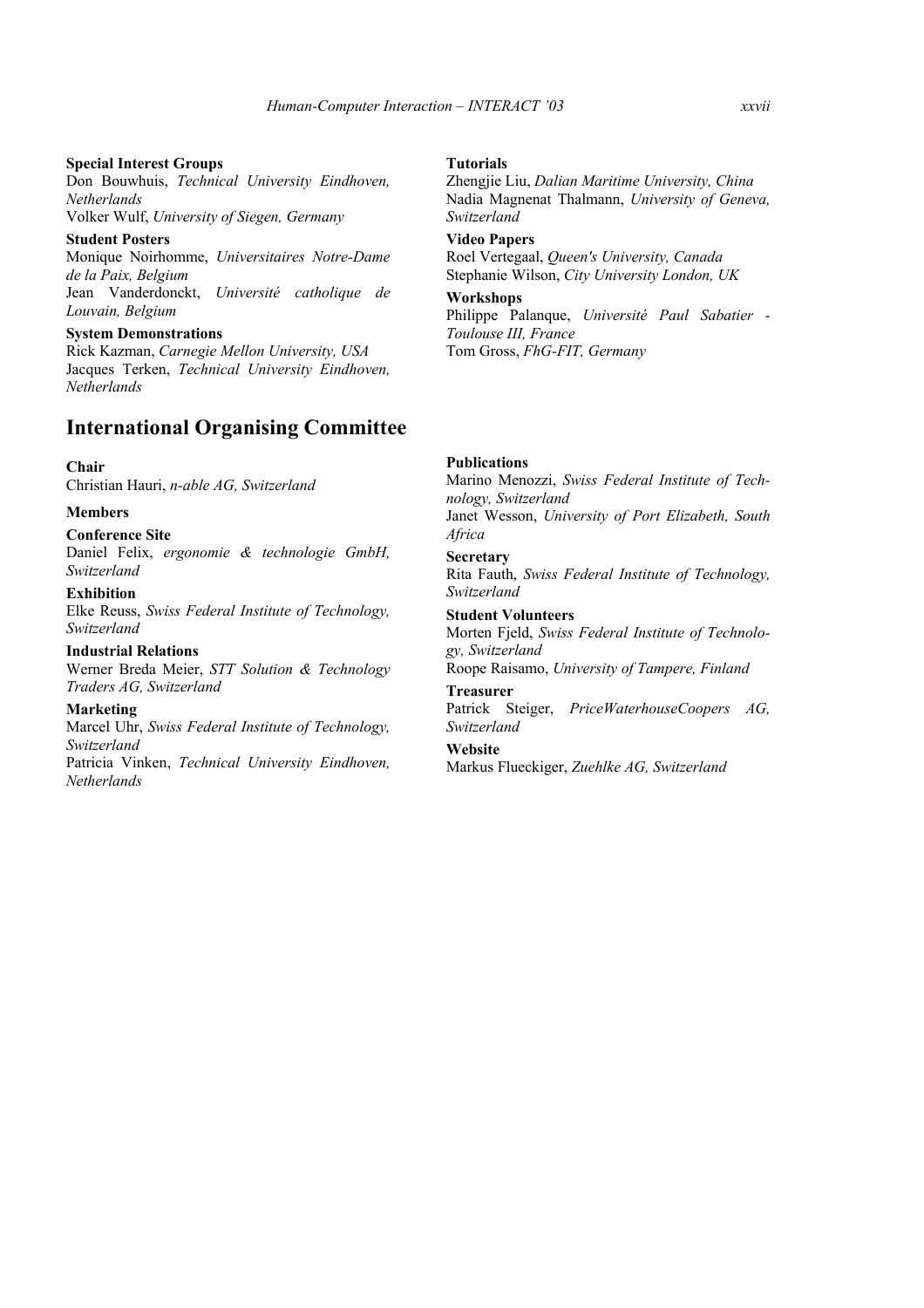## Part One

# Keynote Speakers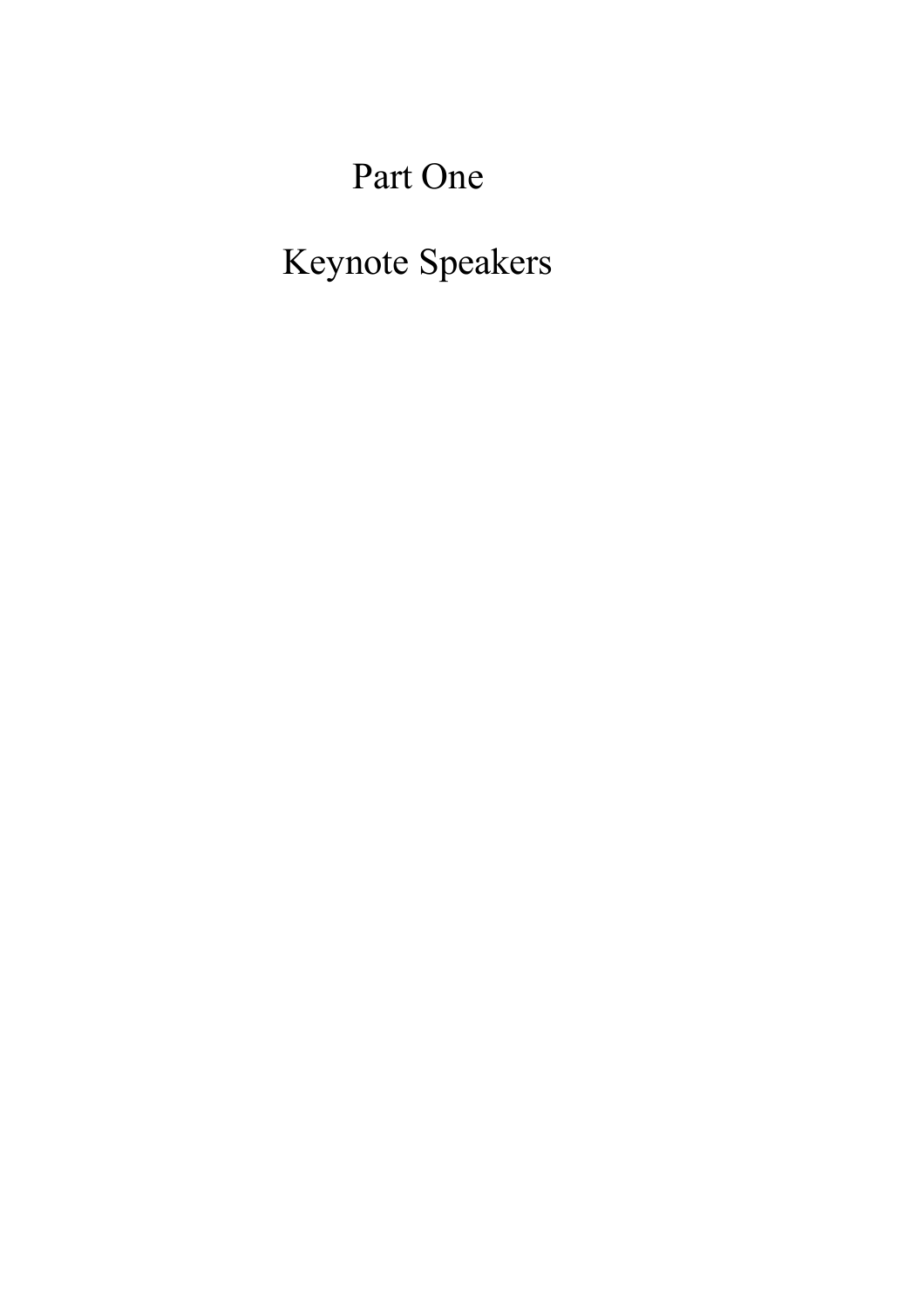## Part Two

# Technical Sessions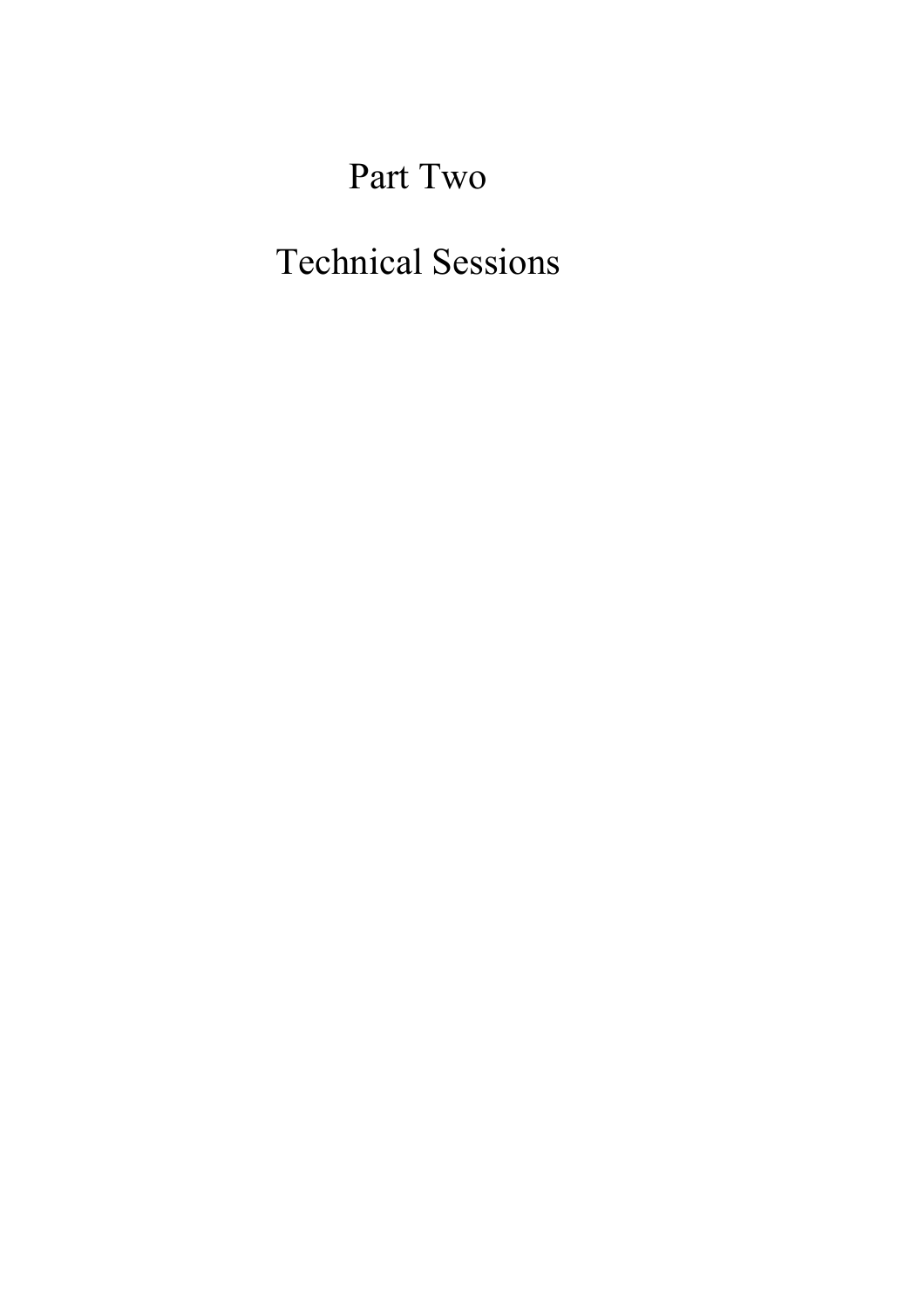Part Three

Doctoral Consortium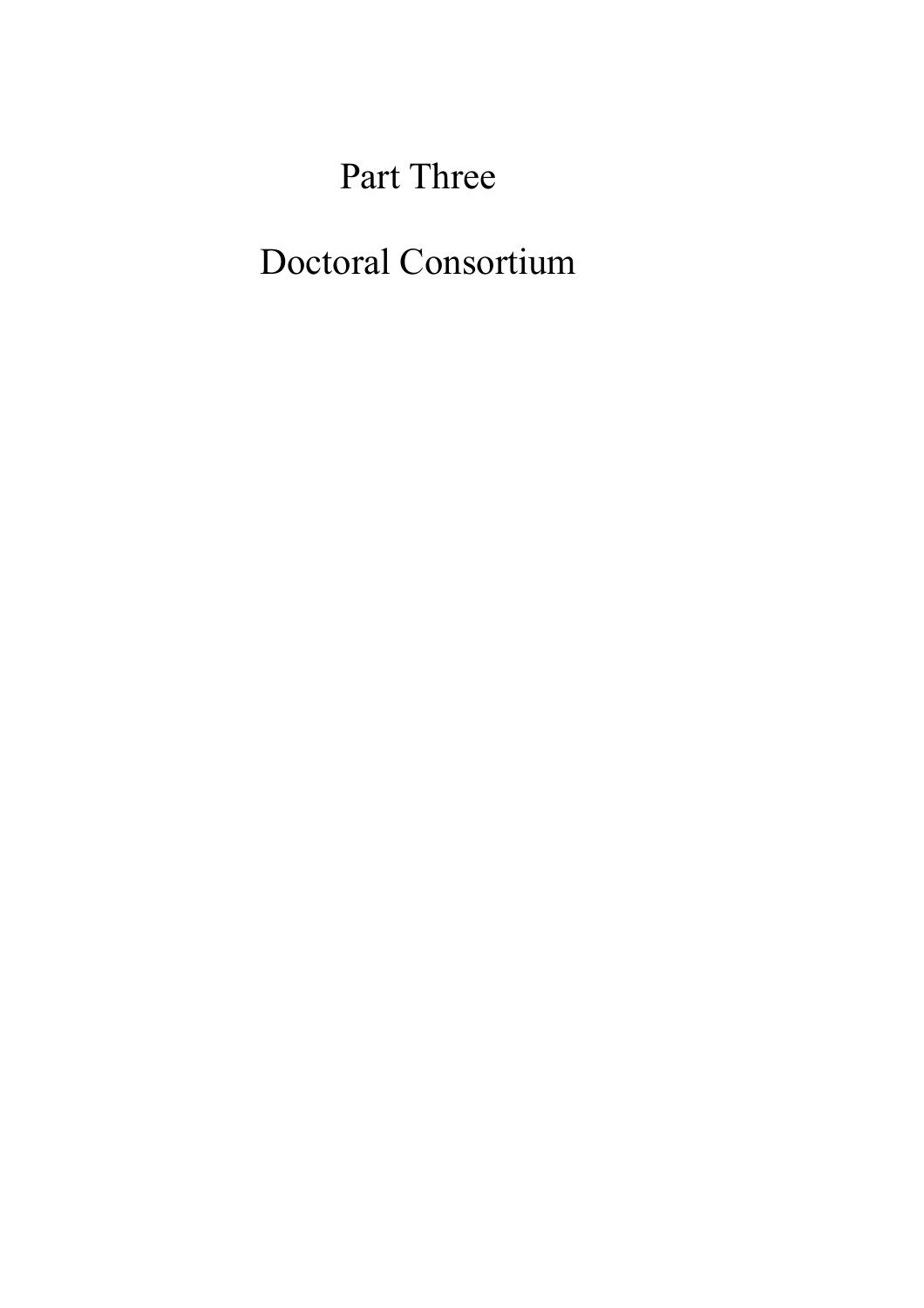Part Four

Short Papers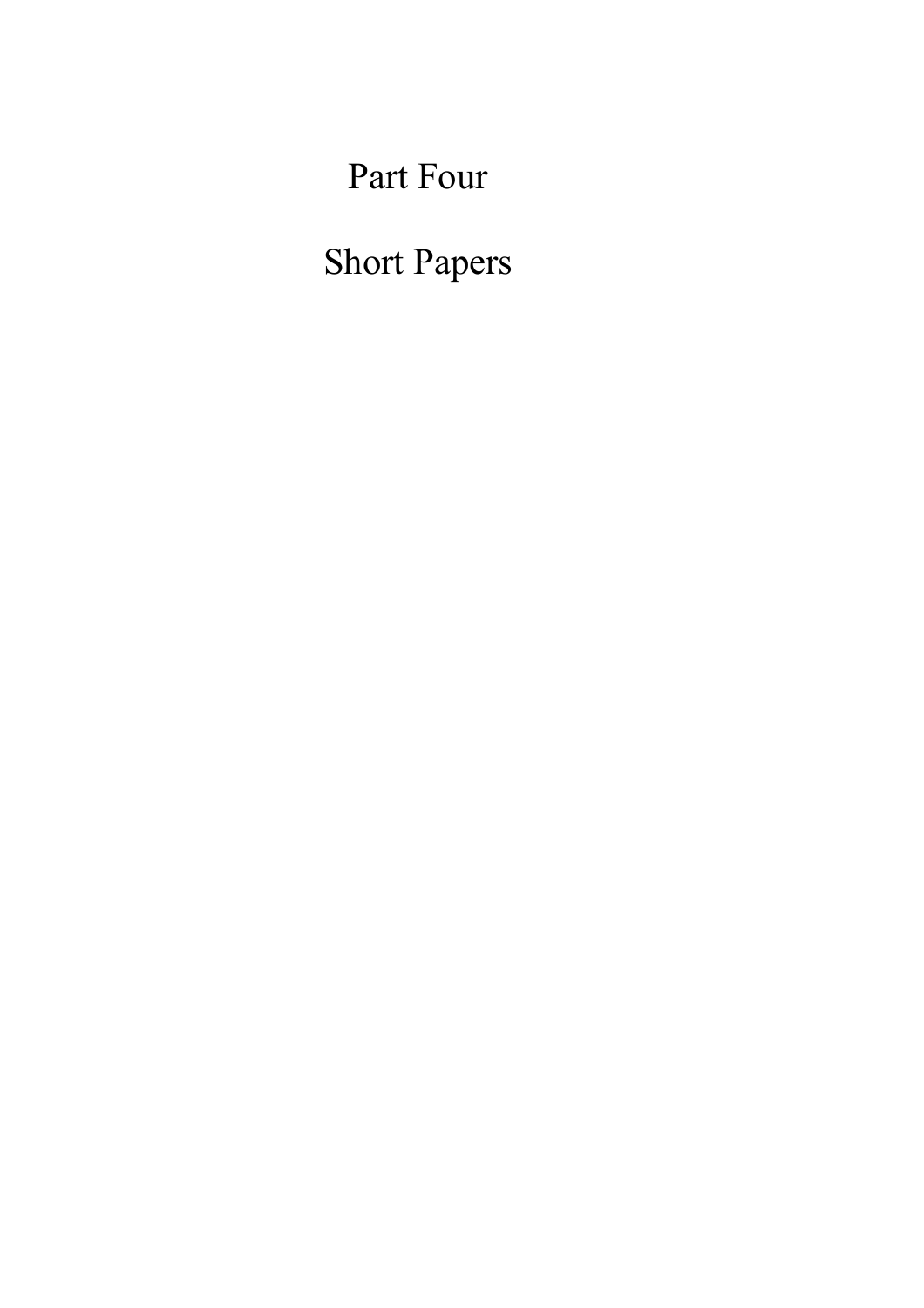Part Five

Posters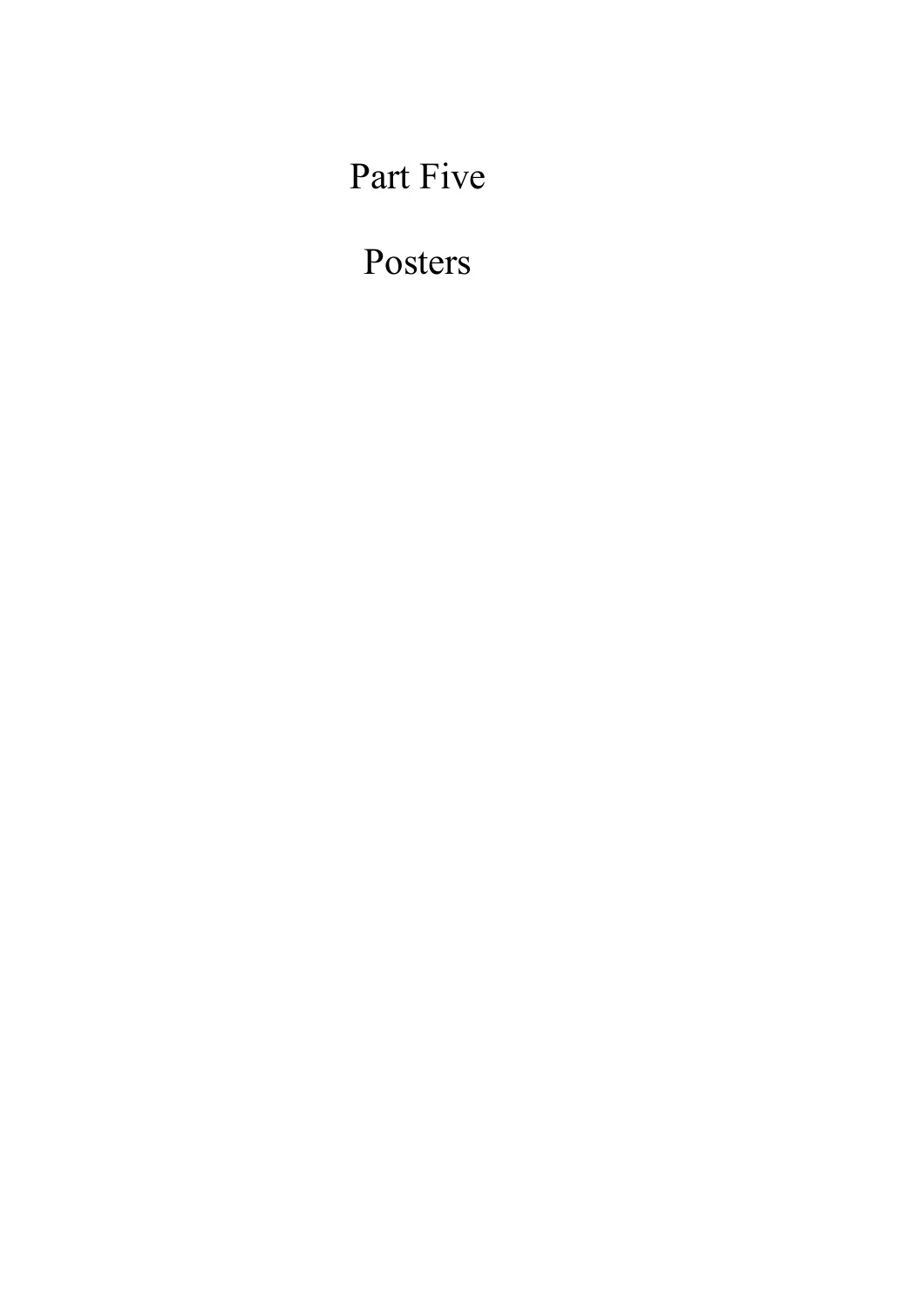Part Six

Video Papers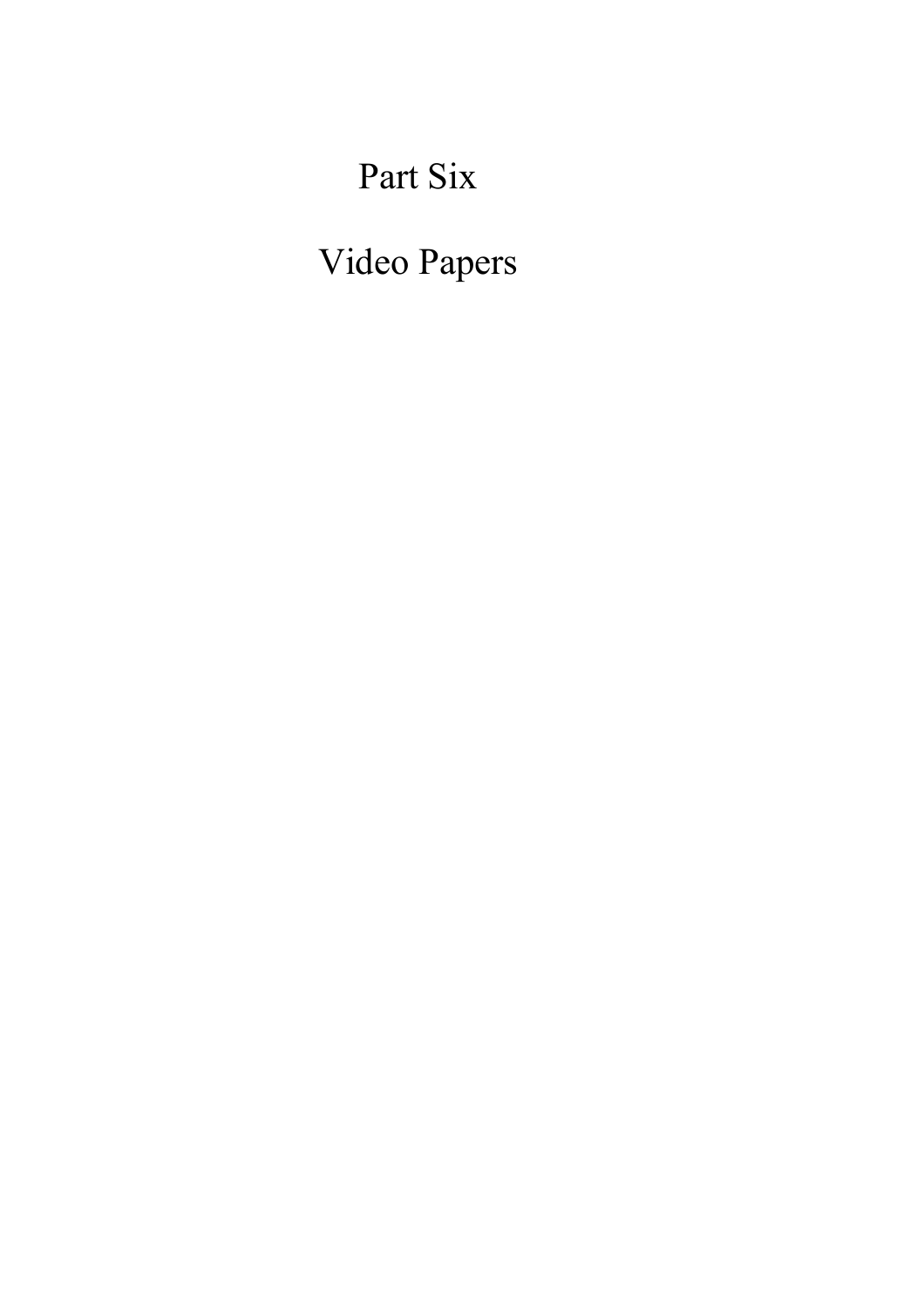Part Seven

Interactive Experience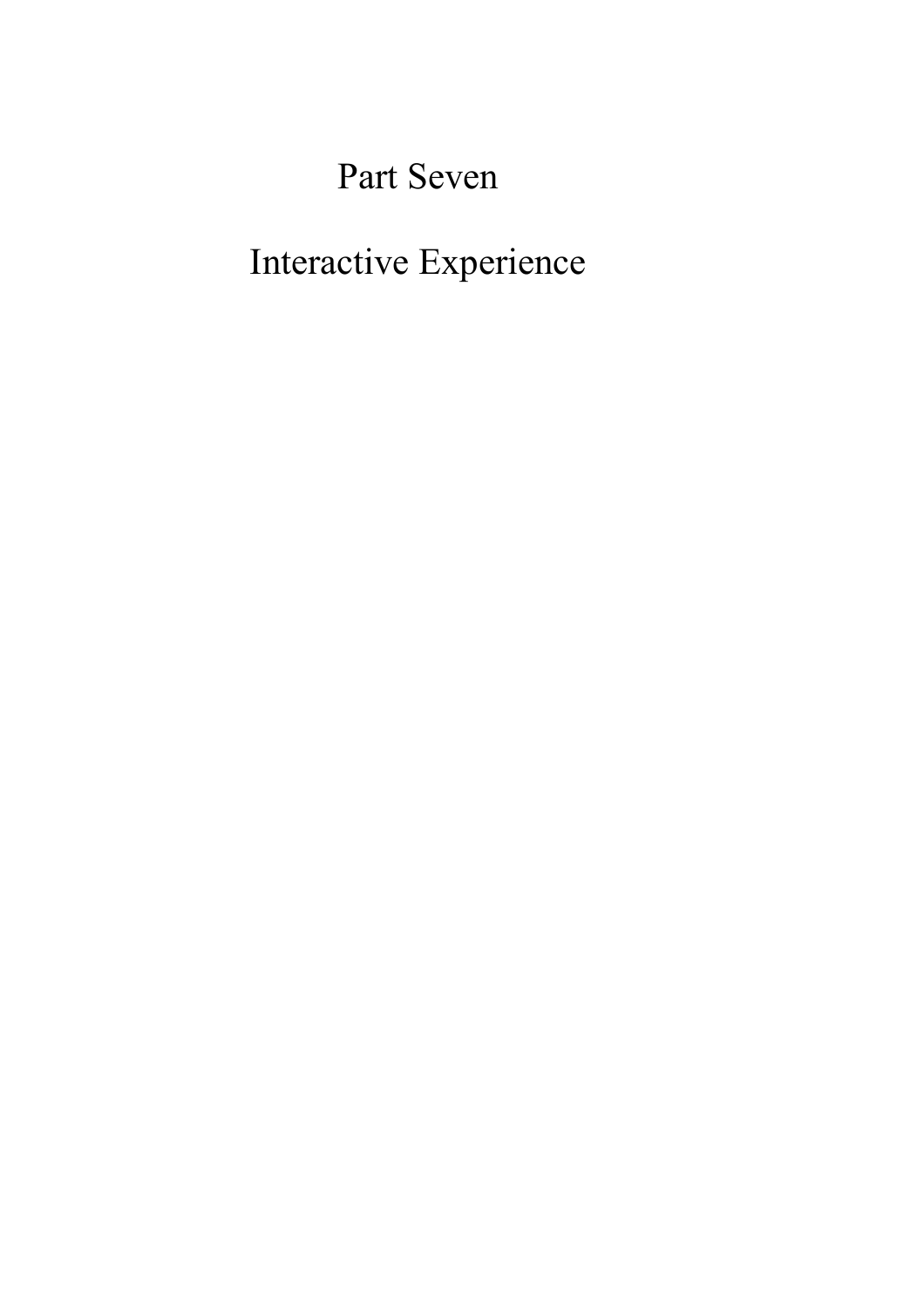Part Eight

Tutorials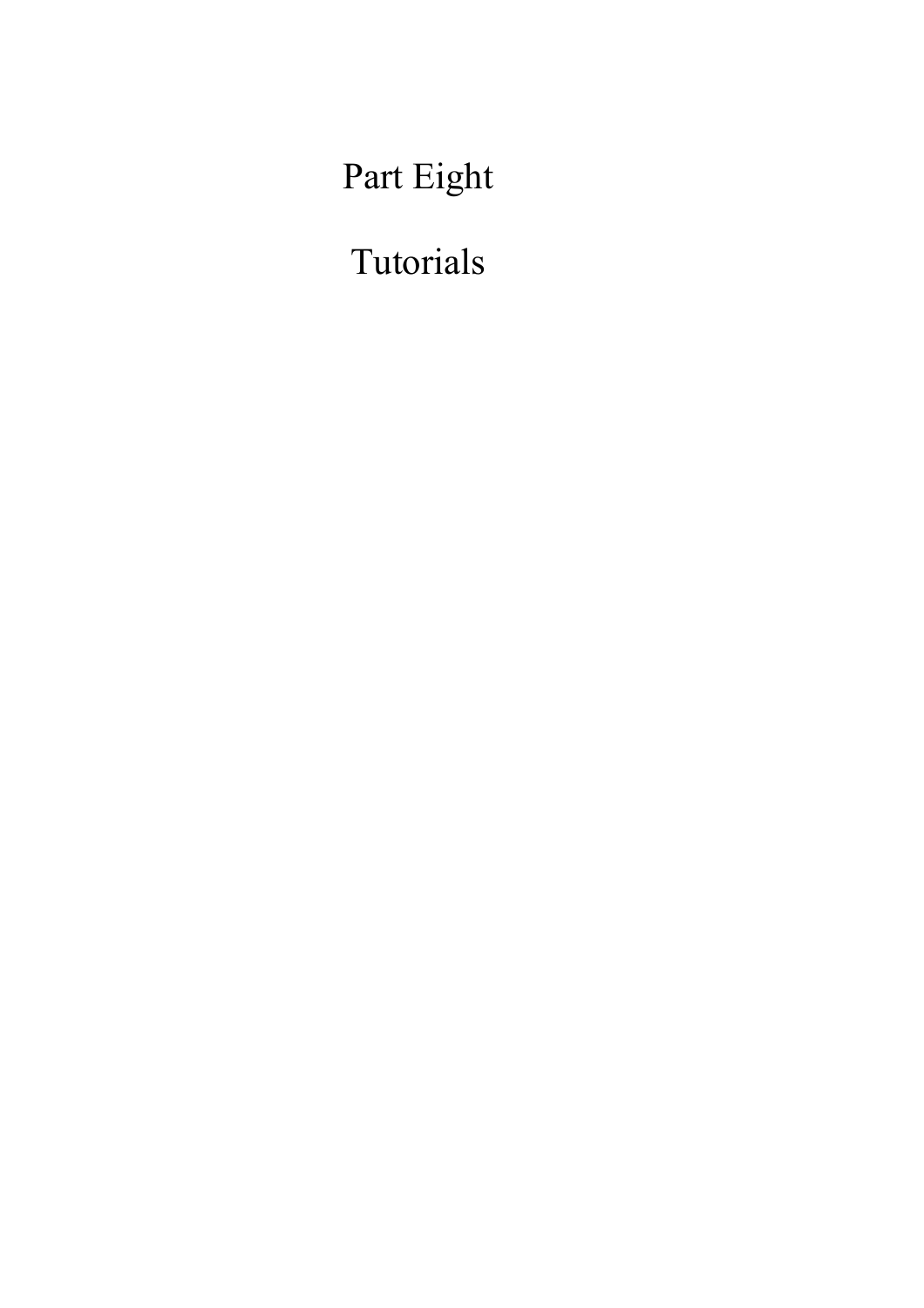Part Nine

Workshops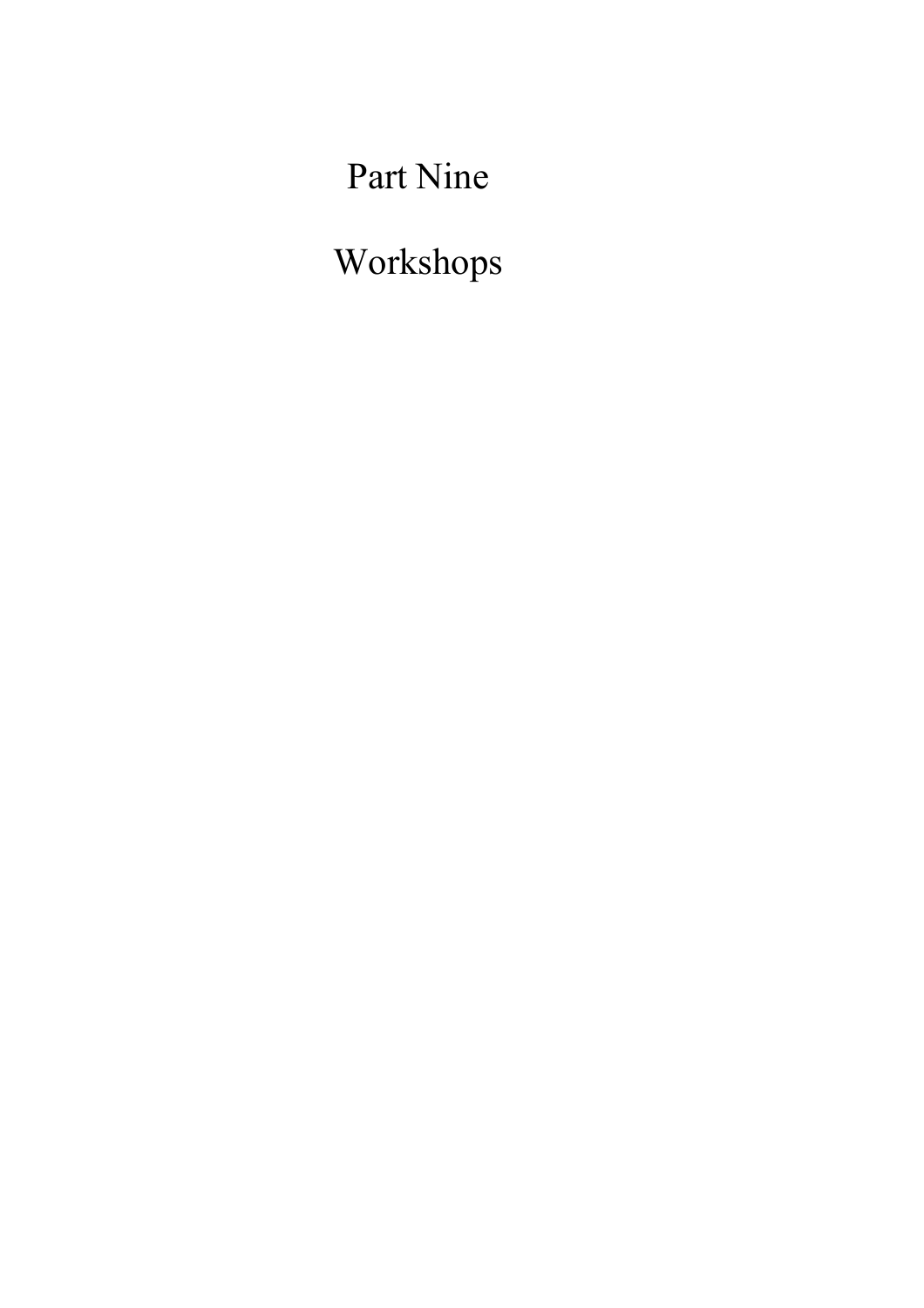Part Ten

Panel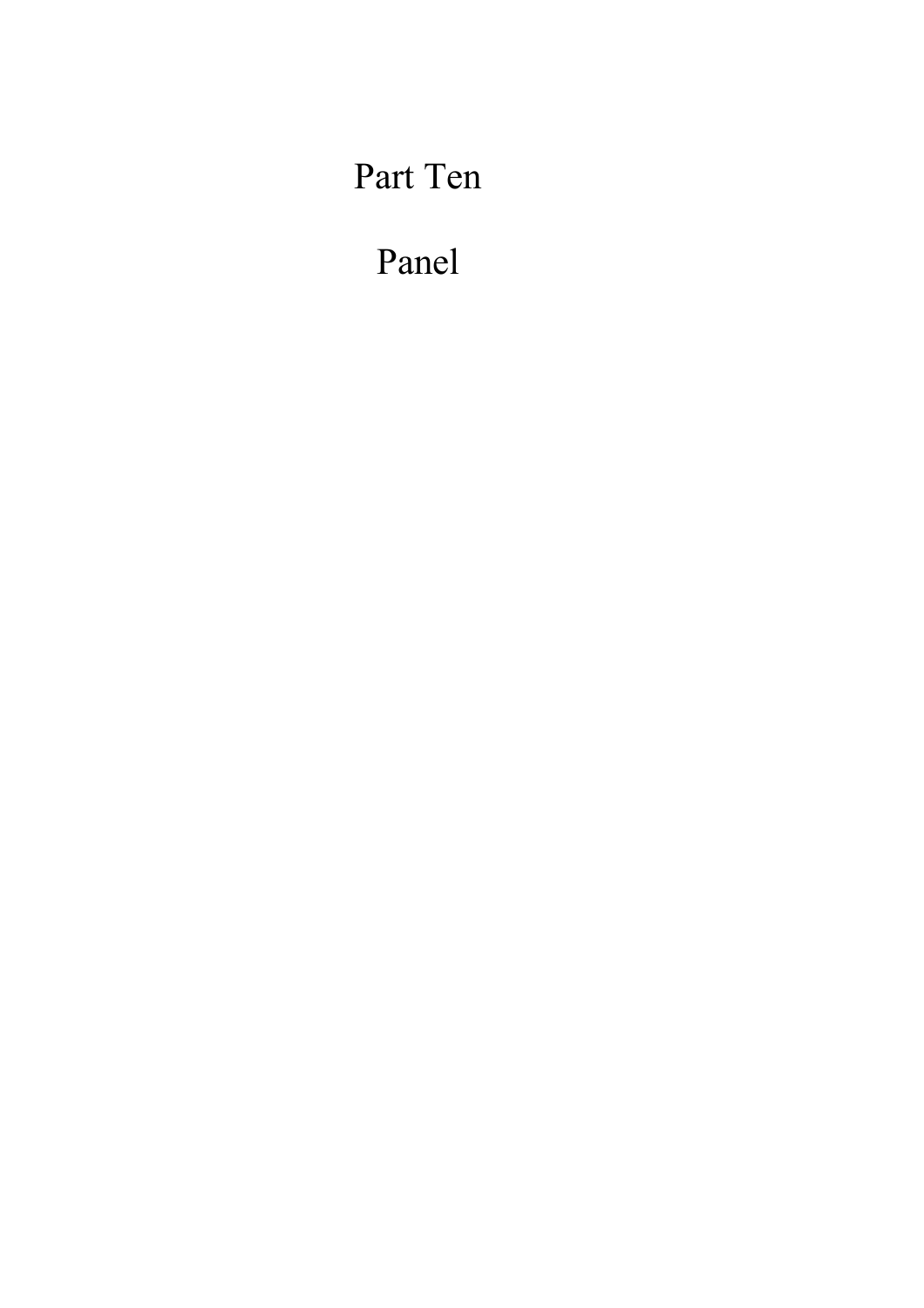## Part Eleven

# Organizational Overviews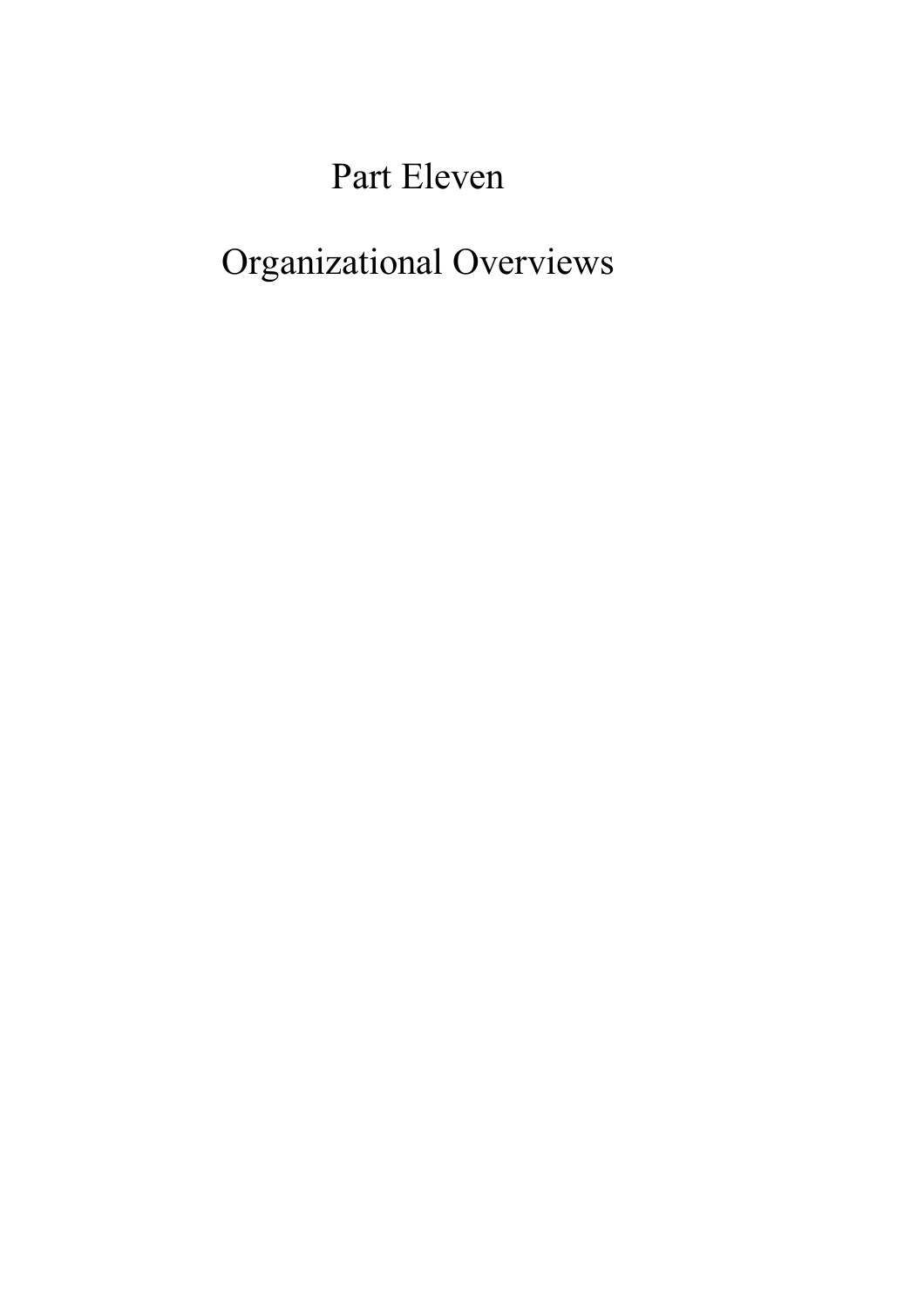Part Twelve

HCI Societies Worldwide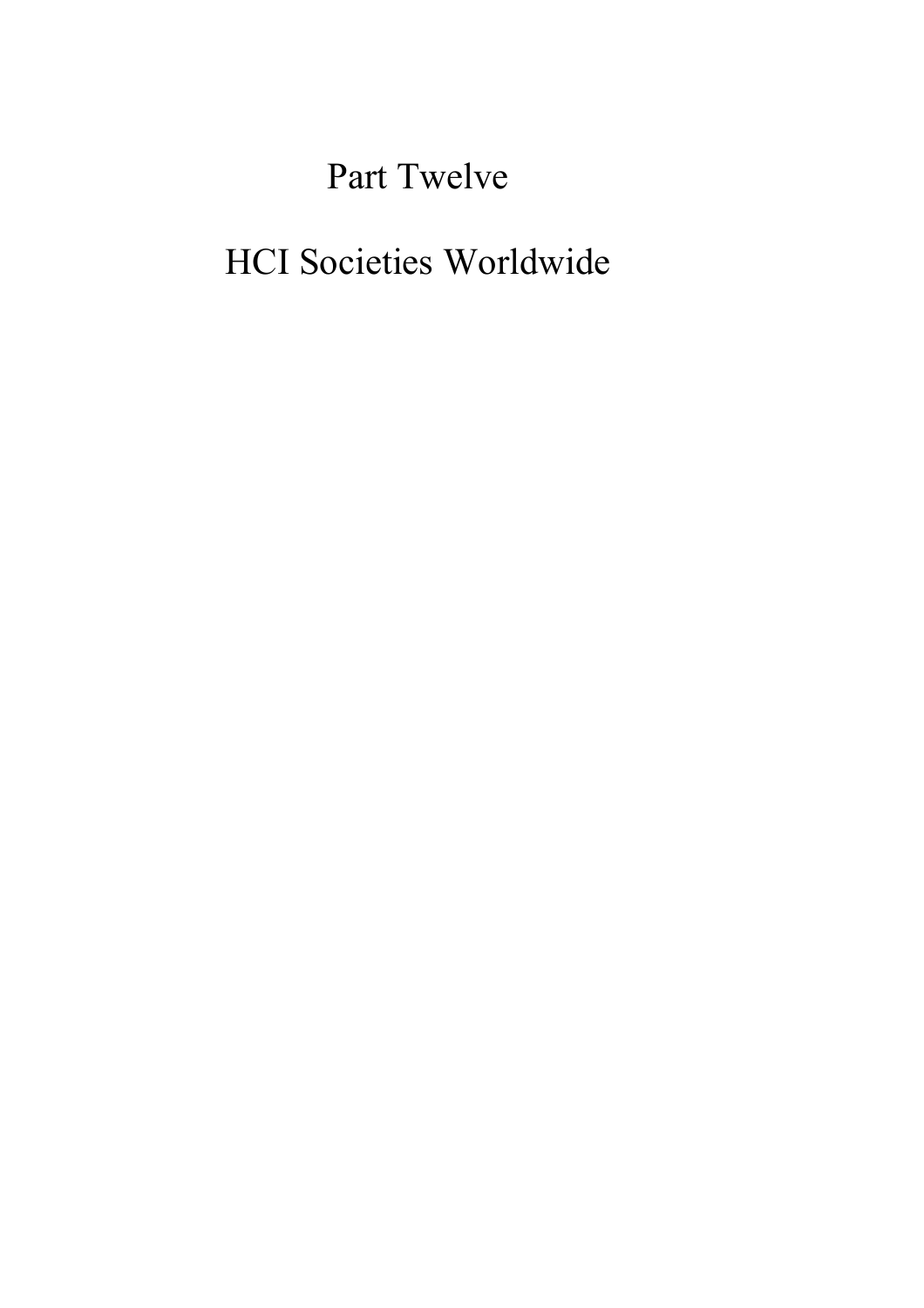Part Thirteen

Special Interest Groups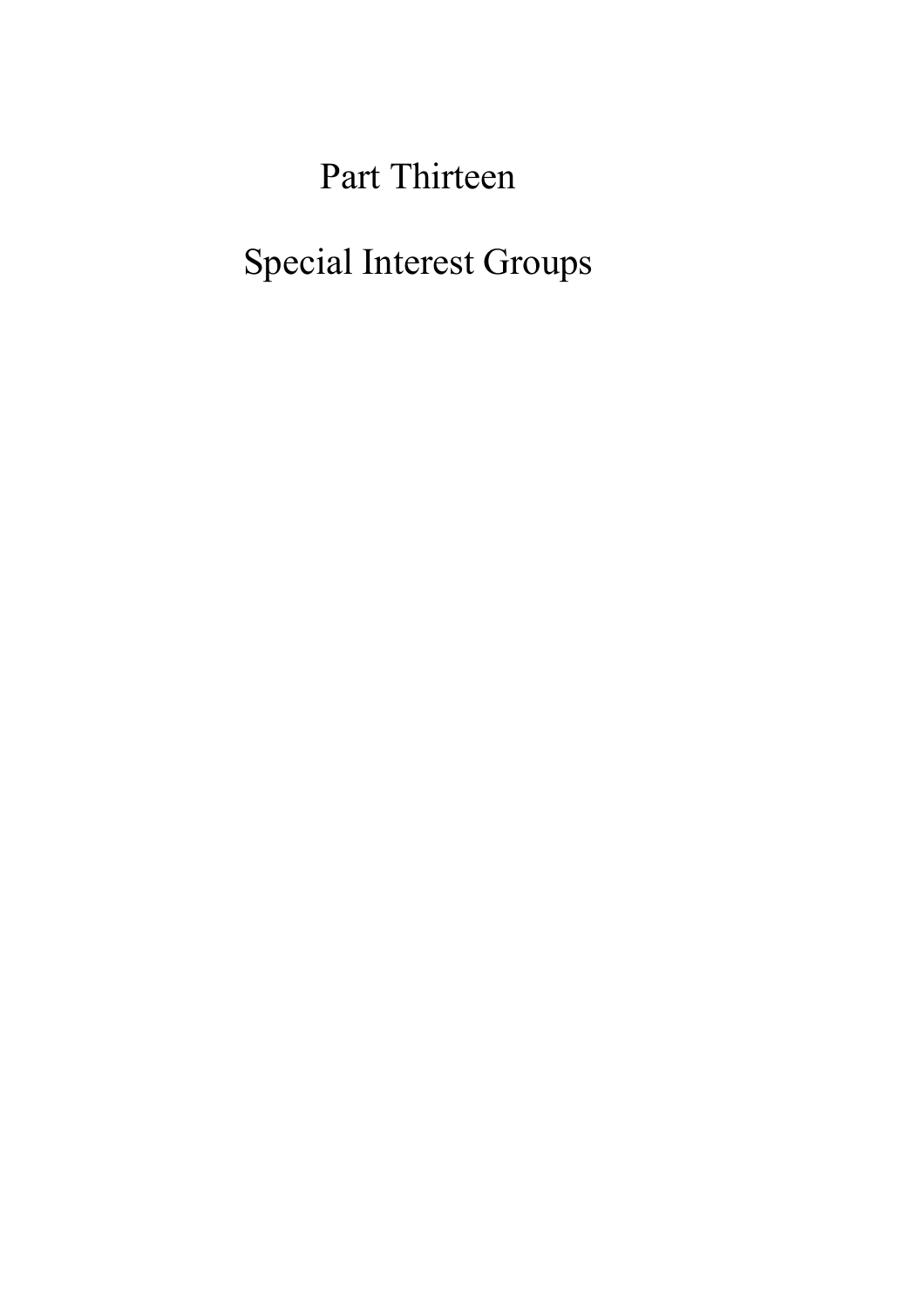## Part Fourteen

# System Demonstrations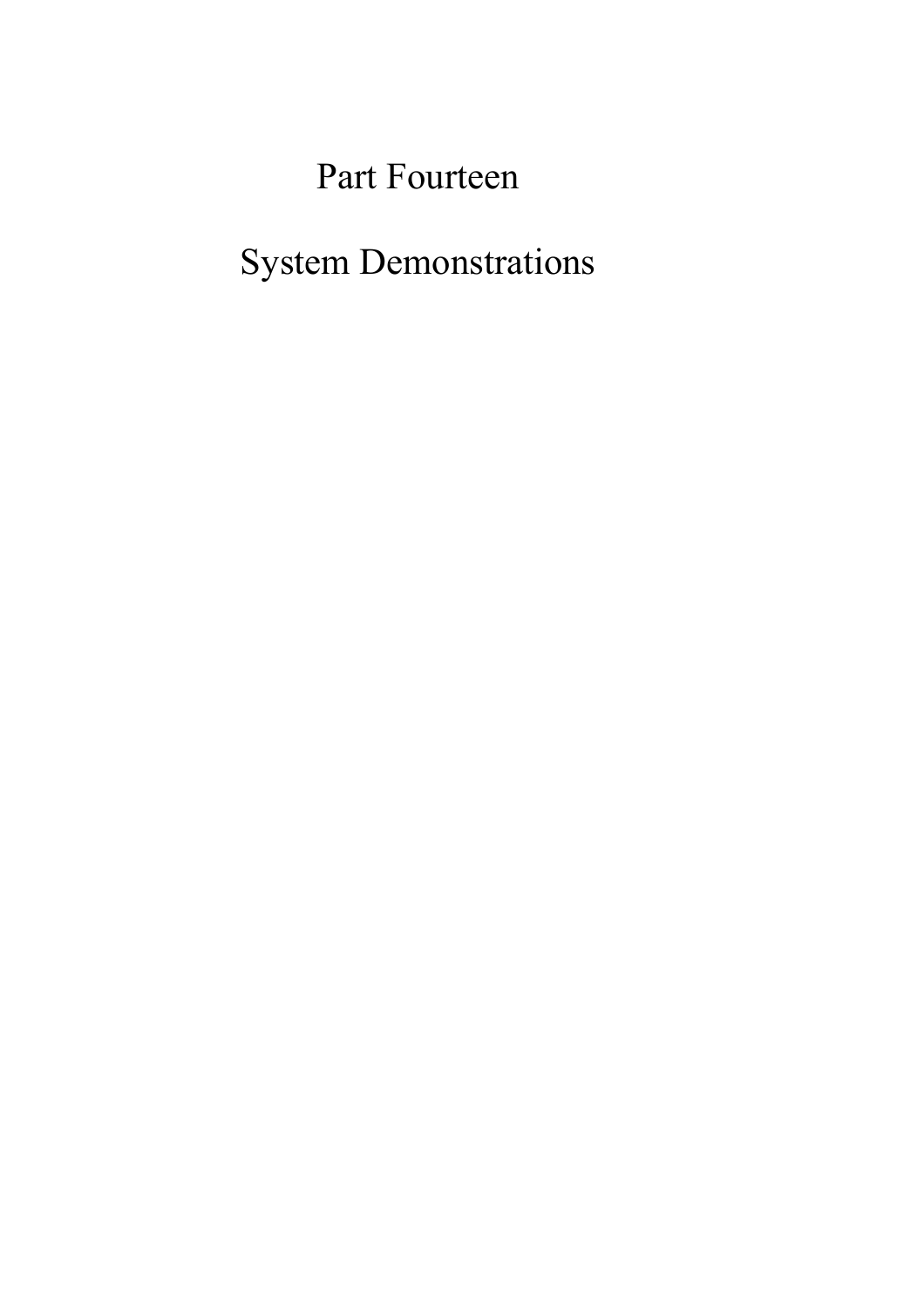## **Keyword Index**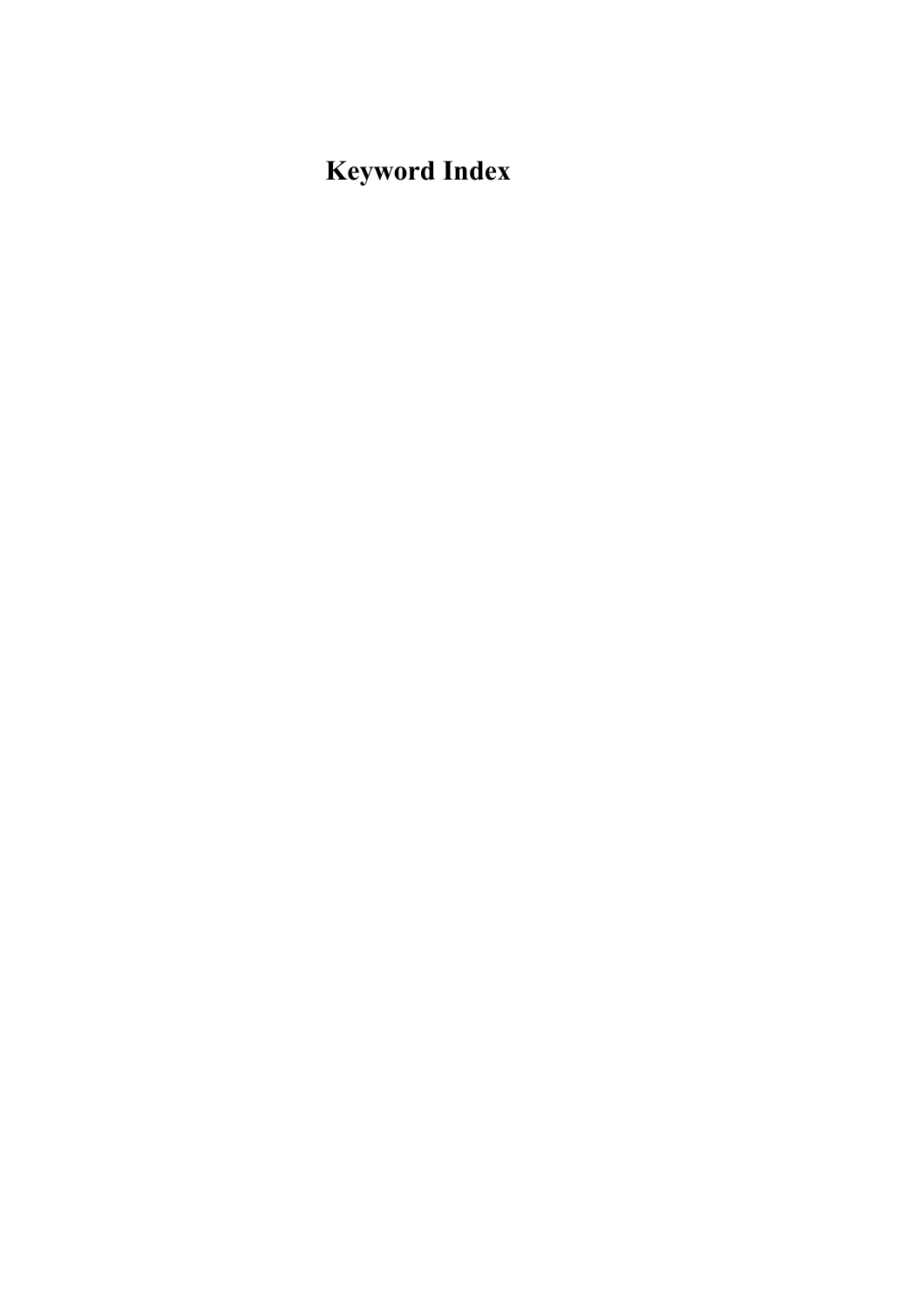## **Author Index**

Abascal, Julio Adcock, John Adriano, Venturini Agnihotri, Lalitha Aliakseyeu, Dzmitry Amnon, Dekel Apperley, Mark Ardito, Carmelo Arnellos, Argyris Arrue-Recondo, Myriam Asahi, Toshiyuki Ayatsuka, Yuji

Bach, Cédric Baillie, Lynne Bakshi, Karun Bakx, Ilse Baranauskas, M. Barendregt, Wolmet Bargas-Avila, Javier Barkhuus, Louise Baudisch, Patrick Bayoumi, Sahar Bederson, Ben Beilken, Christian Bekker, Mathilde Ben-Arie, Udi Benford, Steve Berglund, Aseel Bertelsen, Olav Binder, Thomas Blandford, Ann Blenkhorn, Paul Bono, Mayumi Boreczky, John Bourguet, Marie-Luce Bowman, Doug Brady, Mark Bridgman, Thomas Brignull, Harry Brodie, Jacqueline Broll, Wolfgang Bruce, Harry Brunnberg, Liselott Buisine, Stephanie Buur, Jacob

Campbell, Christopher

Capobianco, Antonio Capra, Robert G. Carroll, John Carter, Philip Catrambone, Richard Champoux, Bernard Chattratichart, Jarinee Cheng, Lili Chiu, Patrick Chou, Paul Churcher, Clare Churchill, Elizabeth Clemmensen, Torkil Cockburn, Andy Cockton, Gilbert Connell, Iain Cooper, Matthew Costabile, Maria Francesca Coutaz, Joelle Cutrell, Edward Czerwinski, Mary

Dahlbäck, Nils Danbara, Ryusei Danis, Catalina Dario, Cavada Darzentas, John Davenport, Elisabeth Dawson, Liisa De Angeli, Antonella de Baenst-Vandenbroucke, Anne de Hoogh, Marc DeKoven, Elyon Denoue, Laurent Depiereux, Eric Devedzic, Vladan Dey, Anind Dickinson, Anna Dickinson, Lucy Dimitrova, Nevenka Disler, Andy Dmitry, Gorodnichy Draheim, Dirk Dumais, Susan Dumas, Cédric Dupuy-Chessa, Sophie

Eisma, Rosine Eskildsen, Toke Evjemo, Bente Evreinov, Grigori Farnham, Shelly Felix, Daniel Finlay, Janet Fjeld, Morten Floratos, Nikos Florins, Murielle Flückiger, Markus Foote, Jonathan Francesco, Ricci Freitas, Carla Maria Dal Sasso Froehlich, Bernd Frøkjær, Erik

Ebner, Martin

Gatica Pérez, Daniel Ghali, Ahmed Giller, Verena Girgensohn, Andreas Gong, Li Goto, Jun Gouveia, Cristina Granollers Saltiveri, Toni Green, Johnathan Gregor, Peter Grudin, Jonathan Guetzlaff, Catherine Guillemot, Maël Gulliksen, Jan Guttormsen Schär, Sissel

Fukatsu, Shinji

Hagita, Norihiro Håkansson, Maria Halloran, John Hamagishi, G Hansen, Dan Witzner Hansen, John Paulin Hauser, Helwig Heberle, Siegrun Hégron, Gérard Hektor, Anders Hinckley, Ken Hipolito, Joana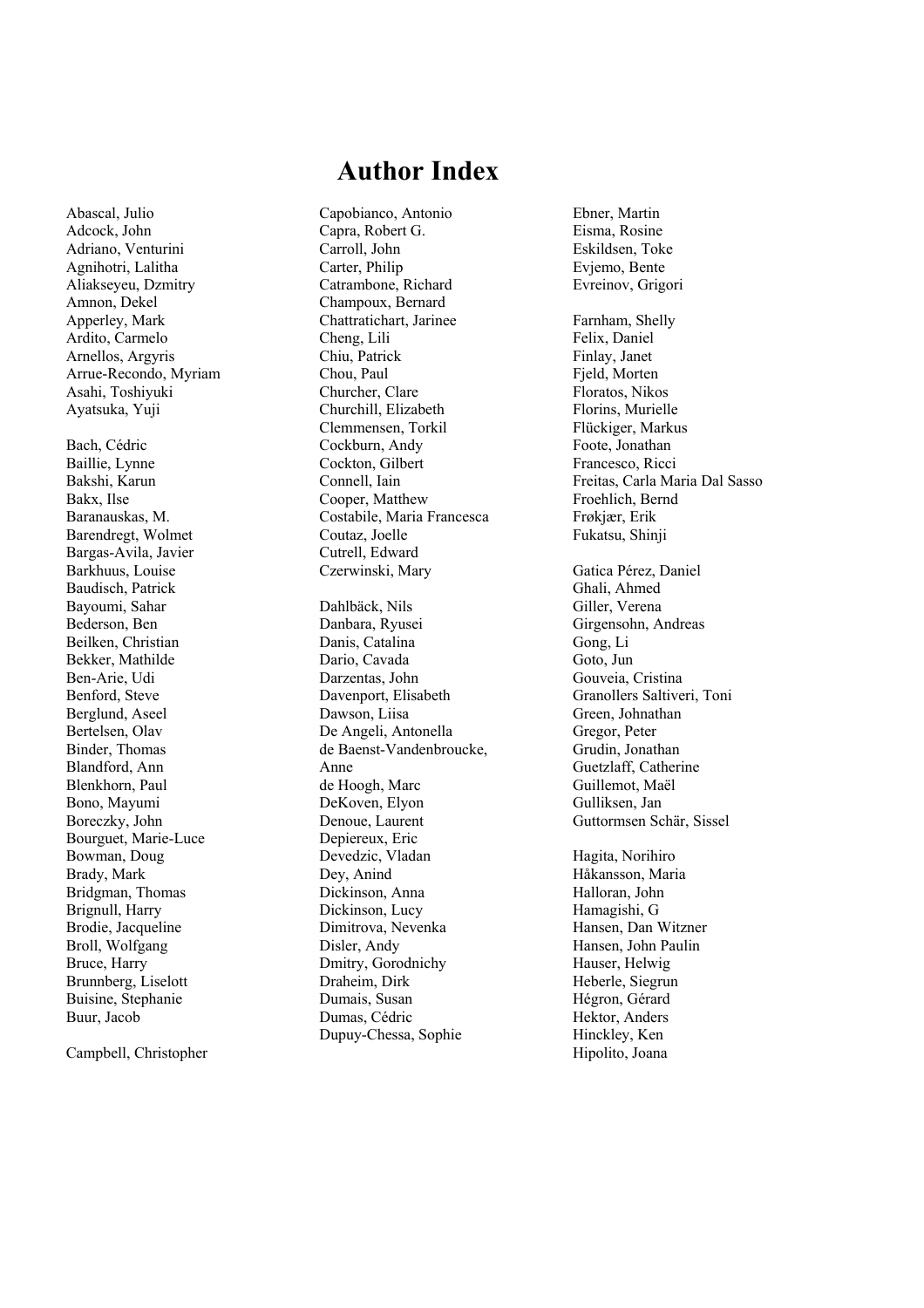Holmquist, Lars Erik Holzinger, Andreas Hongpaisanwiwat, Cholyeun Hornbæk, Kasper Hotta, T Howard, Steve Hoysniemi, Johanna Hummels, Caroline Huot, Stéphane Huynh, David Hvannberg, Ebba Thora Hyrskykari, Aulikki

Inbarajan, Prabhu Inoue, M Ioannidou, Andri Isabelle, Housen Ishii, Hiroshi Itoh, Kenji Iversen, Ole Sejer

Jacob, Liliane Jacon Jacob, Robert Jacques, Cécile Pirotte Janevski, Angel Janse, Maddy Jäppinen, Anu Johansen, Anders Sewerin Johansson, Sara Jones, Gregory Jones, M. Jones, William Jordan, Patrick Jordan, P Jose, Joemon Juhlin, Oskar Jun, Iio

Kallinen, Kari Kaneko, K Karadkar, Unmil Karam, Maria Karger, David Katagiri, Yasuhiro Katz, Boris Kauppinen, Marjo Kawagoe, K Kawano, I Kazuo, Hiyane Keyson, David Khan, Zayera

Kim, Yeun-Bae Kimber, Don Kishino, Fumio Kitamura, Yoshifumi Kjeldsen, Rick Kjeldskov, Jesper Kodera, T Kogure, Kiyoshi Kohno, Michimune Komine, Kazuteru Kong, Jing Konstan, Joseph Kosara, Robert Koutsabasis, Panayiotis Kujala, Sari Kuno, Yoshinori Kuoppala, Hannu Kurniawan, Sri Kuwahara, Noriaki Kuwahara, N Lachenal, Christophe Lai, Jennifer Lam, Shyong Larimer, Daniel Lavine, Robert Law, Lai-Chong Lee, Alison Lertsithichai, Surapong Levas, Anthony Lewis, Michael Li, Du Li, Rui Liao, Chunyuan Limbourg, Quentin Lin, Jimmy Lindeman, Robert Lindgaard, Gitte

Ma, Xiaochuan MacDonald, N.

Ludford, Pamela Lukaszewicz, Konrad Lundgren, Sus

Liu, Qiong Ljungblad, Sara Lobb, B. Lockerd, Andrea Lorés, Jesús Lovejoy, Tracey

Lu, Bo

MacFarlane, Stuart Maglio, Paul Majaranta, Päiv Mannonen, Petri Markopoulos, Panos Martens, Jean-Bernard Martin, Jean-Claude Martin, Maryanne Mashino, Satoru Matoušek, Václav Maurice, Ndaye Mukuna McCrickard, Scott McEwan, T.G. McLoone, Hugh McNee, Sean Messeter, Jörn Meyers, Brian Michael, Spenke Miksch, Silvia Millard, Nicola Miniotas, Darius Minocha, Shailey Mohamad, Yehya Moldenhauer, Maxim Molich, Rolf Mollenhauer, Jan Mollenhauer, Raimund [Mueller, Christopher](mailto:mueller@et-usability.ch) Nakamura, Akio Nakanishi, K Nakari, Pia Nakashima, T Narayanan, Hari Nedel, Luciana Porcher Nelson, Les Nemirovsky, Paul

Oba, Haruo Oberholzer, Glenn

Noma, Haruo Norrie, Moira C. North, Chris Novins, Kevin

Nick, Bryan-Kinns Nieminen, Mika Nikolic, Richard Nikolovska, Lira Nilsson, Fredrik Noam, Knoller

Noirhomme-Fraiture, Monique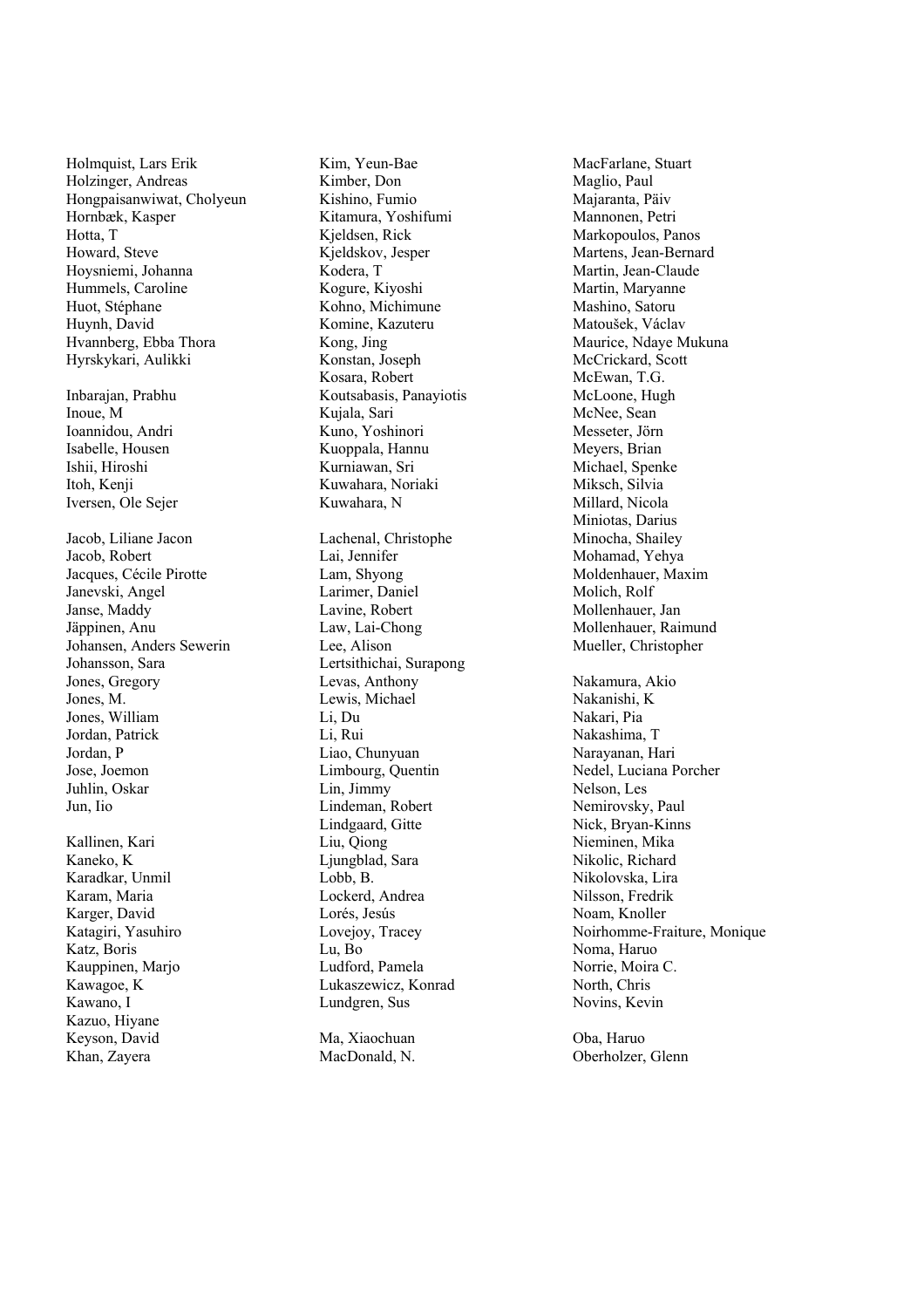Oberquelle, Horst Obrenovic, Zeljko Odobez, Jean-Marc Oh, Ji-Young O'hara, kenton Okada, Hidehiko Okamoto, T Okubo, Masashi Overbeeke, Kees

Packalén, Petri Palanque, Philippe Pamela, Jennings Paterno, Fabio Perdrix, Sapiña Ferran Perez,, Manuel Pérez-Quiñones, Manuel Perry, Mark Pham, Hubert Philippe, Calmant Pimenta, Marcelo Soares Pingali, Gopal Pinhanez, Claudio Pittarello, Fabio Plimmer, Beryl Podlaseck, Mark Polli, Andrea Poltrock, Steven Portnoy, Will Pranovich, Sviataslau Pridmore, Tony Pun, Thierry

Quan, Dennis Qvarfordt, Pernilla

Räihä, Kari-Jouko Rauterberg, Matthias Ravasio, Pamela Read, Janet Regan, Tim Rekimoto, Jun Rekola, Sanna Ren, Xiangshi Renshaw, James Repenning, Alexander Richter, Michael Riedl, John Rivera, Gabrio Robbins, Daniel Robertson, George

Rodden, Tom Rogers, Yvonne Rohlik, Ondrej Ross, Philip Rosson, Mary Beth Roth, Patrick Rousselet Ruthven, Ian

Sacco, Giovanni Scapin, Dominique Schluep, Samuel Schraefel, Monica C. Schrammel, Johann Schuurman, Jan-Gerrit Schyn, Amélie Scupelli, Peter Selker, Ted Shao, Zhiyan Shin, Jae Shipman, Frank Sibert, John Silva, Maria João Simon, Andreas Singh, Shawren Sinha, Vineet Skov, Mikael Slavík, Pavel Smith, Greg Smith, Hilary Somervell, Jacob Soronen, Anne Spakov, Oleg Speerstra, Mathilde Sperschneider, Werner Spyrou, Thomas St George, Paul Stage, Jan Starcevic, Dusan Starkweather, Gary Stasko, John Steiger, Patrick Stenberg, Pär Stolze, Markus Strom, Georg Stuerzlinger, Wolfgang Su, Hui Subramanian, Sriram Sukaviriya, Noi Sullivan, James Sutcliffe, Alistair

Suzuki, Noriko Svendsen, Gunnvald B Syme, Audrey

Tamura, Kinya Tan, Desney Tandler, Peter Tano, Shun'ichi Tatsuoka, M Taylor, Ian Terken, Jacques Terveen, Loren Tetsutani, Nobuji Thorin, Paula Tomas-Guerra, Jorge Tombros, Anastasios Tomoyuki, Yatabe Tscheligi, Manfred Tsopelas, Nikitas Tuomisto, Veijo Turner, Phil Turski, Andrzej Twidale, Michael Tyfa, David Ullmer, Brygg Uratani, Noriyoshi van de Walle, Guy van der Veer, Gerrit van Greunen, D.

van Houten, Ynze van Kesteren, Ilse van Setten, Mark van Turnhout, Koen van Welie, Martijn van Wijk, Jarke J. Vancleve, Daniel Vanderdonckt, Jean Velasco, Carlos A. Vermeeren, Arnold Vetere, Frank Vinken, Patricia Viorres, Nikos Vlachogiannis, Evangelos Voorhorst, Fred Vronay, Dave Vukelja, Ljiljana

Wahid, Shahtab Ward, Robert